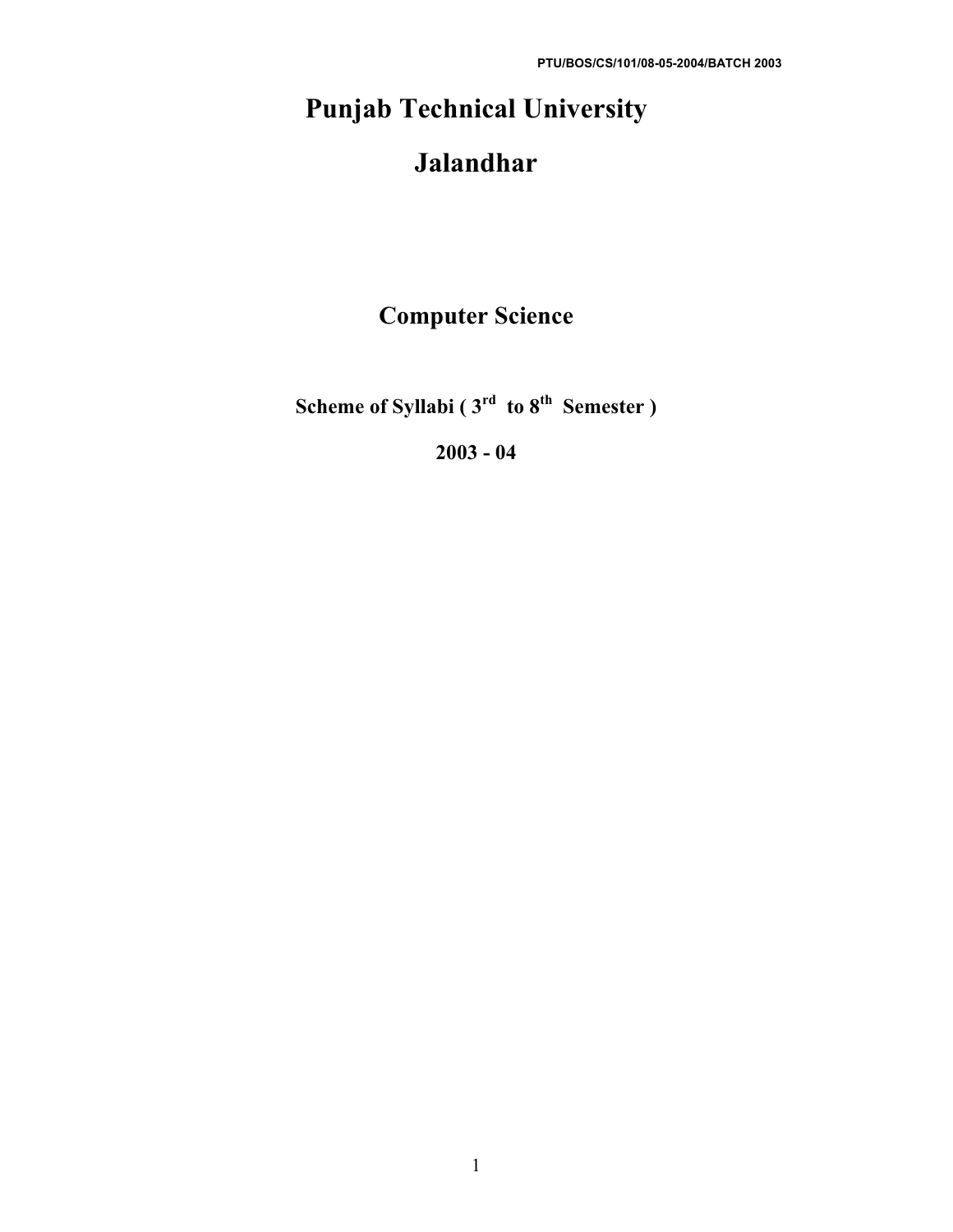# **THIRD SEMESTER**

| Sr.              | <b>COURSE</b> | <b>COURSE TITLE</b>                                                                                 |                | <b>HOURS/WEEK</b>        |                          | <b>MARKS</b> |            |              |
|------------------|---------------|-----------------------------------------------------------------------------------------------------|----------------|--------------------------|--------------------------|--------------|------------|--------------|
| No.              | <b>CODE</b>   |                                                                                                     | L              | T                        | $\mathbf{P}$             | <b>INT</b>   | <b>EXT</b> | <b>TOTAL</b> |
| 1.               | CS-201        | <b>Computer Architecture</b>                                                                        | $\overline{3}$ | $\mathbf{1}$             | $\overline{a}$           | 40           | 60         | 100          |
| $\overline{2}$ . | $CS-203$      | <b>Discrete Structures</b>                                                                          | $\overline{3}$ | $\mathbf{1}$             | $\overline{\phantom{0}}$ | 40           | 60         | 100          |
| 3.               | $CS-205$      | Digital Circuits & Logic<br>$\mathbf{1}$<br>$\overline{a}$<br>$\overline{3}$<br>Design              |                |                          |                          | 40           | 60         | 100          |
| $\overline{4}$ . | CS-207        | <b>Structures</b><br>Data<br>$\&$<br>$\overline{3}$<br>$\mathbf{1}$<br>۳<br>Programming Methodology |                |                          | 40                       | 60           | 100        |              |
| 5.               | $CS-209$      | Written & Oral Technical<br>Communication                                                           | $\overline{2}$ | $\mathbf{1}$             | $\blacksquare$           | 40           | 60         | 100          |
| 6.               | $CS-211$      | Programming Languages                                                                               | $\overline{3}$ | $\mathbf{1}$             | $\frac{1}{2}$            | 40           | 60         | 100          |
| 7.               | $CS-213$      | Software Lab- I (DSPM)                                                                              | ÷,             | ÷,                       | $\overline{3}$           | 30           | 20         | 50           |
| 8.               | $CS-215$      | Institutional<br>Practical<br>Training                                                              |                | ÷.                       | $\overline{\phantom{a}}$ | 60           | 40         | 100          |
| 9.               | CS-217        | Hardware Lab -I (DCLD)                                                                              |                | ÷.                       | $\overline{2}$           | 30           | 20         | 50           |
| 10.              | $CS-219$      | Software Lab - II (PL)                                                                              | ÷,             | $\overline{\phantom{0}}$ | $\overline{3}$           | 30           | 20         | 50           |
|                  |               | <b>Total (31 Hours)</b>                                                                             | 17             | 6                        | 8                        |              |            | 850          |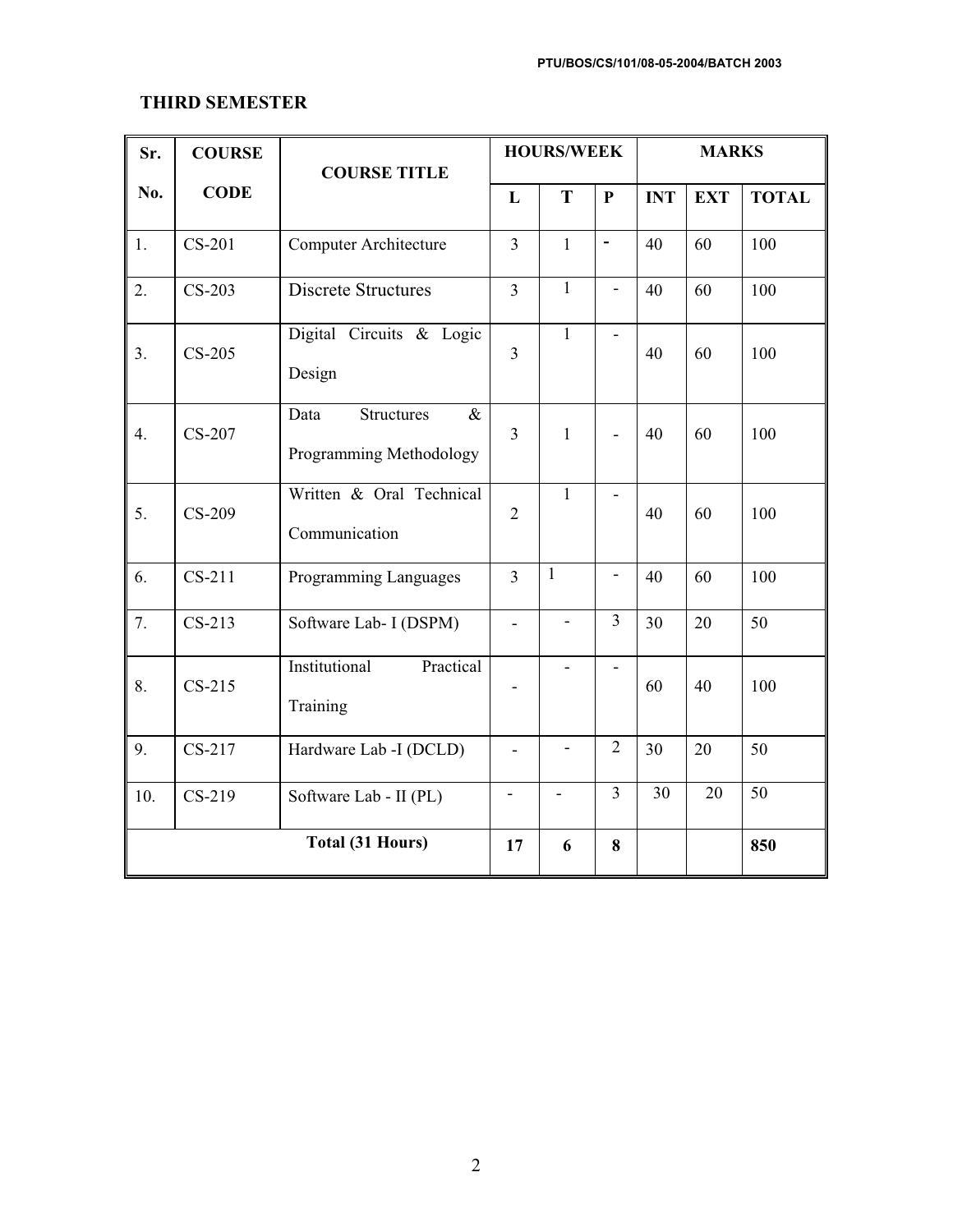# **4th semester**

| Sr.<br>No.     | <b>Course</b><br>Code | <b>Course Title</b>                                                                     | L  | T | P              | Ext. | Int | <b>Total</b> |
|----------------|-----------------------|-----------------------------------------------------------------------------------------|----|---|----------------|------|-----|--------------|
|                |                       | $CS-202$  Operating System                                                              | 3  |   |                | 60   | 40  | 100          |
| $\overline{2}$ |                       | $CS-204$ Mathematics – III                                                              | 3  |   |                | 60   | 40  | 100          |
| 3              |                       | CS-206 Data Communication                                                               | 3  |   |                | 60   | 40  | 100          |
| $\overline{4}$ |                       | Microprocessor $&$<br>$CS-208$ Assembly Language<br>Programming                         | 3  |   |                | 60   | 40  | 100          |
| 5              |                       | $CS-210$ Systems Programming                                                            | 3  |   |                | 60   | 40  | 100          |
| 6              |                       | $CS-212$ Software Lab - III (OS)                                                        |    |   | $\overline{2}$ | 20   | 30  | 50           |
| 7              |                       | $CS-214$  H/W Lab. II (DC)                                                              |    |   | $\overline{2}$ | 20   | 30  | 50           |
| 8              |                       | H/W Lab. III<br>$\cos 216$ Microprocessor &<br><b>Assembly Language</b><br>Programming) |    |   | $\overline{2}$ | 20   | 30  | 50           |
| 9              |                       | CS-218 Software Lab-IV(SP)                                                              |    |   | $\overline{4}$ | 20   | 30  | 50           |
|                |                       | <b>General Fitness</b>                                                                  |    |   |                |      |     | 100          |
|                |                       | <b>TOTAL (30 Hours)</b>                                                                 | 15 | 5 | 10             |      |     | 800          |

*There should be institutional/industrial training of 6 week in summer vacation after 4th semester*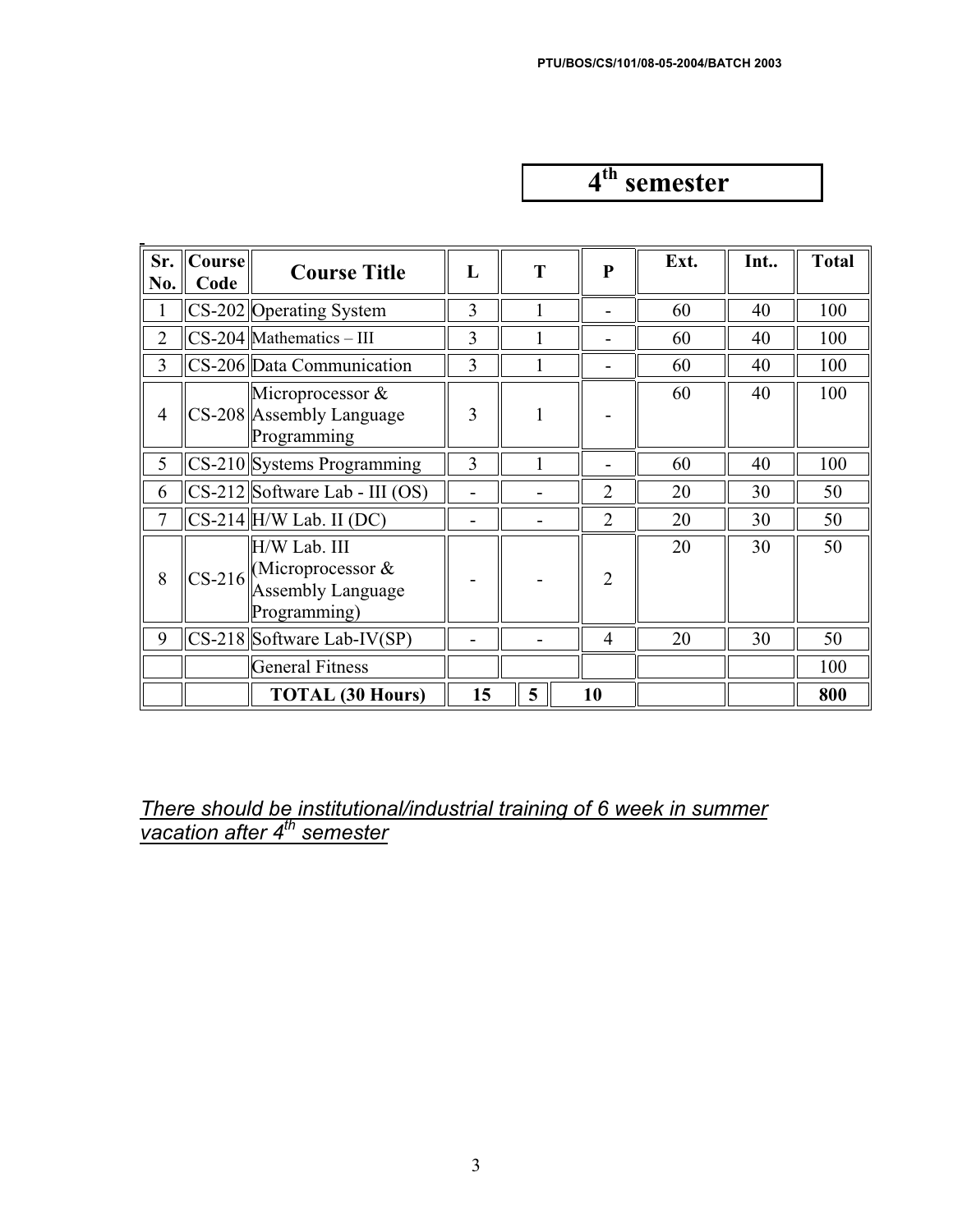**PTU/BOS/CS/101/08-05-2004/BATCH 2003**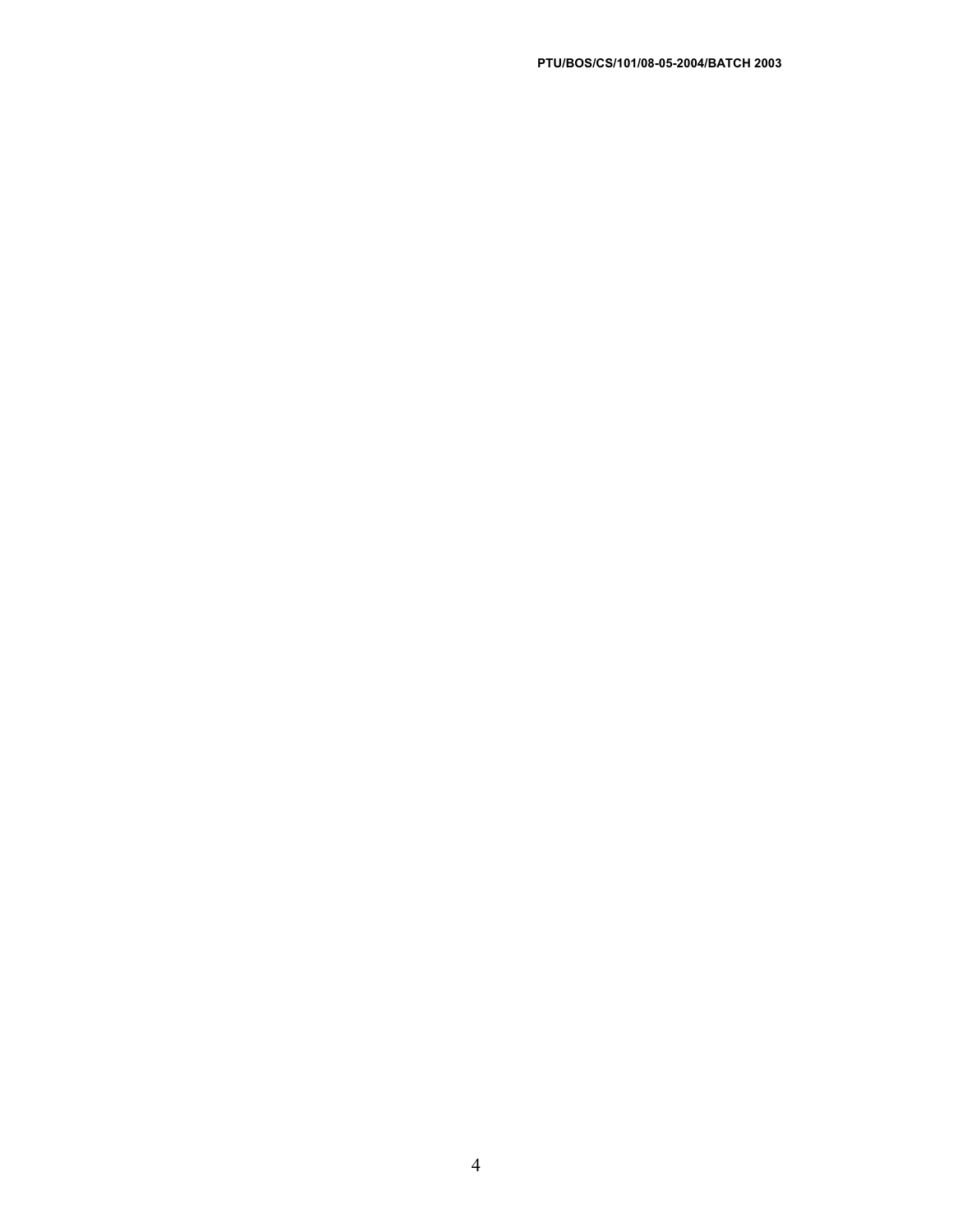# **FIFTH SEMESTER**

| Sr. | <b>COURSE</b> | <b>COURSE TITLE</b>                                                                          |                          | <b>HOURS/WEEK</b>        |                           | <b>MARKS</b> |            |              |  |
|-----|---------------|----------------------------------------------------------------------------------------------|--------------------------|--------------------------|---------------------------|--------------|------------|--------------|--|
| No. | <b>CODE</b>   |                                                                                              | L                        | T                        | $\boldsymbol{\mathrm{P}}$ | <b>INT</b>   | <b>EXT</b> | <b>TOTAL</b> |  |
| 1.  | CS-301        | System Analysis and Design                                                                   | 3                        | $\mathbf{1}$             | ä,                        | 40           | 60         | 100          |  |
| 2.  | CS-303        | <b>Computer Networks</b>                                                                     | $\overline{3}$           | $\mathbf{1}$             | $\overline{\phantom{a}}$  | 40           | 60         | 100          |  |
| 3.  | CS-305        | <b>DBMS</b>                                                                                  | $\overline{3}$           | $\mathbf{1}$             | $\overline{\phantom{a}}$  | 40           | 60         | 100          |  |
| 4.  | CS-307        | Analysis<br>$\overline{of}$<br>Design<br>and<br>$\mathfrak{Z}$<br>$\mathbf{1}$<br>Algorithms |                          |                          | $\overline{a}$            | 40           | 60         | 100          |  |
| 5.  | CS-309        | <b>Computer Graphics</b>                                                                     | $\mathbf{3}$             | $\mathbf{1}$             | $\overline{\phantom{a}}$  | 40           | 60         | 100          |  |
| 6.  | CS-311        | Computer<br>Peripherals<br>and<br>Interfaces                                                 | $\mathfrak{Z}$           | 1                        | $\overline{a}$            | 40           | 60         | 100          |  |
| 7.  | $CS-313$      | Software Lab.(DBMS Lab)                                                                      | $\frac{1}{2}$            |                          | $\overline{4}$            | 30           | 20         | 50           |  |
| 8.  | CS-315        | H/W<br>lab-IV(Computer<br>netwoks)                                                           | $\overline{\phantom{0}}$ | $\overline{a}$           | $\overline{2}$            | 30           | 20         | 50           |  |
| 9.  | CS-317        | Software Lab VI(Algorithms)                                                                  | $\frac{1}{2}$            | $\overline{\phantom{a}}$ | $\overline{2}$            | 30           | 20         | 50           |  |
| 10. | CS-319        | S/W<br>VII(Computer<br>Lab<br>Graphics)                                                      |                          | $\overline{a}$           | $\sqrt{2}$                | 30           | 20         | 50           |  |
|     |               | <b>Industrial Training</b>                                                                   |                          |                          |                           | 60           | 40         | 100          |  |
|     |               |                                                                                              | 18                       | 6                        | 10                        | 420          | 480        | 900          |  |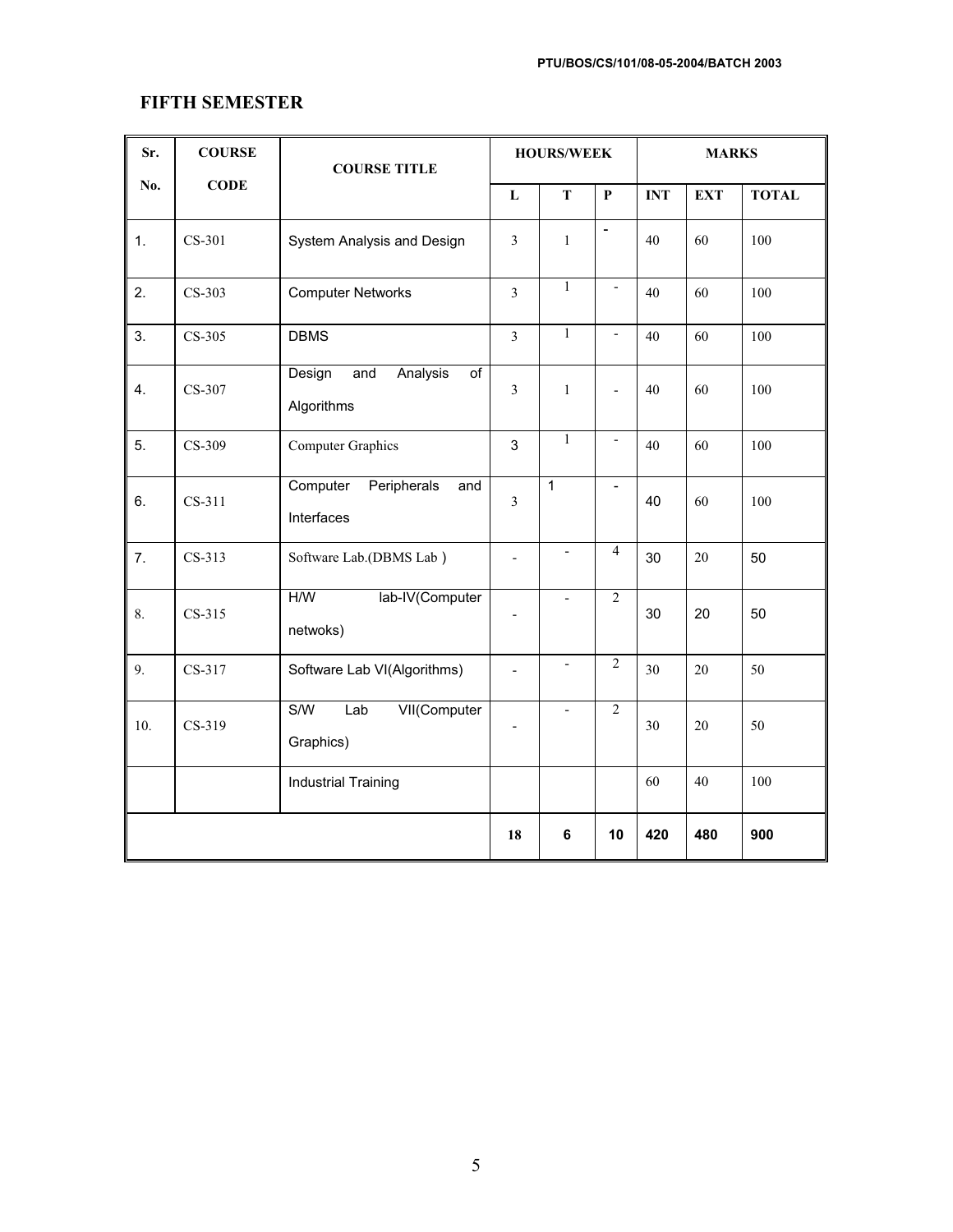| Sr. | <b>COURSE</b> | <b>COURSE TITLE</b>                            |                              | <b>HOURS/WEEK</b> |                | <b>MARKS</b> |            |              |  |
|-----|---------------|------------------------------------------------|------------------------------|-------------------|----------------|--------------|------------|--------------|--|
| No. | <b>CODE</b>   |                                                | L                            | T                 | ${\bf P}$      | <b>INT</b>   | <b>EXT</b> | <b>TOTAL</b> |  |
| 1.  | CS-302        | Relational<br>Database<br>Management System-II | $\overline{3}$               | $\mathbf{1}$      |                | 40           | 60         | 100          |  |
| 2.  | CS-304        | Introduction to Business<br>System             | $\overline{3}$               | $\mathbf{1}$      | ÷,             | 40           | 60         | 100          |  |
| 3.  | CS-306        | Asynchronous<br>Transfer<br>Mode               | $\overline{3}$               | $\mathbf{1}$      | $\overline{a}$ | 40           | 60         | 100          |  |
| 4.  | <b>CS-308</b> | <b>Software Engineering</b>                    | $\overline{3}$               | $\mathbf{1}$      | ÷,             | 40           | 60         | 100          |  |
| 5.  |               | Elective-I                                     | 3                            | $\mathbf{1}$      |                | 40           | 60         | 100          |  |
| 6.  | $CS-312$      | Open Elective                                  | $\overline{3}$               | $\overline{1}$    | ÷,             | 40           | 60         | 100          |  |
| 7.  | $CS-314$      | H/W Lab-V(ATM)                                 | $\overline{a}$               | $\overline{a}$    | $\overline{4}$ | 30           | 20         | 50           |  |
| 8.  | $CS-316$      | S/W Lab-VIII(RDBMS-II)                         | $\overline{a}$               |                   | $\overline{4}$ | 30           | 20         | 50           |  |
| 9.  | $CS-318$      | S/W Lab-IX(S/W Engg.)                          | $\qquad \qquad \blacksquare$ | ÷,                | $\overline{2}$ | 30           | 20         | 50           |  |
| 10. | CS-320        | S/W<br>Lab-X(Business<br>System)               | ٠                            | $\overline{2}$    |                | 30           | 20         | 50           |  |
|     |               | <b>General Fitness</b>                         |                              |                   |                |              |            | 100          |  |
|     |               | 18                                             | $\bf 6$                      | 12                | 360            | 540          | 900        |              |  |

# **SIXTH/SEVENTH SEMESTER**

# **Open Elective**

# **CS - 312 COMPUTERS AND SOCIETY (For other branches only)**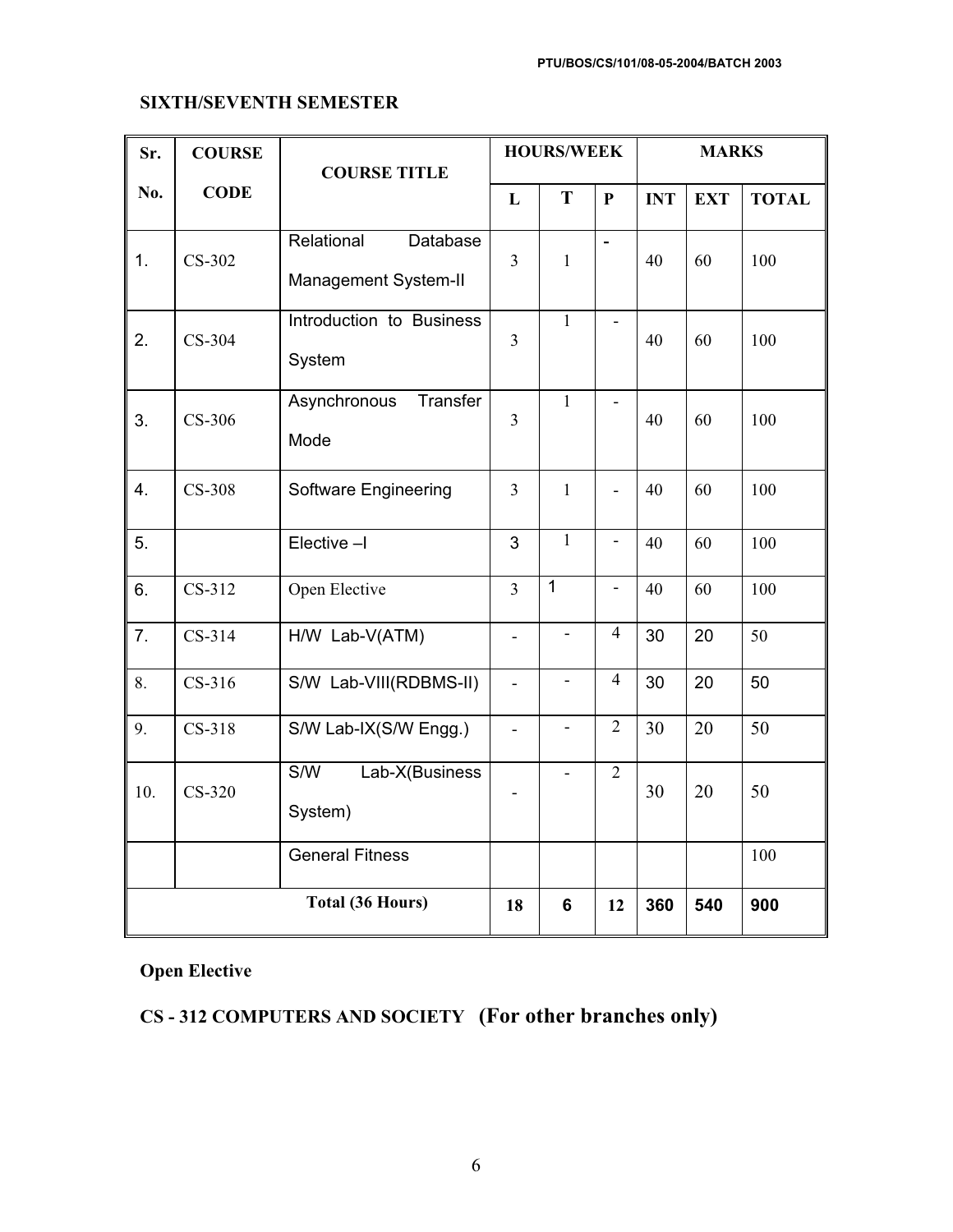| $6^{th}$ / $7^{th}$ Semester |                             |  |                 |                 |              |  |  |  |
|------------------------------|-----------------------------|--|-----------------|-----------------|--------------|--|--|--|
|                              | <b>Course Title</b>         |  | <b>Internal</b> | <b>Ext.Viva</b> | <b>TOTAL</b> |  |  |  |
|                              | 6-month Industrial Training |  | 500             | 500             | 1000         |  |  |  |

# **Elective: I**

- CS-310 Computer Vision
- CS-322 System Hardware Design
- CS-324 Real Time Systems
- CS-326 Operation Research
- CS-328 Language Processor
- CS-330 Natural Language Processing

# **EIGHTH SEMESTER**

| Sr.              | <b>COURSE</b> | <b>COURSE TITLE</b>                                                          | <b>HOURS/WEEK</b> |                          | <b>MARKS</b>             |            |            |              |
|------------------|---------------|------------------------------------------------------------------------------|-------------------|--------------------------|--------------------------|------------|------------|--------------|
| No.              | <b>CODE</b>   |                                                                              | L                 | T                        | P                        | <b>INT</b> | <b>EXT</b> | <b>TOTAL</b> |
| 1.               | $CS-402$      | Symbolic Logic & Logic<br>Processing                                         | $\overline{3}$    | $\mathbf{1}$             |                          | 40         | 60         | 100          |
| 2.               | $CS-404$      | &<br>Formal<br>Language<br>Automata Theory                                   | $\overline{3}$    | $\mathbf{1}$             | -                        | 40         | 60         | 100          |
| 3.               | $CS-406$      | Project                                                                      | L,                | $\overline{\phantom{m}}$ | 8                        | 100        | 100        | 200          |
| 4.               | <b>CS-408</b> | Principles of Engineering<br>.Ecomonics<br>&<br><b>Management Techniques</b> | $\overline{3}$    | 1                        | $\overline{\phantom{0}}$ | 40         | 60         | 100          |
| 5.               | CE-216        | <b>Environmental Sciences</b>                                                | 3                 | ÷                        | ۳                        | 40         | 60         | 100          |
| 6.               |               | Department elective -II                                                      | $\overline{3}$    | 1                        | -                        | 40         | 60         | 100          |
| 7.               |               | <b>Department Elective-III</b>                                               | 3                 | $\mathbf{1}$             |                          | 40         | 60         | 100          |
| 8.               |               | Elective-III<br>Department<br>Lab                                            | ۰                 | ÷,                       | $\overline{2}$           | 30         | 20         | 50           |
| 9.               | CS-416        | Lab<br>Software<br>XIII(SI&LP)                                               | ۰                 |                          | $\overline{2}$           | 30         | 20         | 50           |
|                  |               | <b>General fitness</b>                                                       |                   |                          |                          |            |            | 100          |
| Total (35 Hours) |               |                                                                              |                   | 5                        | 12                       | 400        | 500        | 900          |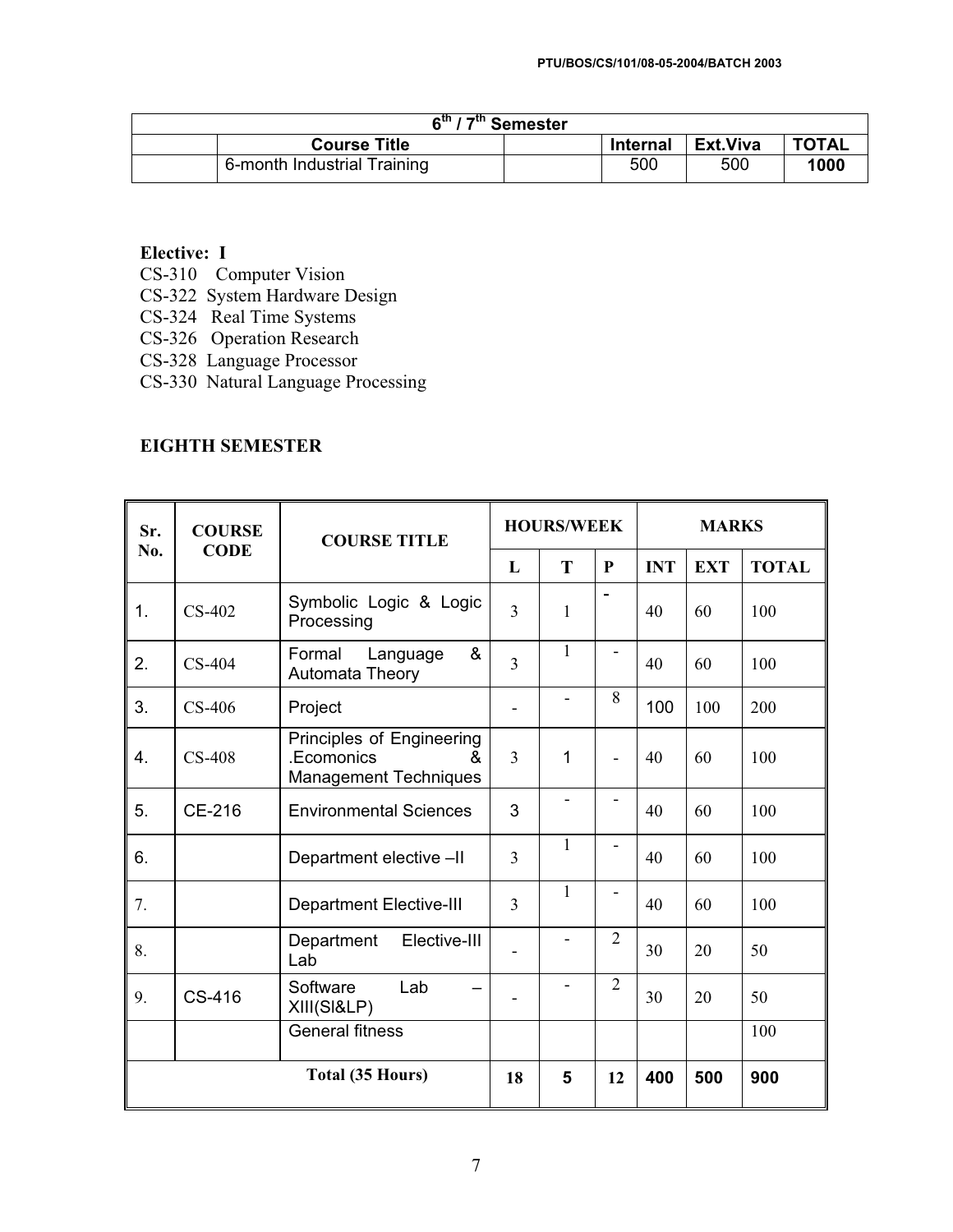# **List of Electives -II**

- I. CS-410 Organisational Structure
- II. CS-416 Overview of IT Materials
- III. CS-418 System Simulation and Modelling
- IV. CS-420 Emerging Technologies and Current IT- Trends

# **List of Electives-III**

- I. CS-412 Graphical User Interface
- II. CS-422 Advanced Microprocessor
- III. CS-424 Expert System.
- IV. CS-426 Image Processing & Pattern recognition

# **Labs of Elective-III**

- I. CS-414 Graphical User Interface
- II. CS-428 Advanced Microprocessor
- III. CS-430 Expert System.
- IV. CS-432 Image Processing & Pattern recognition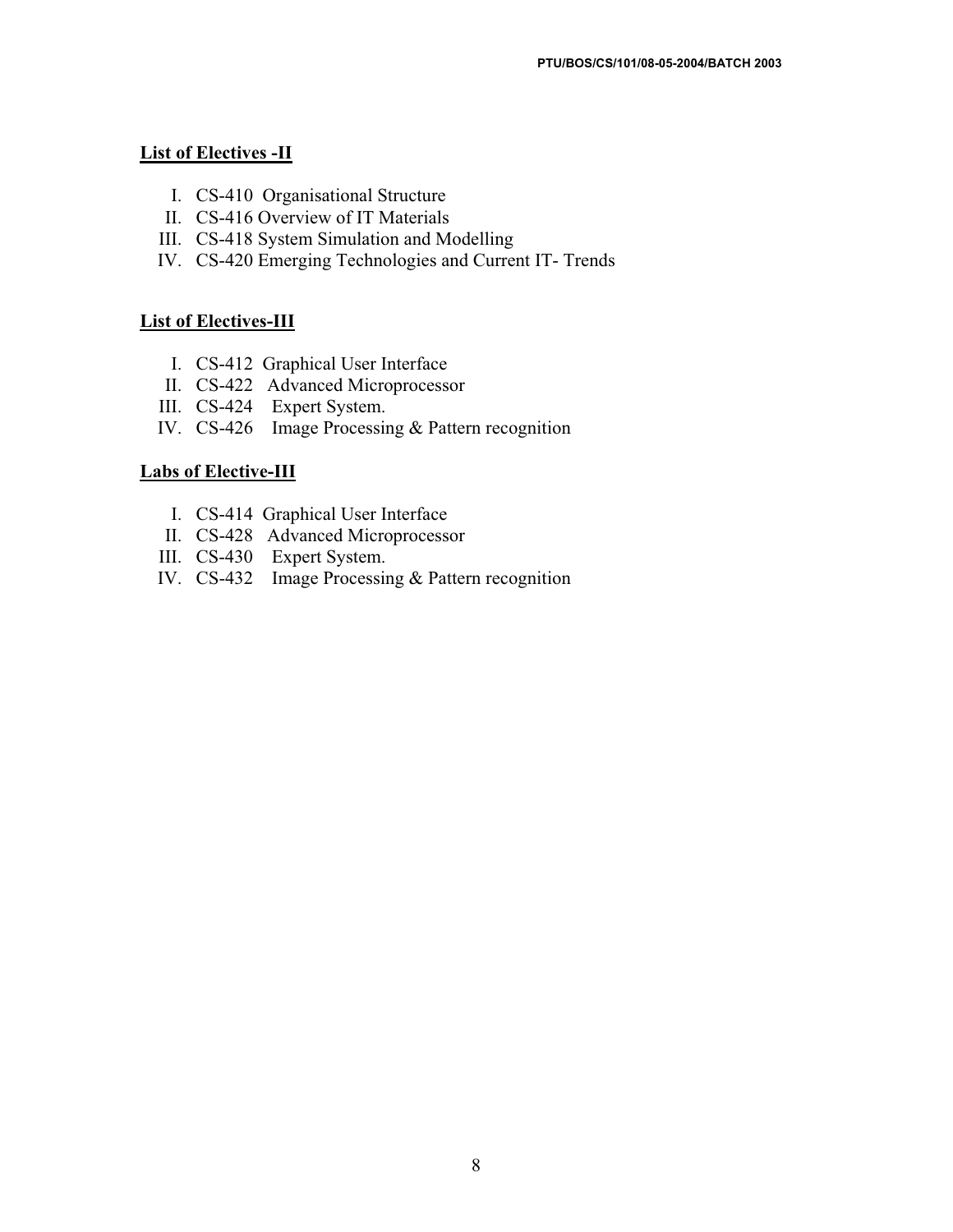#### V. **THIRD SEMESTER CS-201 COMPUTER ARCHITECTURE**

**External Marks:** 60 **L** T P **Internal Marks: 40 3 1 -**  $\overline{3}$  **1 -Total Marks: 100** 

**PREREQUISTES** : None

**OBJECTIVES** : This course offers a good understanding of the various functional units of a computer system and prepares the student to be in a position to design a basic computer system. Finally the student will be exposed to the recent trends in parallel and distributed computing and multithreaded application.

# **COURSE CONTENTS :**

Principles of computer design - software / hardware interaction, cost/benefit concept of layers in architecture design 10%]

Basic Computer Organization taking 8085 as an example binary arithmetic - add, subtract, multiply - algorithms and implementations. carry look ahead add fast adders.  $[15%]$ 

CPU design - Choice of instruction set control structure hardwired and microprogrammed control - RISC vs CISC, Pipelining in CPU design superscalar machines. [15%]

Memory hierarchy design caches, main memory, Interleave memory virtual memory architectural aids in implementing these. [10%]

I/O Modes- program interrupt, DMA, Channel, I/O Processor. [15%]

I/O performance measures - Buses connecting I/O devices to CPU/memory - interaction with operating system Serial/Parallel Interfaces taking 8251 and 8255 as examples. [15%]

Performance evaluation SPEC marks LINPACK Whetstone Dhrystone etc., Transaction processing benchmarks. [10%]

Multiprocessors - Parallel & distributed computers - SIMD SPMD and MIMD machines.  $[10\%]$ 

# **TEXT / REFERENCES :**

Patterson and Hennessy, Computer Architectures, Morgaon Kauffman, San Mateo, CA, USA, 1992.

P.Pal Chaudhary, Computer Organization and Design Prentice Hall of India Pvt. Ltd., New Delhi, 1994.

P.V.S. Rao, Perspectives in Computer Architecture, Prentice Hall of India Pvt. Ltd., NEW Delhi,1994.

M.R. Bhujade, Digital Computer Design Principles, Pitamber Publishing Co., 3rd Edition, 1996.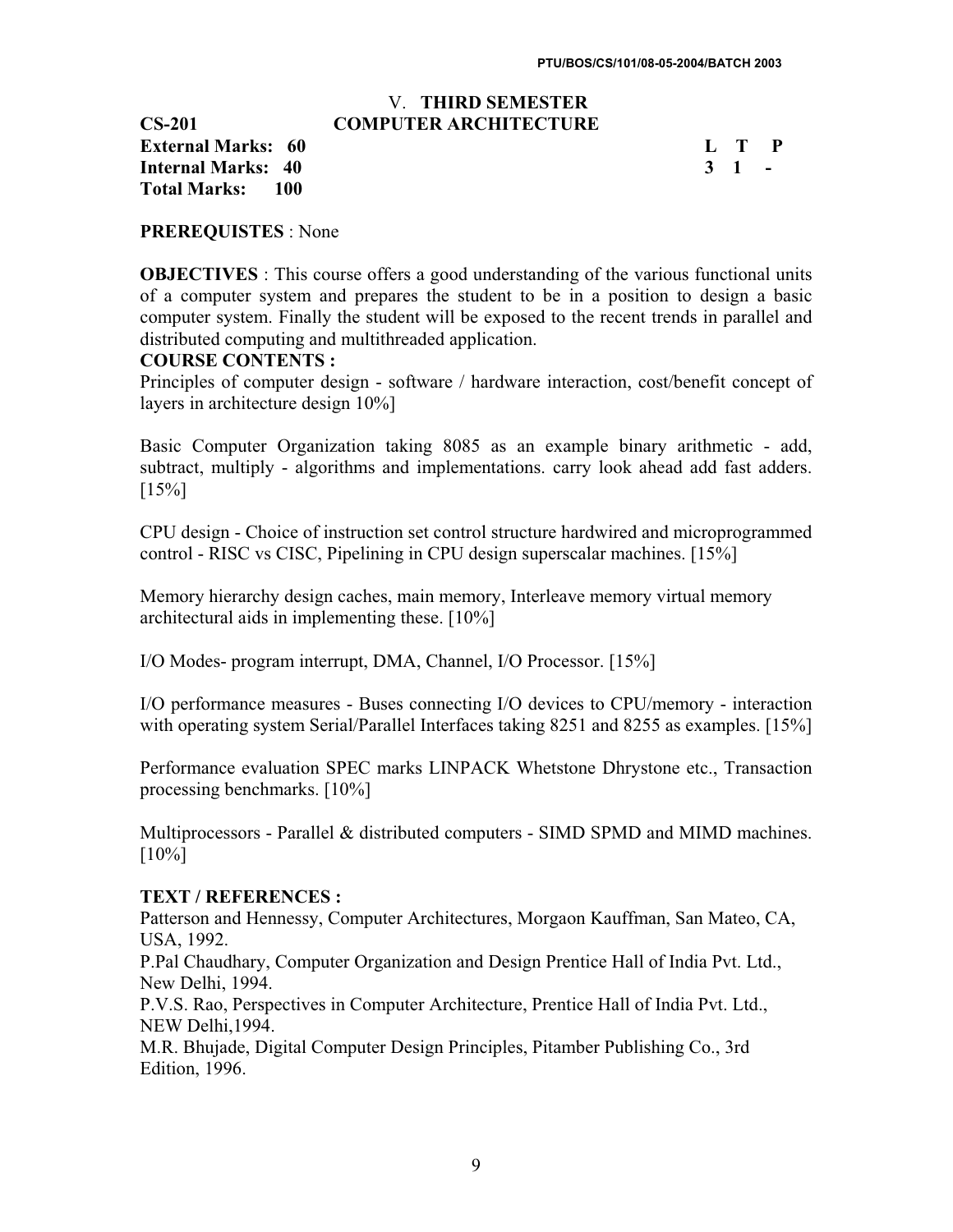## **CS - 203 DISCRETE STRUCTURES**

**External Marks:** 60 **L** T P **Internal Marks: 40 3 1 -**  $\overline{3}$  **1 -Total Marks: 100** 

#### **PREREQUISITES :**

Mathematics & Data Structures

#### **OBJECTIVES**

The objective of this course is to provide the necessary back ground of discrete structures with particular reference to the relationships between discrete structures and their data structure counterparts including algorithm development.

#### **COURSE CONTENTS:**

Graph Theory: Graph- Directed and undirected Eulerian chains and cycles, Hamiltonian chains and cycles Trees, Chromatic number Connectivity and other graphical parameter. Application. [20%]

Combinatorial Mathematics: Basic counting principles Permutations and combinations Inclusion and Exclusion Principle Recurrence relations, Generating Function, Application. [15%]

Sets and functions: Sets and relations functions operations equivalence relations relation of partial order partitions binary relations. [15%]

Monoids and groups: Groups Semigroups and monoids Cyclic semigraphs and submonoids, Subgroups and Cosets. Congruence relations on semigroups. Morphisms. Normal subgroups. Structure of Cyclic groups permutation groups, dihedral groups Elementary applications in coding theory. [20%]

Rings and Boolean algebra : Rings Subrings morphism of rings ideals and quotient rings. Euclidean domains Integral domains and fields Boolean Algebra direct product morphisms Boolean sub-algebra Boolean Rings Application of Boolean algebra in logic circuits and switching functions. [30%]

# **TEXT BOOKS:**

- 1. Discrete Mathematics (Schaum series) by Lipschutz (Mc Graw Hill)
- 2. Applied Discrete Structures for Computer Science by Alan Doerr and Kenneth Levarseur.

#### **REFERENCES:**

1. Discrete Mathematics by N Ch S n Lyengar, VM Chandrasekaran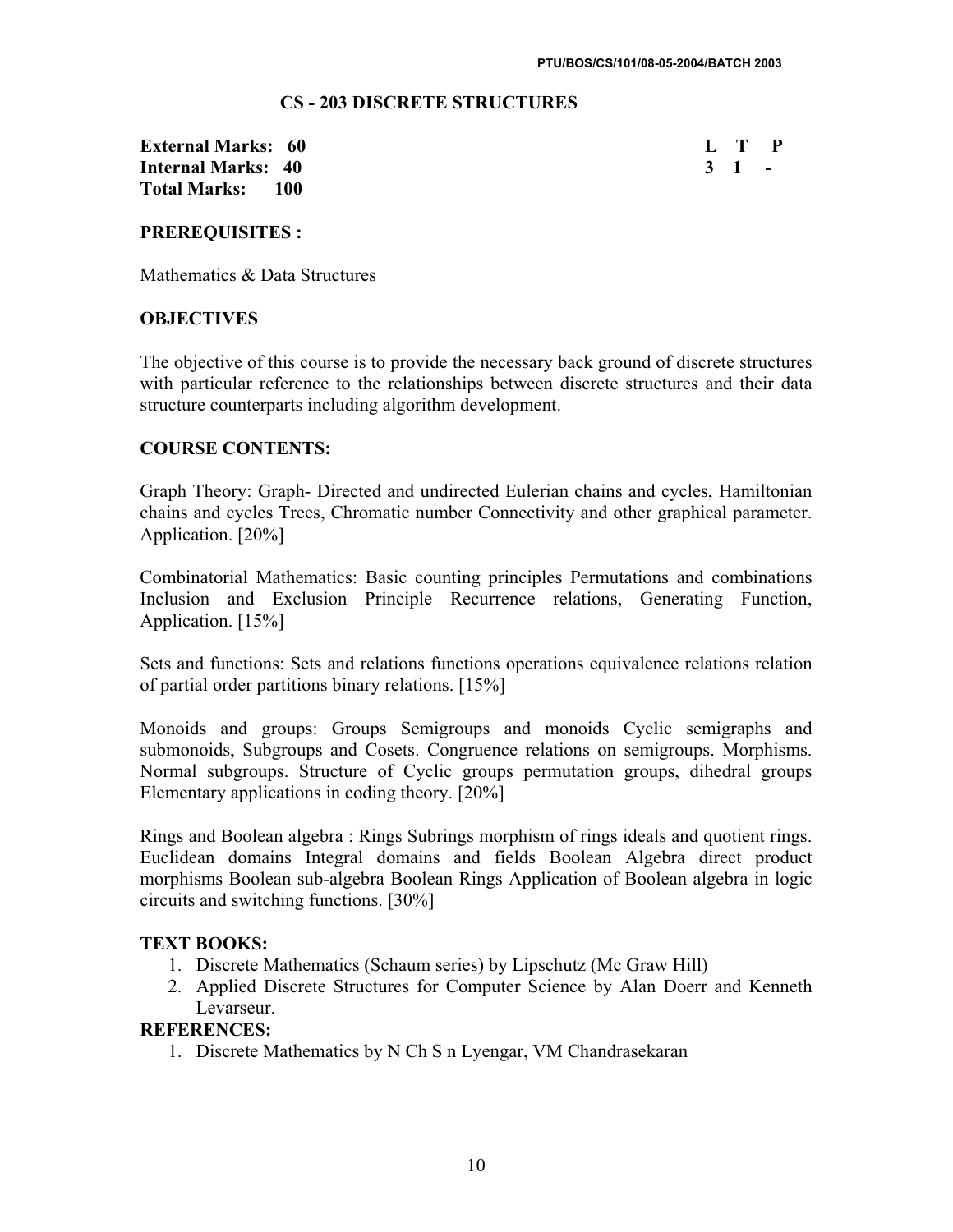# **CS-205 DIGITAL CIRCUITS & LOGIC DESIGN.**

| <b>External Marks: 60</b> |  |  | L T P     |
|---------------------------|--|--|-----------|
| <b>Internal Marks: 40</b> |  |  | $3 \t1$ - |
| Total Marks: 100          |  |  |           |

**PREREQUISITES:** None

#### **OBJECTIVES:**

To give students basic ideas regarding digital hardware components at the level of gate and sequential circuits. To treat logic design and making them familiar with the CAD tools in digital system design.

#### **COURSE CONTENTS:**

Data and number representation-binary-complement representation BCD-ASCII, ISCII.  $[15%]$ 

Boolean algebra, logic gates, minimization, use of programs such as expresso in minimization. [5%]

Digital Circuit Technologies, RTL/DTL/DCTL/TTL/MOS/CMOS/ECL, analysis of basic circuits in these families, internal architecture of programmable logic devices. [10%]

Combinational design , design with Muxes. [5%]

Sequential circuits, flip-flops, counters, shift registers, multivibrators, state diagrams, sequential circuit design from state diagrams computer aids in synthesis. [15%]

Memory system - RAM., ROM, EPROM, EEPROM, PAL, PLDs,PGAs. [20%]

Bus structures, transmission line effects, line termination. [10%] A/D and D/A conversion techniques and selected case studies. [15%]

Introduction to VLSI Design , Custom and semi-custom design. [5%]

# **TEXT /REFERENCES:**

Morris Mano, Digital Design- Prentice Hall of India Pvt. Ltd Jesse H Jenkins,Designing with FPGAs and CPLDs , PTR Prentice Hall, Englewood Cliffs H.Taub & D. Schilling, Digital Integrated Electronics, McGraw Hill Douglas L. Perry, VHDL, McGraw Hill, Inc., 2nd Edition, 1993. Mead and L. Conway, Introduction to VLSI Systems, Addition Wesley, 1979. R. Viswanathan , G. K. Meat and V.Rajaraman, "Electronics for Scientist and Engineers". Prentice Hall of India Pvt. Ltd. 1978 J.Millman and Halkias, "Integrated Electronics, Analog and Digital Circuits and Systems, Tata McGraw Hill ,1972.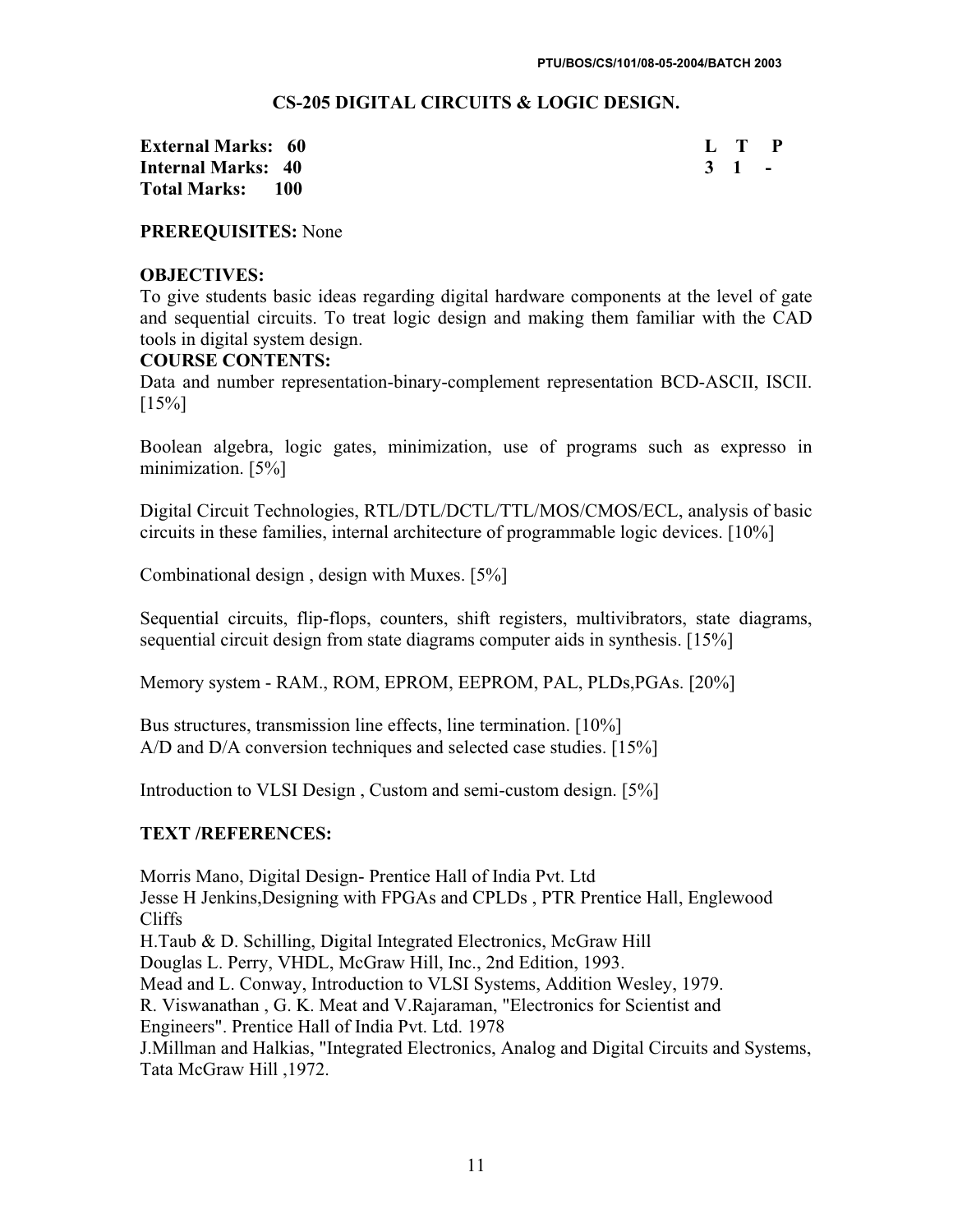# **CS-207 DATA STRUCTURES & PROGRAMMING METHODOLOGY**

| <b>External Marks: 60</b> | L T P               |  |
|---------------------------|---------------------|--|
| Internal Marks: 40        | $3 \quad 1 \quad -$ |  |
| Total Marks: 100          |                     |  |

#### **PREREQUISITES:**

The algorithms presented should be written in a pseudocode similar to the programming language Pascal / C and therefore, the readers should preferable be familiar with Pascal / C. The experience in structured programming and knowledge of combinatorial mathematics would be helpful.

#### **OBJECTIVES:**

The course should provide one with a fairly good concept of the fundamentals of data structures and also of the commonly occurring algorithms. The mathematical model of data is an abstract concept of data such as set, list or graph. To make it useful for problem solving the abstraction is made concrete by going into the data structure of the model- its implementation and associated algorithms. Given a data structure, quite frequently , several alternative algorithms exist for the same operation. Naturally, the question analyzing an algorithm to determine its performance in relation to the other alternatives becomes important. The course should present the general approach towards analyzing and evaluating algorithms and while presenting an algorithm, its analysis should also be included as and when required.

# **COURSE CONTENTS:**

Introduction [8%]

Linear Data Structures I: Arrays & Records [5%]

Linear Data Structures II: linked lists [10%]

Linear Data Structures III: Stacks and Queues [5%]

Linear Data Structures IV: Strings [5%]

Recursion [10%]

Non Linear Data Structures I: Trees [8%]

Non Linear Data Structures II [10%]

Hashing. [10%]

Sets [12%]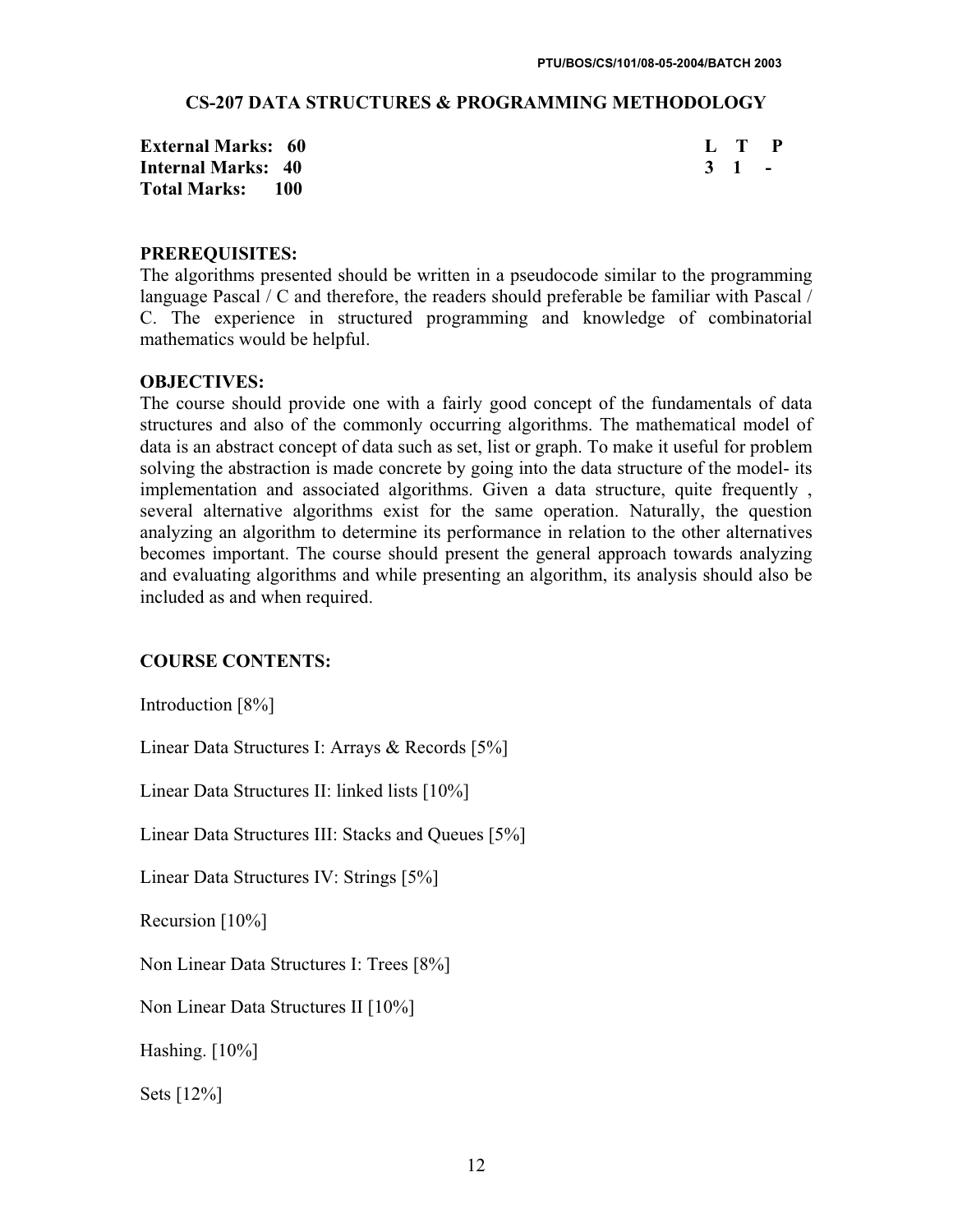Graphs [12%]

Files [ 5%]

# **TEXTS / REFERENCES :**

Aho A. V., J. E. Hopcroft, J.D. Ullman; Data Structures and Algorithms, Addison-Wesley, 1983

Baase, S Computer Algorithms: Introduction to Design and Analysis, Addition - Wesley , 1978.

Berztiss, A.T.: Data structures, Theory and Practice : 2nd ed., Academic Press, 1977. Collins, W. J. Data Structures, An Object-Oriented Approach, Addition-Wesley, 1992.

Goodman, S.E., S.T.Hedetniemi: Introduction to the Design and Analysis of Algorithms. McGrow- Hill, 1977

Horowitz, E., S. Sahni : Algorithms: Design and Analysis, Computer Science Press, 1977

. Horowitz E., S. Sahni: Fundamentals of Data Structures in PASCAL, Computer Science Press, 1984.

Knuth, D.E.: The Art of Computer Programming , Vols 1-3, Addition-Wesley, 1973.

Kruse, R. L. Data Structures and Program Design , 2nd Ed., Prentice Hall, 1987.

Lorin, H.: Sorting and sort Systems, Addition-Wesley, 1975.

Standish, T.A.: Data Structure Techniques, Addition-Wesley, 1980. Tremblay, J.P., P.G. Sorenson: An Introduction to Data Structures with Applications, McGraw - Hill , 1976.

Wirth, N.: Algorithms + Data Structures = Programs, Prentice-Hall. 1976.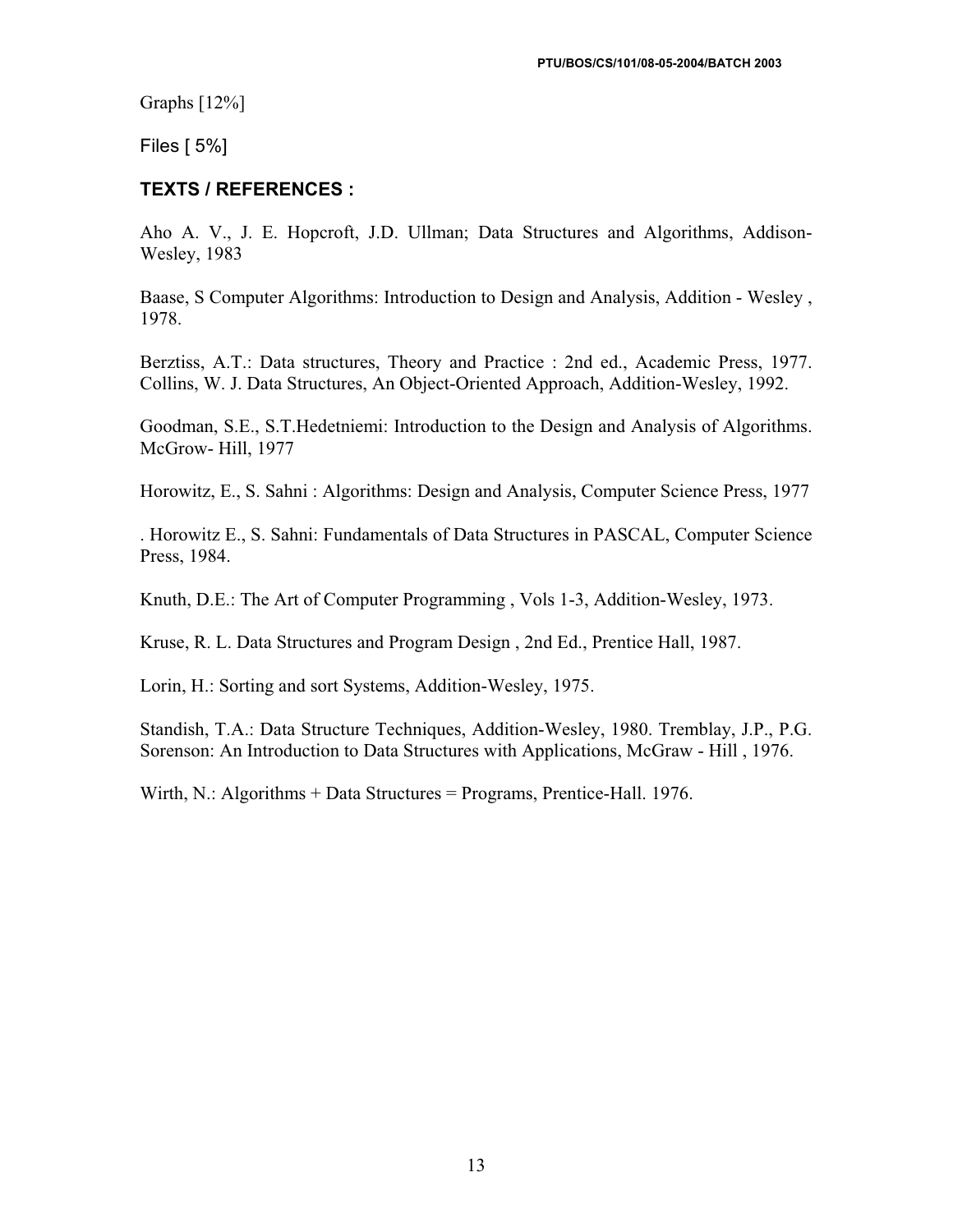# **CS-209 WRITTEN & ORAL TECHNICAL COMMUNICATION**

**(Communication skills for Scientists and Engineers)** 

| <b>External Marks: 60</b> |       |  | L T P |
|---------------------------|-------|--|-------|
| <b>Internal Marks: 40</b> | 2 1 - |  |       |
| Total Marks: 100          |       |  |       |

# **PREREQUISITES :** NONE

# **OBJECTIVES:**

The course is intended to develop a student's ability to communicate both in speech and writing in the Situation that he/she is likely to come across in his/her academic and working life.

#### **COURSE CONTENTS:**

Note taking from lectures and reference material [10%]

Essay and précis writing [30%]

Slide preparation and oral presentation principles [10%]

Written presentation of technical material [20%]

Preparation of Bibliography [10%]

Basics of Official Correspondence [15%]

Preparation of bio-data [5%]

Students should be asked to prepare and present Seminars during the practice session.

#### **TEXTS/REFERENCES**

The Chicago Manual of Style, 13th Edition, Prentice Hall of India 1989.

Gowers Ernest, "The Complete Plan in Words" Penguin, 1973.

Menzel D.H., Jones H.M, Boyd, LG., "Writing a Technical Paper". McGraw Hill, 1961. Strunk, W., & White E.B., "The Elements of Style", 3rd Edition , McMillan, 1979.

Turbian K.L., "A Manual for Writers of Term Papers, Thesis and dissertations" Univ of Chicago Press, 1973.

IEEE Transactions on "Written and Oral Communication" has many papers.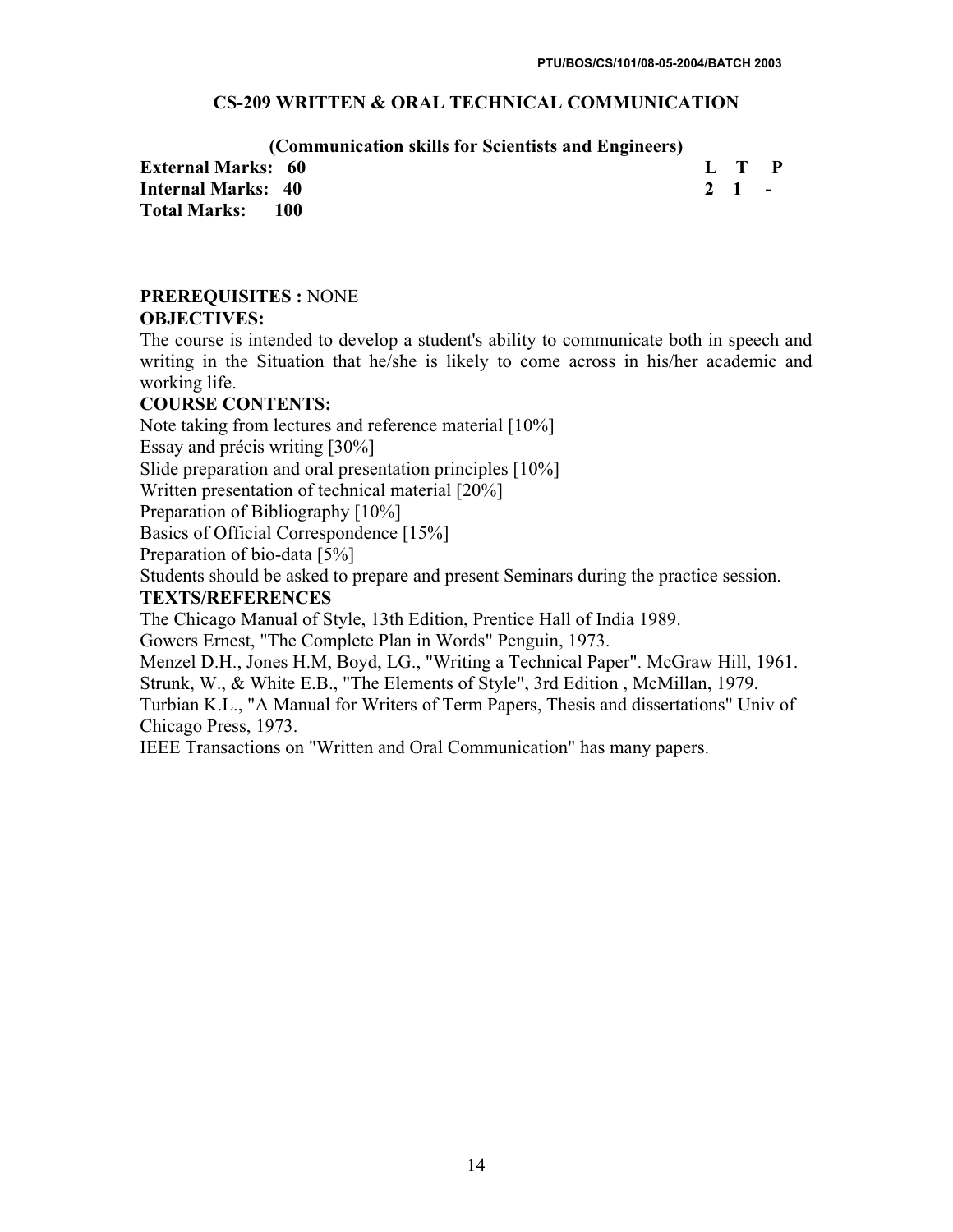# **CS - 211 PROGRAMMING LANGUAGES**

External Marks: 60 **L** T P<br>
Internal Marks: 40 3 1 -**Internal Marks: 40 Total Marks: 100** 

#### **OBJECTIVES:**

At the end of this course students will be able to simulate the problems in the subjects like O.S., C.N., System project , System simulate and modelling etc. Moreover it will be used as a tool for doing minor and major Projects.

#### **INTRODUCTION :**

C and  $C_{++}$  programming, differences between C and  $C_{++}$ , adding an user interface to C and C++ program, standard C and C++ data types , storage classes, operators Standard C and C++ libraries, writing & using functions, arrays pointer , I/O in C, Structure unions, macro's Advanced preprocessor statements, dynamic memory allocation .

## **OBJECT ORIENTED PROGRAMMING:**

Object oriented terminology,  $C++$  classes I/O M  $C++$ , the cost team class list combining C & C++ code, designing Unique manipulators , Object oriented stack and linked list in  $C++$ 

#### **WINDOWS PROGRAMMING FOUNDATIONS :**

Windows concepts windows programming concept, visual C<sup>++</sup> Windows tools, procedure -oriented windows Application Microsoft foundation Class library concepts. Windows Applications with MFC. WIZARDS: Application and class Wizards, introduction to OLE, active X controls with the MFC library.

#### **.Net Framework:-**

Introduction to .Net framework, concept of CLR. Managed and un-managed code in VC++. Concept of Assemblies.

#### **BOOKS:-**

The complete Reference Visual C++5 Chris H. Pappas & William H. Murray, III

The Visual C++ handbook Chris H. Pappas & William Murray Osborne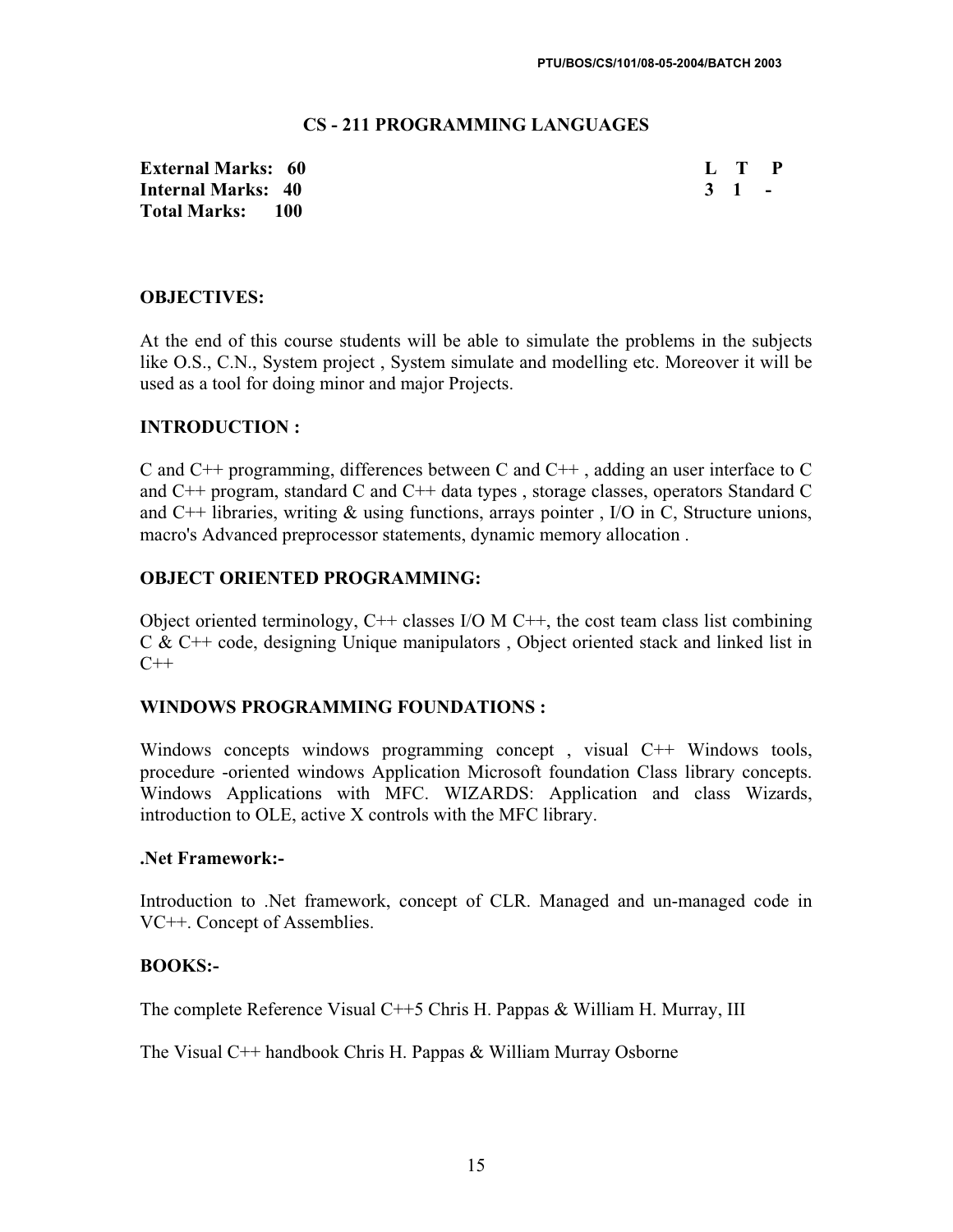# **CS- 213 Software Lab-I (DSPM )**

# **DATA STRUCTURES & PROGRAMMING METHODOLOGY LAB**

| <b>External Marks: 20</b> |  | L T P   |  |
|---------------------------|--|---------|--|
| <b>Internal Marks: 30</b> |  | $- - 3$ |  |
| Total Marks: 50           |  |         |  |

Algorithm development in all areas of data structures covered in the course. Emphasis should be given on the following matters. Development of recursive as well as non recursive a algorithms involving linked list trees and graphs. Use of pointers for dynamic allocations of storage. Development of classes for some of the data structures using the concept of abstract data types.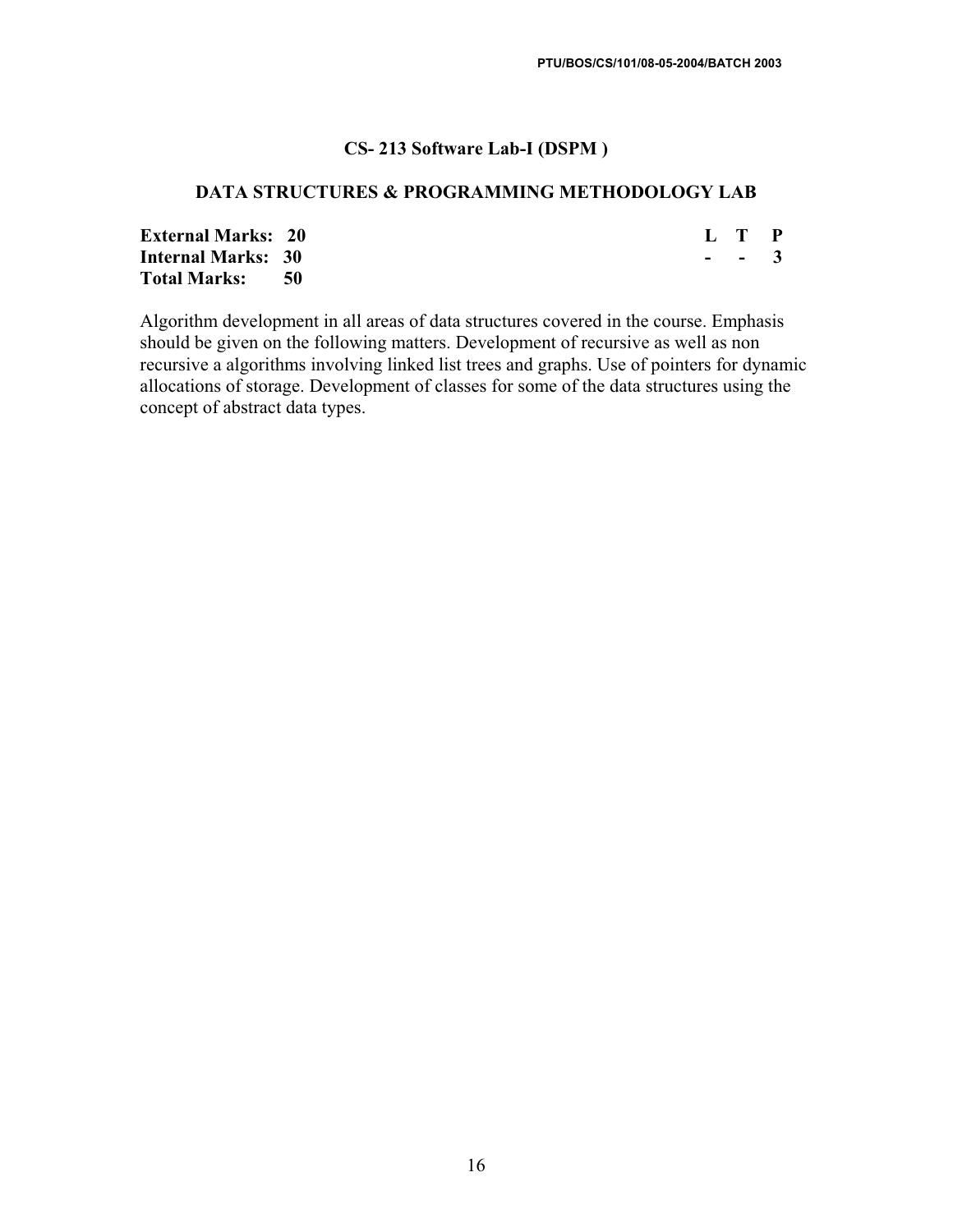# **CS- 217 Lab-I (Digital Circuit and Logic Design)**

| <b>External Marks: 20</b> |  | L T P   |  |
|---------------------------|--|---------|--|
| <b>Internal Marks: 30</b> |  | $- - 2$ |  |
| Total Marks: 50           |  |         |  |

- 1. Verification of the truth tables of TTL gates, e.g., 7400, 7402,7404, 7408, 7432, 7486.
- 2. Design, fabrication and testing of low frequency TTL clocks using NAND gates.
- 3. Verification of the truth table of the Multiplexer 74150.
- 4. Verification of the truth table of the De-Multiplexer 74154.
- 5. Design and verification of the truth tables of half adder and full adder circuits using gates 7483.
- 6. (a)Design and test of an SR flip flop using Nor/Nand gates.
	- (b)Verify the truth table of a J-K flip flop.(7476)
	- (c)Verify the truth table of a D-flip flop (7474) and study its operation in the toggle and asynchronous modes.
- 7. (a) To study the operation of 2 bit and 4 bit asynchronous counters. (b) To study the operation of 2 bit and 4 bit synchronous counters.
- 8. To study the operation of 2 bit and 4 bit Johnson counters.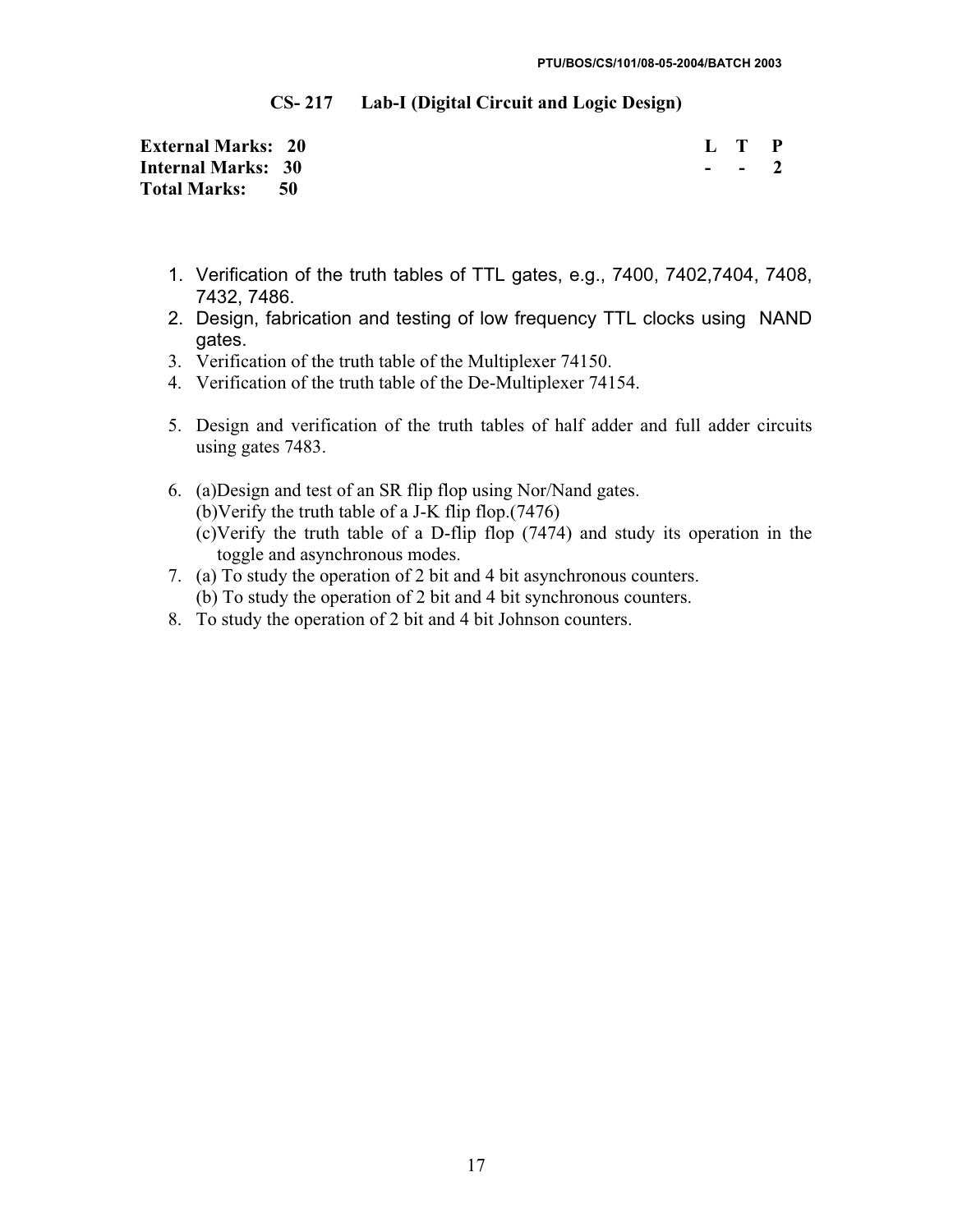# **CS- 219 Lab-II (Programming Languages)**

**External Marks: 20 L T P Internal Marks: 30 - - 3 Total Marks: 50** 

# **PROGRAMMING LANGUAGES LAB**

Students should be asked to write programs in C  $&$  C++ using different statements, Libraries and Functions , Designing Unique Manipulators etc.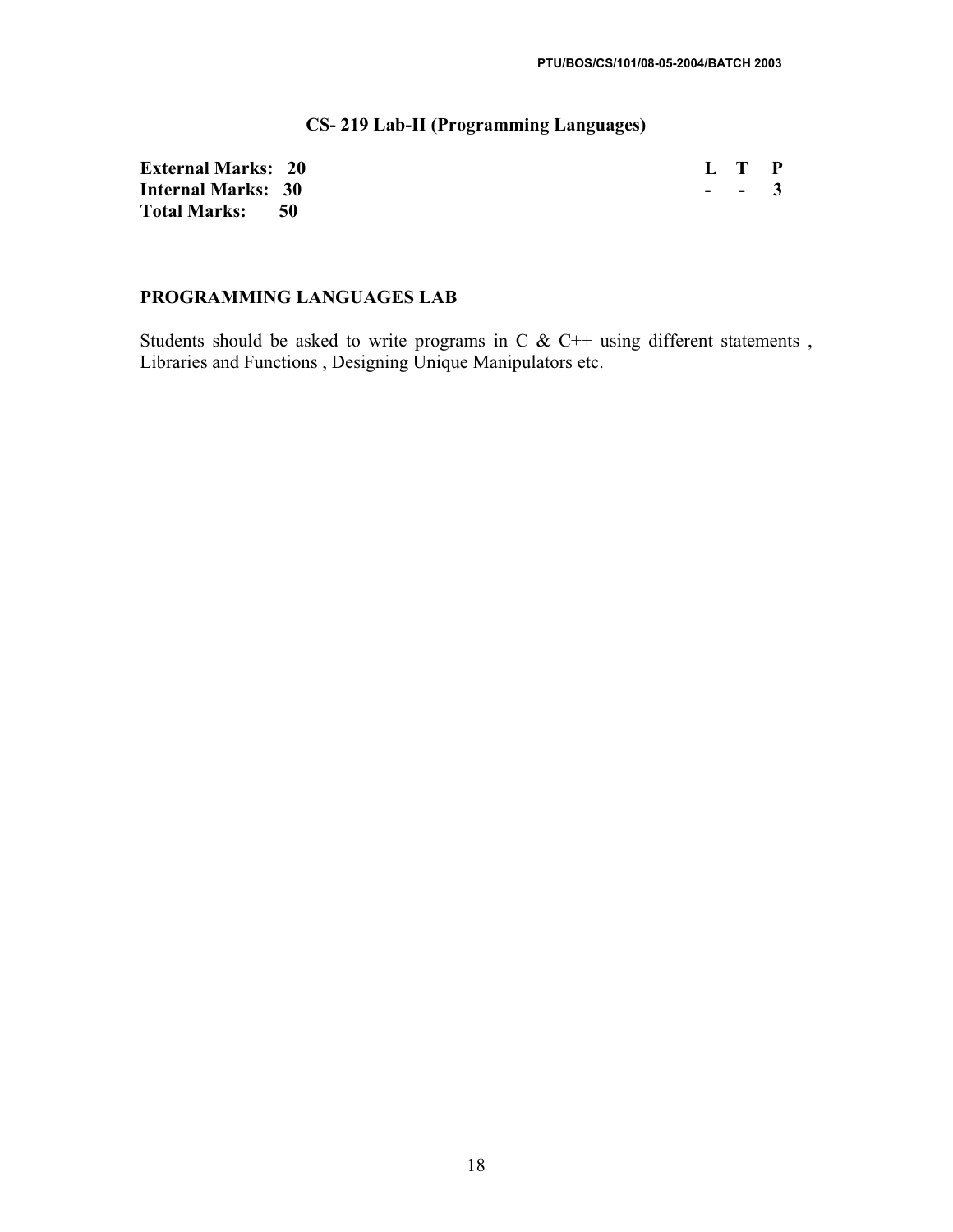# **FOURTH SEMESTER**

#### **CS – 202 OPERATING SYSTEM**

**External Marks:** 60 **L T** P **Internal Marks: 40 3 1 - Total Marks: 100** 

#### **PREREQUISITES:**

Computer Systems programming and Data Structures.

#### **OBJECTIVES:**

Understand the overall architecture of the operating system and its main components, Functions of Kernel, file system architecture and implementation, concurrent programming and concurrency .

#### **COURSE CONTENTS:**

Introduction to Operating system, computer system structure , operating system structure, process management, CPU scheduling , process synchronization, deadlocks[35%]

Memory management paging and segmentation virtual memories[20%]

I./O system and secondary storage structure [10%]

Protection and security [10%]

Introduction to multiprocessor and distributed operating systems. [20%]

Case Studies: LINUX , UNIX Operating System with SOLARIS and SCO-UNIX [15%]

#### **TEXT BOOKS**

1. A Silberschatz and Peter B. Calvin, " Operating System Concepts" Addison Wesley Publishing Company

2. Dhamdhere, " Systems Programming & Operating Systems Tata McGraw Hill  **REFERENCES**

- 1. Operating System by Madnick Donovan
- 2. Operating System by Stallings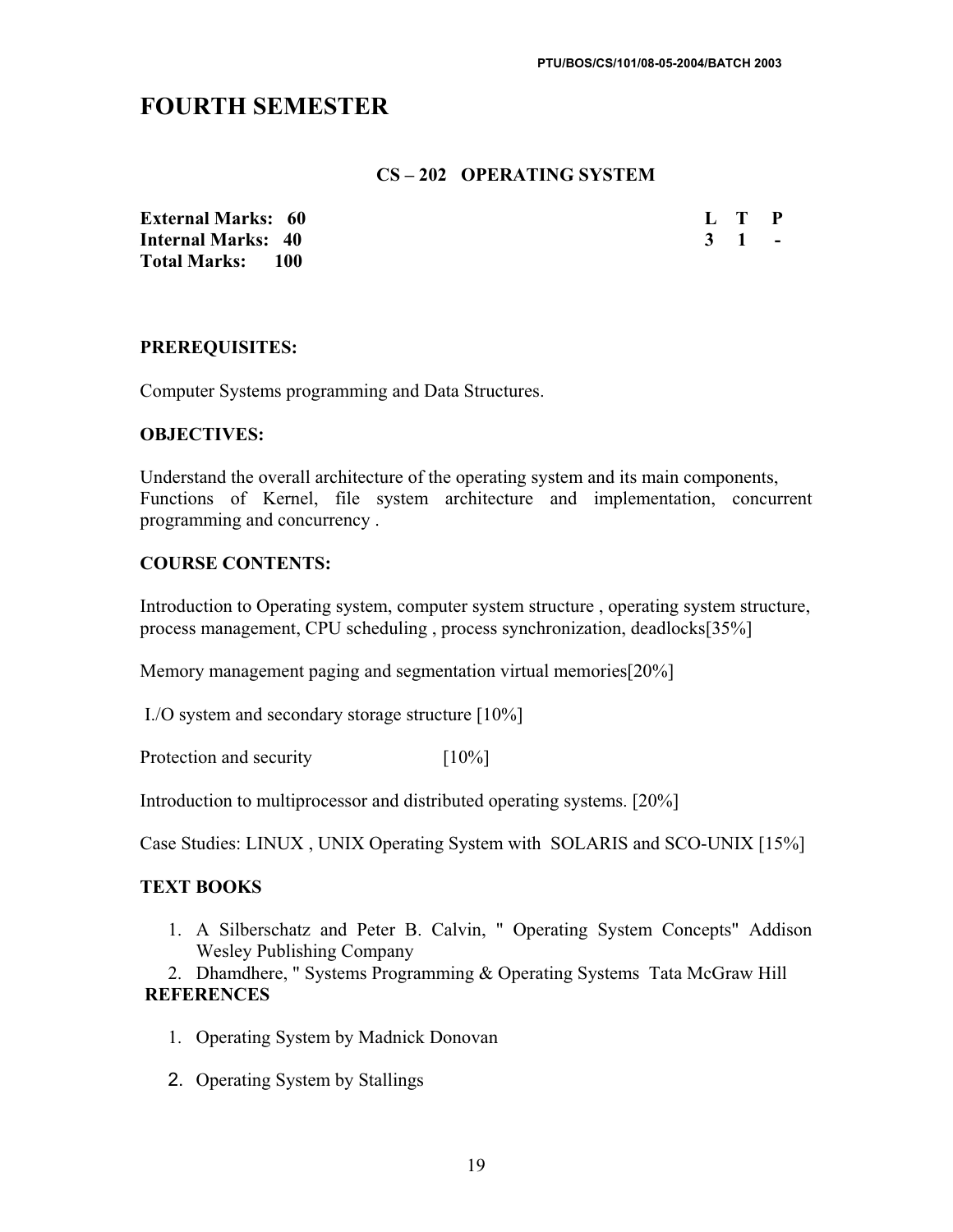#### **CS-204 MATHEMATICS - III**

External Marks: 60 **L** T P<br>
Internal Marks: 40 3 1 -**Internal Marks: 40 3 1 - Total Marks: 100** 

**PREREQUISITES:** Calculus of two variables and exposure to mathematics-I and Mathematics - II.

#### **OBJECTIVES:**

To teach Engineering Mathematics to the students.

#### **COURSE CONTENTS:**

Review of the prerequisites such as limits of sequences and functions. Continuity, uniform continuity and differentiability. Rolls theorem, mean value theorems and Taylor's theorem. Newton method for approximate solution Riemann integral and the fundamental theorem of integral calculus. Approximate integration. Applications to length area, volume, surface area of revolution, Moments, centers of Mass and Gravity.

Repeated and multiple integrals with applications to volume, surface area, moments of inertia etc. Analytic functions, Cauchy-Riemann equations, Laplace equation, elementary functions, Cauchy's integral theorem(Proof by using Greens theorem), Cauchy's integral formula, Taylor series and Laurent series. [33%

Residues and applications to evaluating real improper integrals and inverse Laplace transforms. Conformal mapping, linear fractional transformations. [17%]

Boundary value problems involving partial differential equations such as wave equation, heat equation, Laplace equations . Solutions by the method of separation of variables and by Fourier and Laplace transforms. [33%]

Numerical Methods for ODEs and PDEs. [17%]

#### **TEXTS /REFERENCE :**

E.Kreyszig, Advanced Engineering Mathematics, 5th Edition, Wiley Enstern 1985. P.E.Danko, A.G.Popov, T.Y.A Kaznevnikova, Higher Mathematics in Problems and Exercises, Part 2, Mir Publishers, 1983.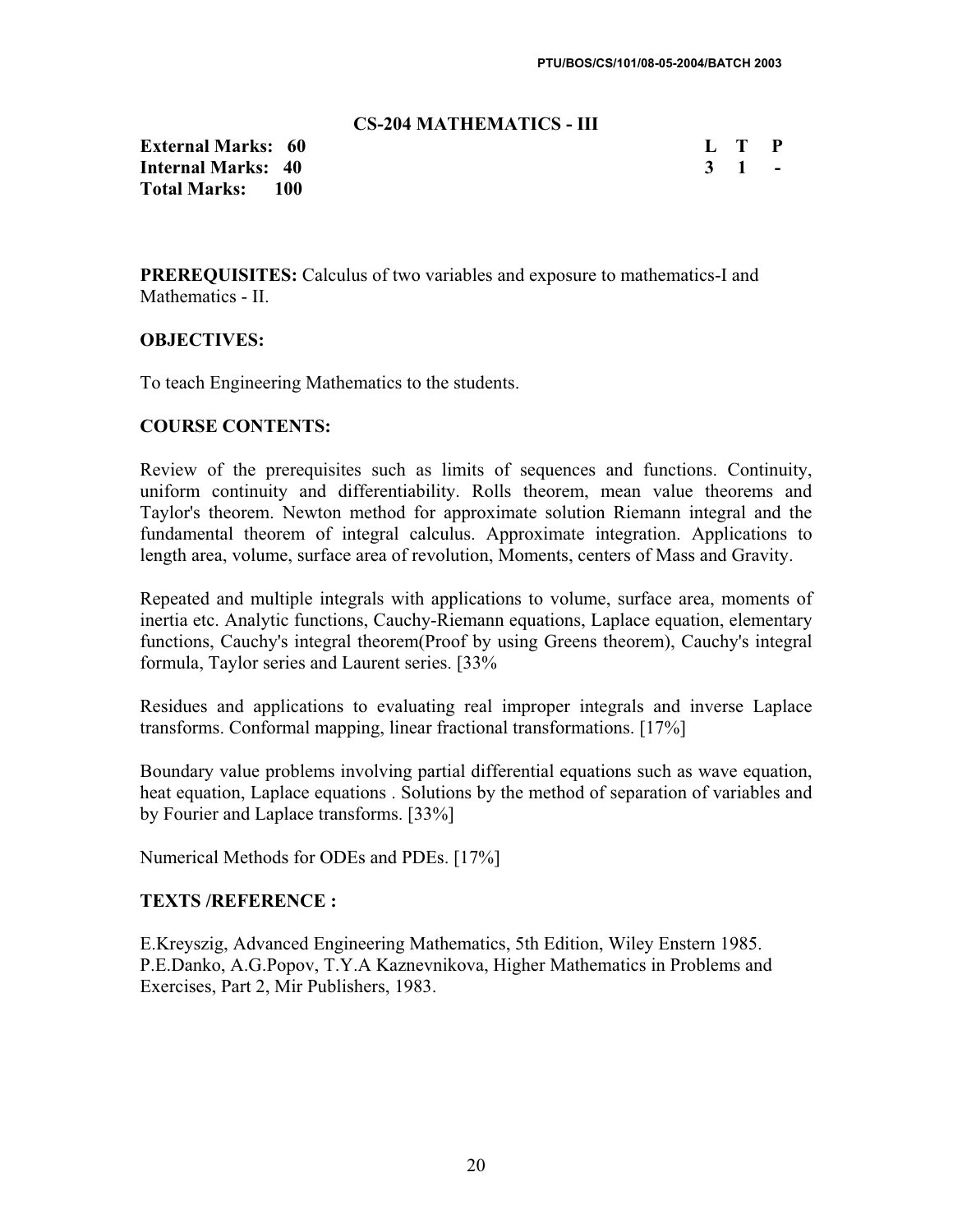## **CS-206 DATA COMMUNICATION**

**External Marks: 60 Internal Marks: 40 Total Marks: 100** 

| L | Ŧ | P |
|---|---|---|
| 3 | 1 |   |

#### **PREREQUISTES: None**

## **OBJECTIVES:**

This course provides knowledge about various types of Network, Network Topologies , protocols .

#### **COURSE CONTENTS:**

**Introduction:** Uses of Computer Networks, Network Hardware, Network Software, seven-layer OSI architecture of ISO, concepts of layer protocols and layer interfaces, TCP/IP reference model, comparison of OSI &TCP/IP reference models[20%]

**Physical Layer:** Transmission media , telephone system (structure, trunks , multiplexing and switching), wireless transmission , [15%]

Data Link Layer: Design Issues, Error detection and correction, elementary data link protocols , sliding window protocols.[20%]

**Medium Access Sub layer:** The channel allocation , IEEE standards 802 for LAN & **MAN** 

**Network Layer:** Design issues , routing algorithms, Congestion control Algorithims, IP protocol , IP addresses, Sub nets.[15%]

**Transport Layer:** Treansport Services, Elements of Transport protocols, TCP service Model, protocol, Header.[10%]

**Application Layer:** Network security , DNS . E-mail , world wide web, multimedia.[10%]

#### **TEXT BOOKS**

1.Computer Networks by Andrew S. Tanenbaum, Prentice Hall of India **REFERENCES**

- 1. Data Communication by Stallings
- **2.** Data Communication by Miller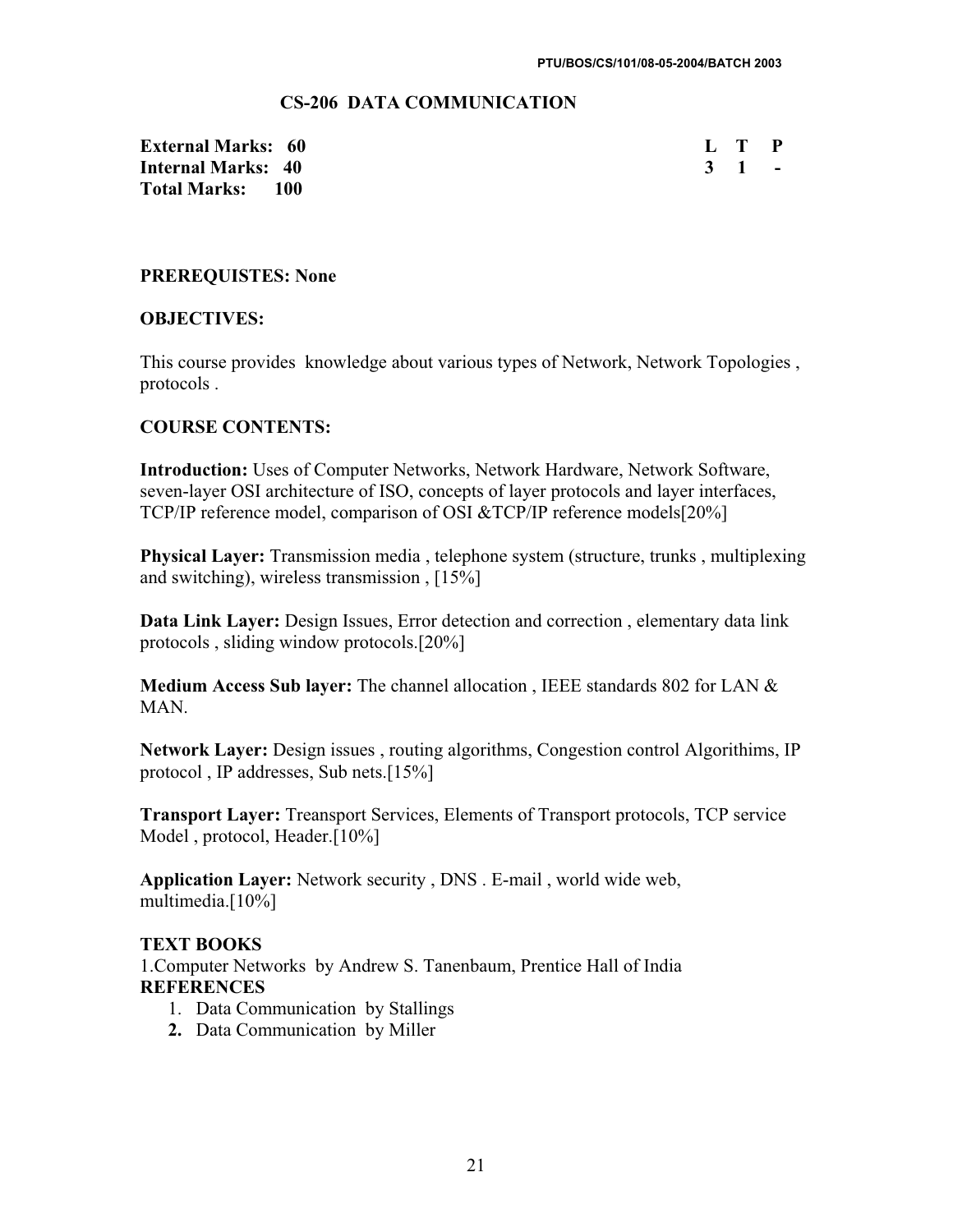# **CS-208 MICROPROCESSORS AND ASSEMBLY LANGUAGE PROGRAMMING**

**External Marks:** 60 **L** T P **Internal Marks: 40 3 1 - Total Marks: 100** 

# **PREREQUISITES :** Digital Circuits and Logic Design

**OBJECTIVES:** The course is intended to give students good understanding of internal architectural details and functioning of microprocessors .

## **COURSE CONTENTS:**

#### 1.**Microprocessor Architecture**(**20%)**

Basic Computer Architecture using 8085 MP I/O, Memory & System buses ,Instruction execution sequence & Data Flow, Instruction cycle Concept of address,Bus, Data Bus Data & Control Bus Synchronous & Asynchronous buses.

#### 2. **I/O memory interface(20%)**

Programmable , interrupted initiated ,DMA transfer serial & Parallel interface,Detail study of 8251 I/O Processor.

# 3. **Instruction set & Assembly Languages Programming (30%)**

Introduction, instruction & data formats, addressing modes, status flags, all 8085 instructions, Data transfer groups, Arthimetic group, Logical group, Branch Group.

#### **4. Microprocessor Development System**(**MDS**)(**10%)**

PROM Programming ,Emilator, ROM Simulation introduction to up kits, Study of 8051, Csingle chip microcomputer.

### 5.**Case structure & Microprocessor application(15%)**

Up application interfacing a matrix keyboard 7- segment led display

Study of trafic light system stepper motor interface

#### 6. **Basic arcitect (5%)**

Introduction to 8086, motorola 68000

# **TEXT BOOKS:**

- 1. 8085 Microprocessor by Ramesh Gaonkar,
- 2. Microprocessor by B.Ram

#### **REFERENCES:**

- 1. Daniel Tabak, Advanced Microprocessors, McGraw- Hill, Inc., Second Edition 1995.
- 2. Douglas V. Hall, Microprocessors and Interfacing: Programming and Hardware, Tata McGraw Hill Edition, 1986.
- 3. Charles M.Gilmore, Microprocessors: principles and Applications, McGraw Hill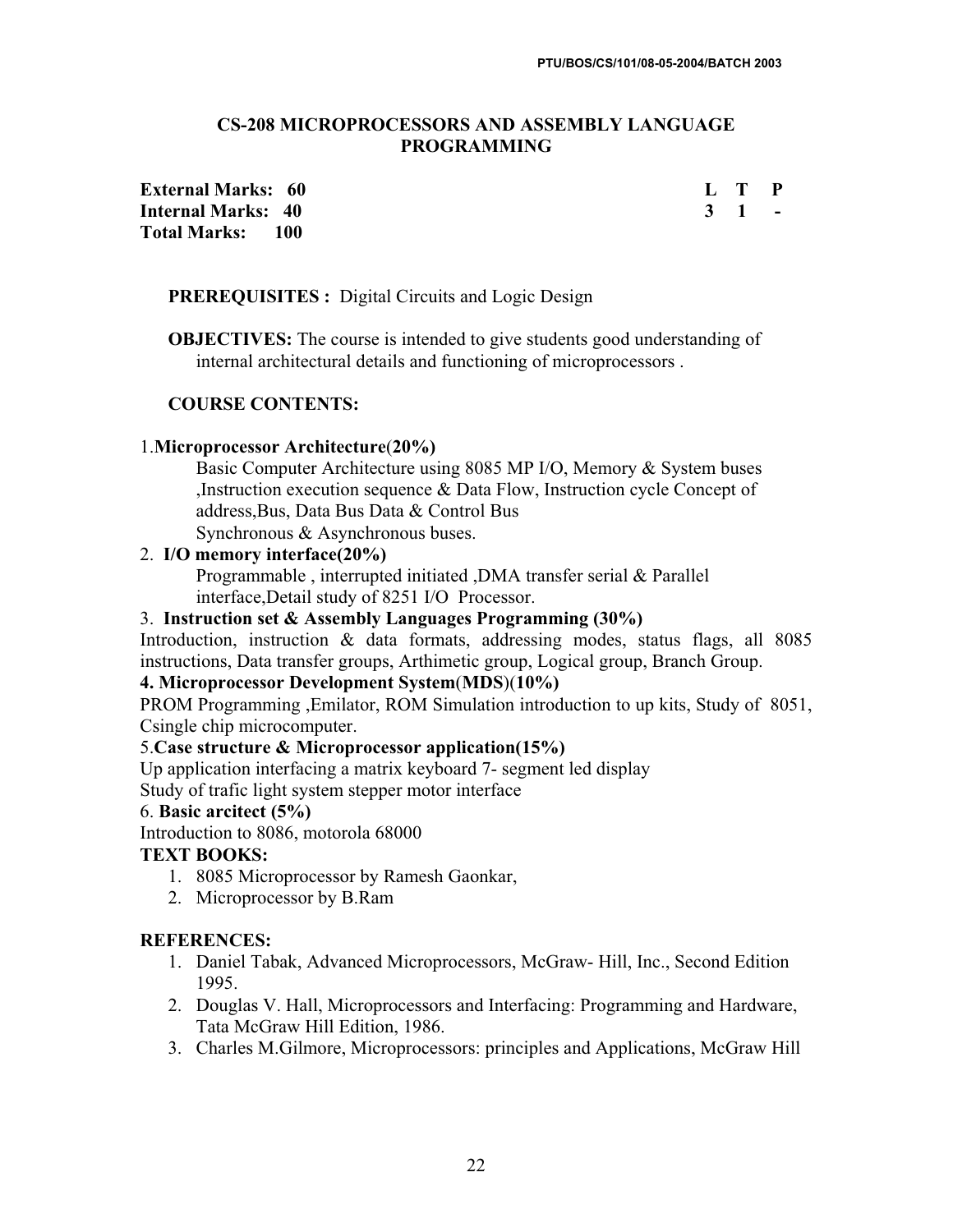# **CS - 210 SYSTEM PROGRAMMING**

# **External Marks: 60 L T P Internal Marks: 40 3 1 - 20 3 2 3 4 - 20 3 2 4 - 20 3 4 - 20 3 4 - 20 3 4 - 20 3 4 - 20 3 4 - 20 3 4 - 20 3 4 - 20 3 4 - 20 3 4 - 20 3 4 - 20 3 4 - 20 3 4 - 20 3 4 - 20 3 4 - 20 3 4 - 20 3 4 - 20 3 4 - 20 3 4 - 20 3 4 - 2 Total Marks: 100**

**PREREQUISITES:** One high level procedural language, knowledge to assembly language and knowledge of data structures and computer organization.

**OBJECTIVES:** This course provides knowledge to design various system programs.

#### **COURSE CONTENTS:**

Editors [5%]

- 1. Line editor, Full screen editor and multi window editor.
- 2. Case study MS-Word, DOS Editor and vi editor.

Assemblers [20%]

- 1. First pass and second pass of assembler and their algorithms.
- 2. Assemblers for CISC Machines: case study x85 & x86 machines.

#### Compilers [30%]

- 1. Introduction to various translators.
- 2. Various phases of compiler.
- 3. Introduction to Grammars and finite automata.
- 4. Bootstrapping for compilers.
- 5. Lexical Analysis and syntax analysis.
- 6. Intermediate Code Generation.
- 7. Code optimization techniques.
- 8. Code generation
- 9. Case study :LEXX and YACC.

10. Design of a compiler in C++ as Prototype.

Debuggers[5%]

- 1. Introduction to various debugging techniques.
- 2. Case study :- Debugging in Turbo C++ IDE.

Linkers and Loaders [10%]

- 1. Concept of linking.
- 2. Case study of Linker in x86 machines.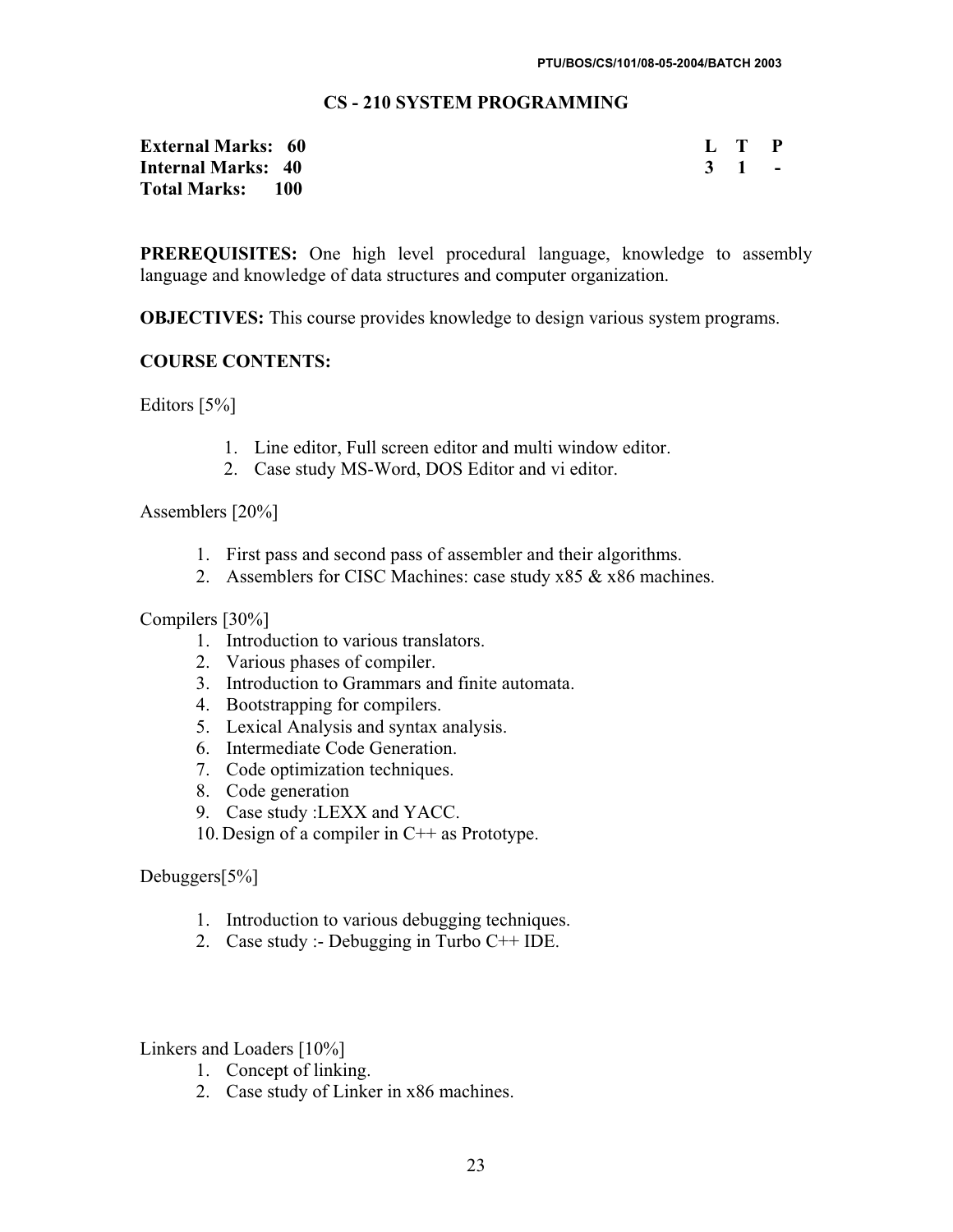3. Loading of various loading schemes.

Operating System[30%]

- 1. Booting techniques and sub-routines.
- 2. Design of kernel and various management for OS.
- 3. Design of Shell and other utilities.

# **TEXT BOOKS:**

- 1. Donovan J.J., Systems Programming , New York, Mc-Graw Hill, 1972.
- 2. Dhamdhere, D.M., Introduction to Systems Software, Tata Mc-Graw Hill 1996.

#### **REFERENCES:**

1.Aho A.V. and J.D. Ullman Principles of compiler Design Addison Wesley/ Narosa 1985.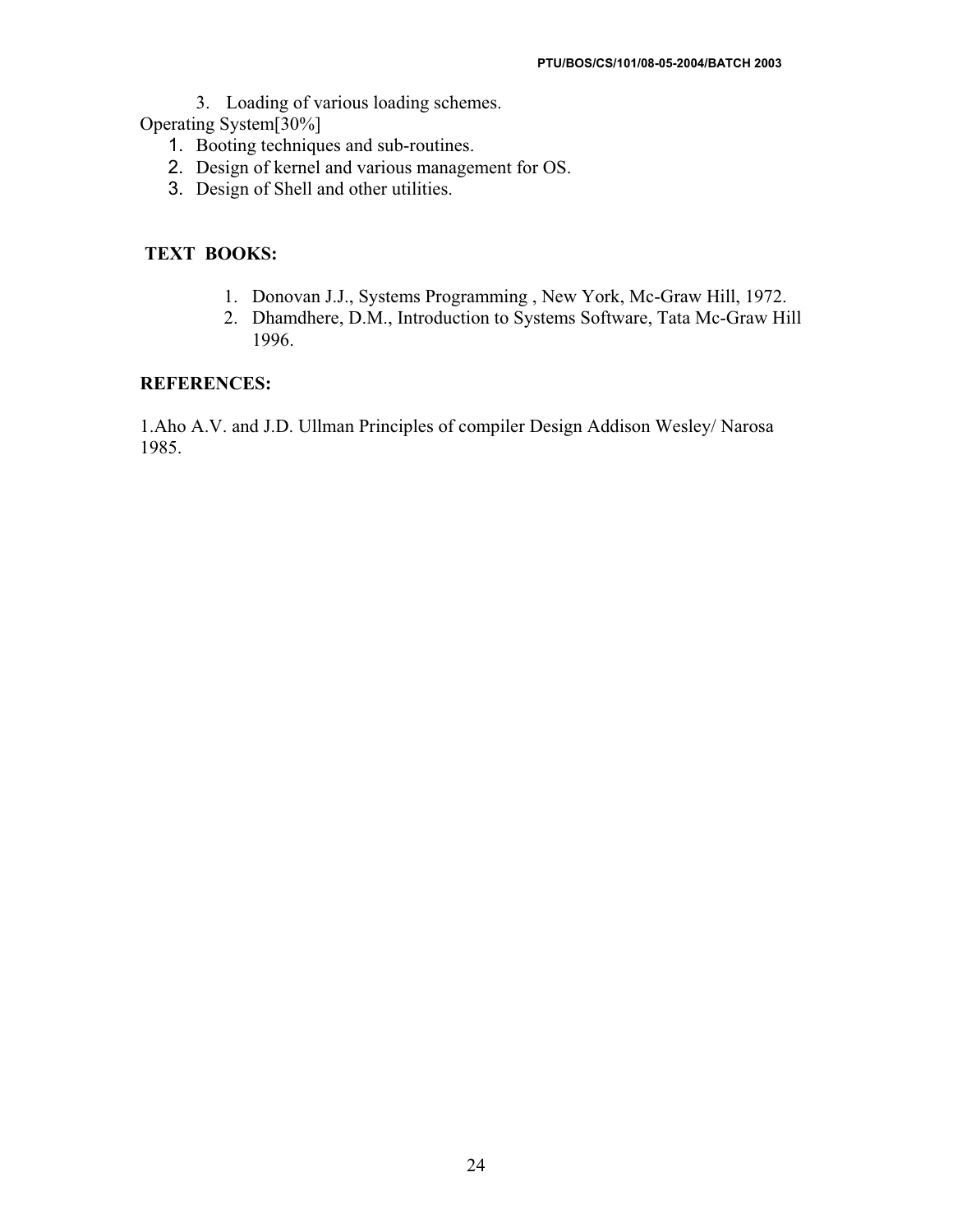# **CS - 212 SOFTWARE LAB – III (Operating System )**

**External Marks: 20 L T P L T P Internal Marks: 30 - - 2 Total Marks:** 

1. Study and Implementation of various commands :

Ls, man, pwd, cd, cat, mkdir, rmdir, chmod, cp, rm, mv, file, wc, cmp, cal, who, wild cards.

2. Implementation of shell programming with various control statements and loops.

#### **CS - 214 HARDWARE LAB – II ( Data Communication )**

| <b>External Marks: 20</b> |  | L T P   |  |
|---------------------------|--|---------|--|
| <b>Internal Marks: 30</b> |  | $- - 2$ |  |
| Total Marks: 50           |  |         |  |

- 1. Familiarization with Computer Hardware
- 2. Introduction with Network Computing
- 3. Client Server Architecture

Peer to Peer Networking Hybrid Networking Direct Cable Connection

- 4. Study of LAN (Its installation)its Components and its Topologies.
- 5. Familiarization with transmission media viz. coaxial cable, twisted pairs, optical fibre networking, wireless networking, connectors etc.
- 6. Configuring Network Neighborhood.
- 7. Implementation of Protocols and their configuration..
- 8. Sharing of resources with two connected nodes.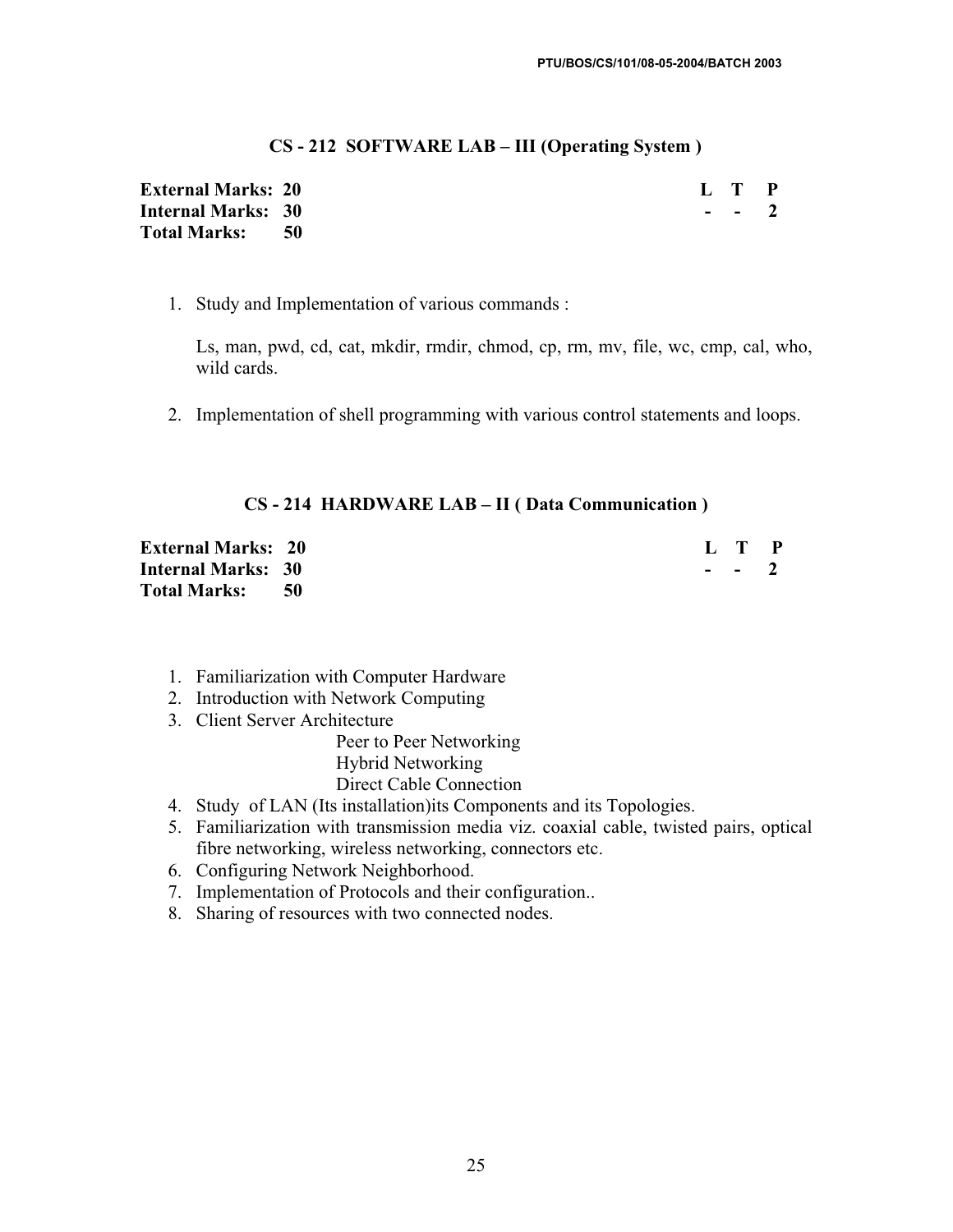# **CS - 216 HARDWARE LAB - III**

#### **(Microprocessor and Assembly Language Programming)**

| <b>External Marks: 20</b> |  | L T P   |  |
|---------------------------|--|---------|--|
| <b>Internal Marks: 30</b> |  | $- - 2$ |  |
| Total Marks: 50           |  |         |  |

- 1.Introduction to 8085 kit.
- 2. Addition of 2-8 bit number, sum 8- bit
- 3. Addition of 2-8 bit number, sum 16- bit
- 4. Subtraction of 2-8 bit number.
- 5 a) Find 1s complement of 8 bit number. b) Find 1s complement of 16 bit number.
- 6. a) Find 2s complement of 8 bit number.
- b) Find 2s complement of 16 bit number.
- 7. a) Shift an 8 -bit no. by one bit. b) Shift an 16 -bit no. by one bit.
- 8. Find Largest ot two 8 bit numbers.
- 9. Find Largest among an array of ten numbers(8-bit).
- 10. Sum of series of 8 bit numbers.

**E** T P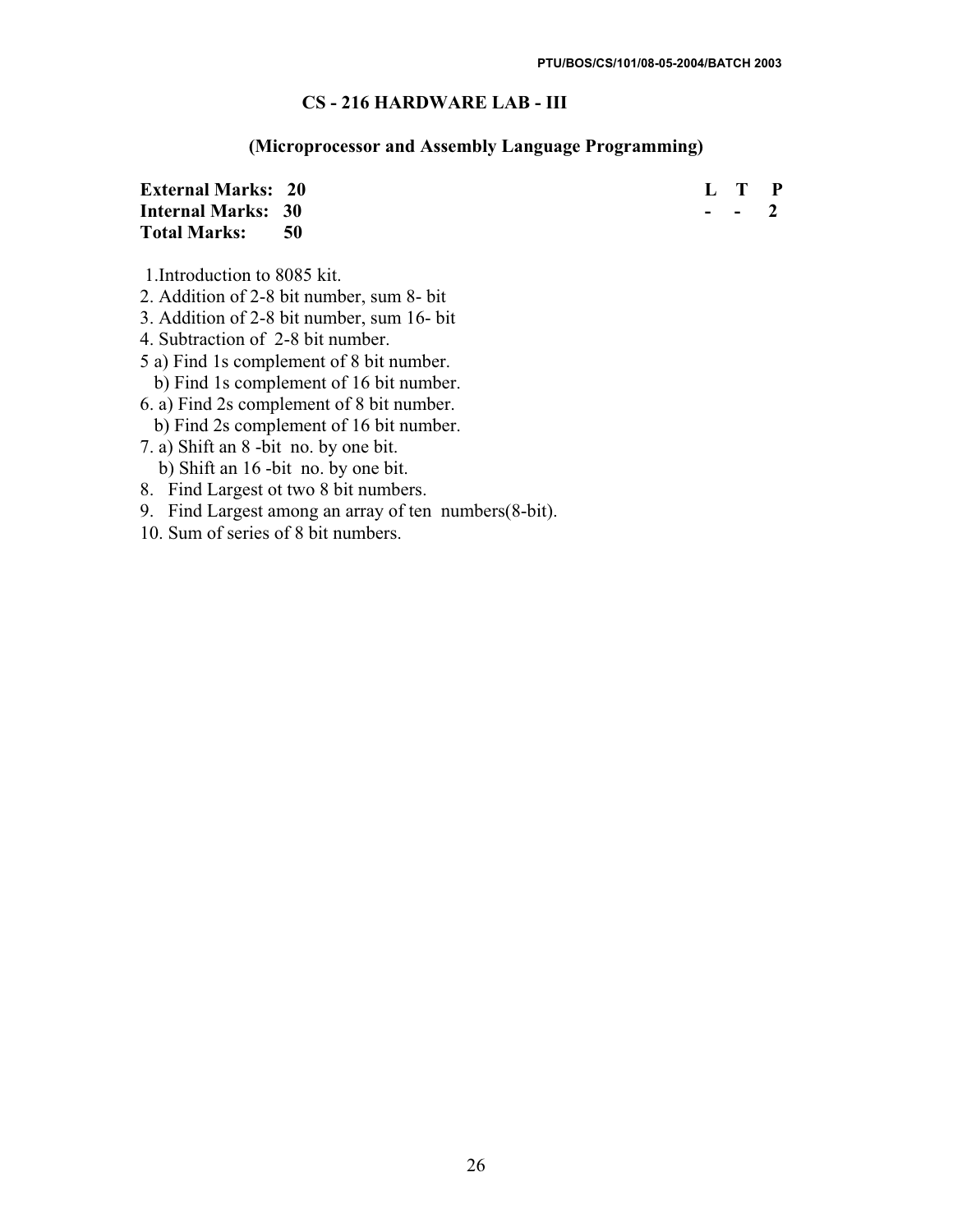#### **CS - 218 SOFTWARE LAB - IV (SP)**

**External Marks: 20 L T P Internal Marks: 30 - - 4** <br> **Total Marks: 50 - - 4 Total Marks:** 

Development of an integrated assembler macro processor direct linking loader module for a subject of assembly language and macro instructions of typical machine.

Study of direct linking loader module for a subset of assembly language and macro instructions of a typical machine. Software lab on I/O Programming, e.g. interfacing some device to a Intel 8085 microprocessor based systems through serial and parallel ports. Software lab for development of some features of editors Software lab for lexical analyzing using LEX/YACC, if available .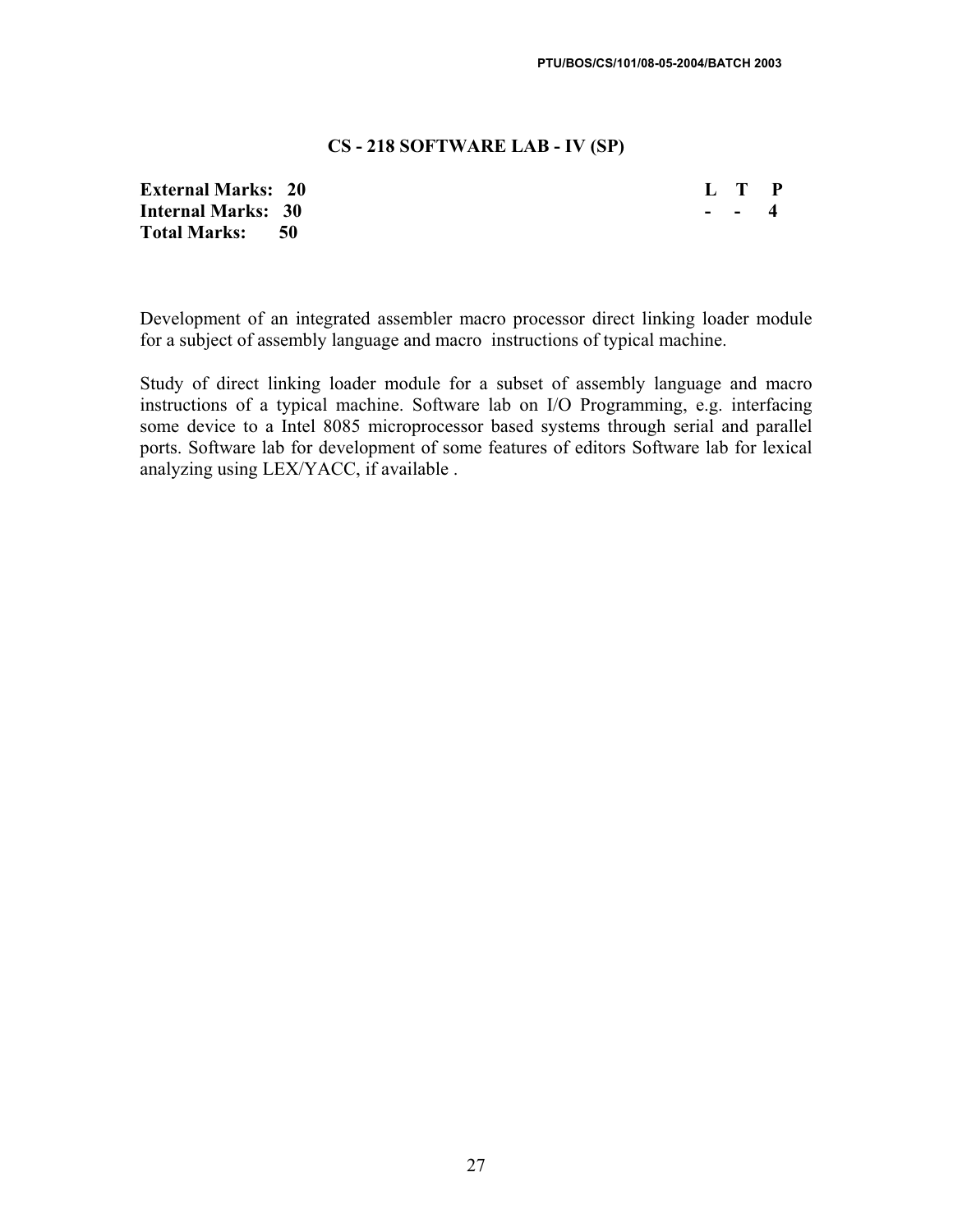# **CS - 301 SYSTEM ANALYSIS AND DESIGN**

External Marks: 60 **L** T P<br>
Internal Marks: 40 3 1 -**Internal Marks: 40 Total Marks: 100** 

**PREREQUISTES:** None

#### **OBJECTIVES:**

The course has been designed to provide a solid foundation of systems principles and an understanding of how business function, while heightening students to the issues analysts face daily.

#### **COURSE CONTENTS:**

#### **1.Introduction [L-2]**

**System definition and concepts:** Characteristics and types of system, Manual and automated systems

**Real-life Business sub-systems:** Production, Marketing, Personal, Material, Finance

**Systems models types of models: Systems** environment and boundaries, Realtime and distributed systems, Basic principles of successful systems

# **2. Systems analyst [L-1]**

Role and need of systems analyst ,Qualifications and responsibilities ,Systems Analyst as and agent of change,

# **3. System Development cycle [L-3]**

#### **Introduction to systems development life cycle (SDLC) :**

 **Various phases of development :**Analysis, Design, Development,

Implementation, Maintenance

 **Systems documentation considerations:** Principles of systems documentation , Types of documentation and their importance,Enforcing documentation discipline in an organization .

# **4. System Planning [L-5]**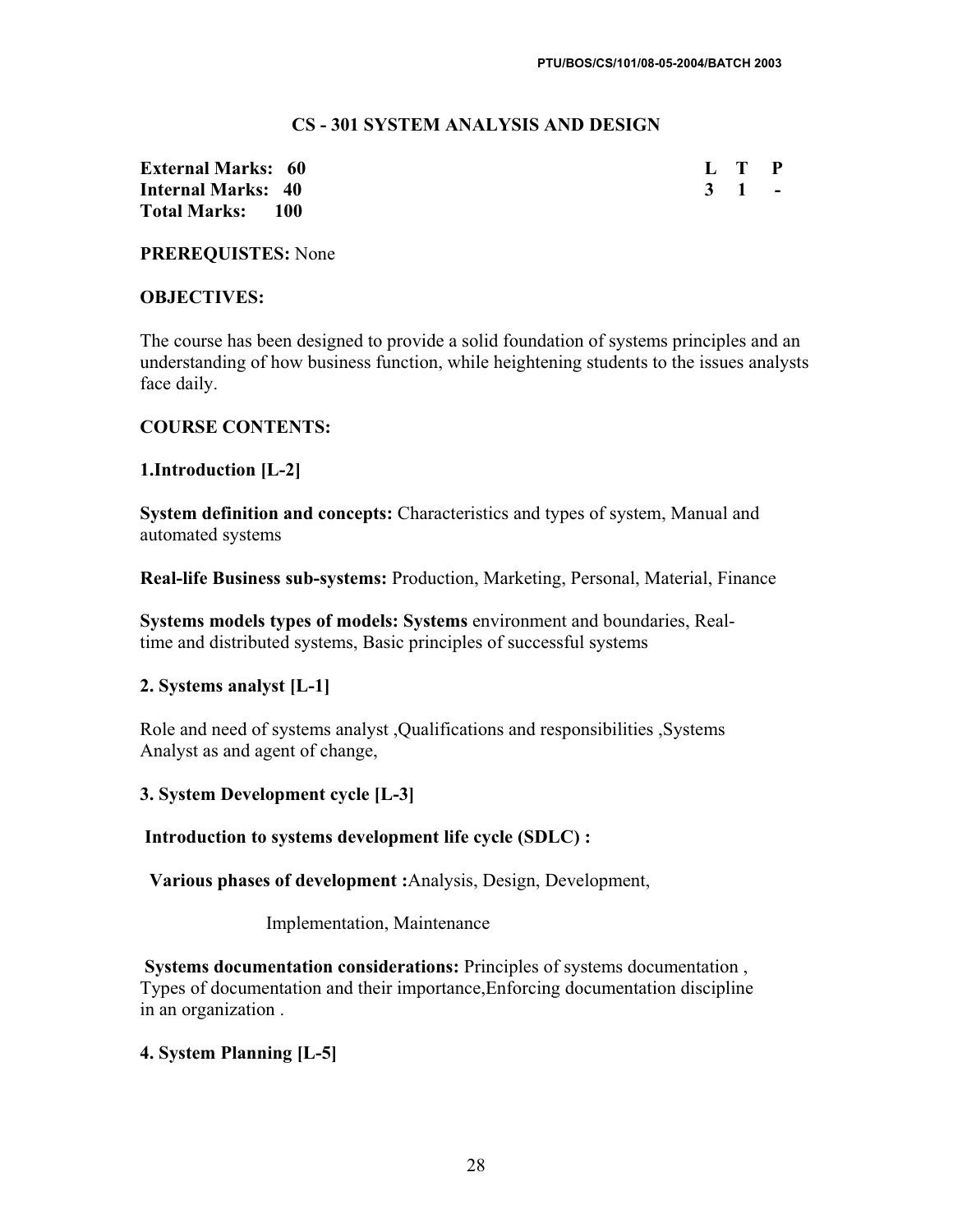Data and fact gathering techniques: Interviews, Group communication, Presentations, Site visits.

Feasibility study and its importance

Types of feasibility reports

System

Selection plan and proposal

Prototyping

# **Cost-Benefit and analysis:** Tools and techniques

# **5. Systems Design and modeling [L-8]**

 Process modeling, Logical and physical design, Design representation, Systems flowcharts and structured charts , Data flow diagrams , Common diagramming conventions and guidelines using DFD and ERD diagrams. Data Modeling and systems analysis , Designing the internals: Program and Process design ,Designing Distributed Systems .

# **6. Input and Output [L-2]**

**Classification of forms:** Input/output forms design, User-interface design, Graphical interfaces

# **7. Modular and structured design [L-5]**

Module specifications ,Module coupling and cohesion , Top-down and bottom-up design .

# **8. System Implementation and Maintenance [L-2]**

 Planning considerations, Conversion methods, producers and controls, System acceptance Criteria, System evaluation and performance, Testing and validation, Systems qualify Control and assurance, Maintenance activities and issues.

# **9. System Audit and Security [L-2]**

# **Computer system as an expensive resource:** Data and Strong media

 Procedures and norms for utilization of computer equipment, Audit of computer system usage, Audit trails,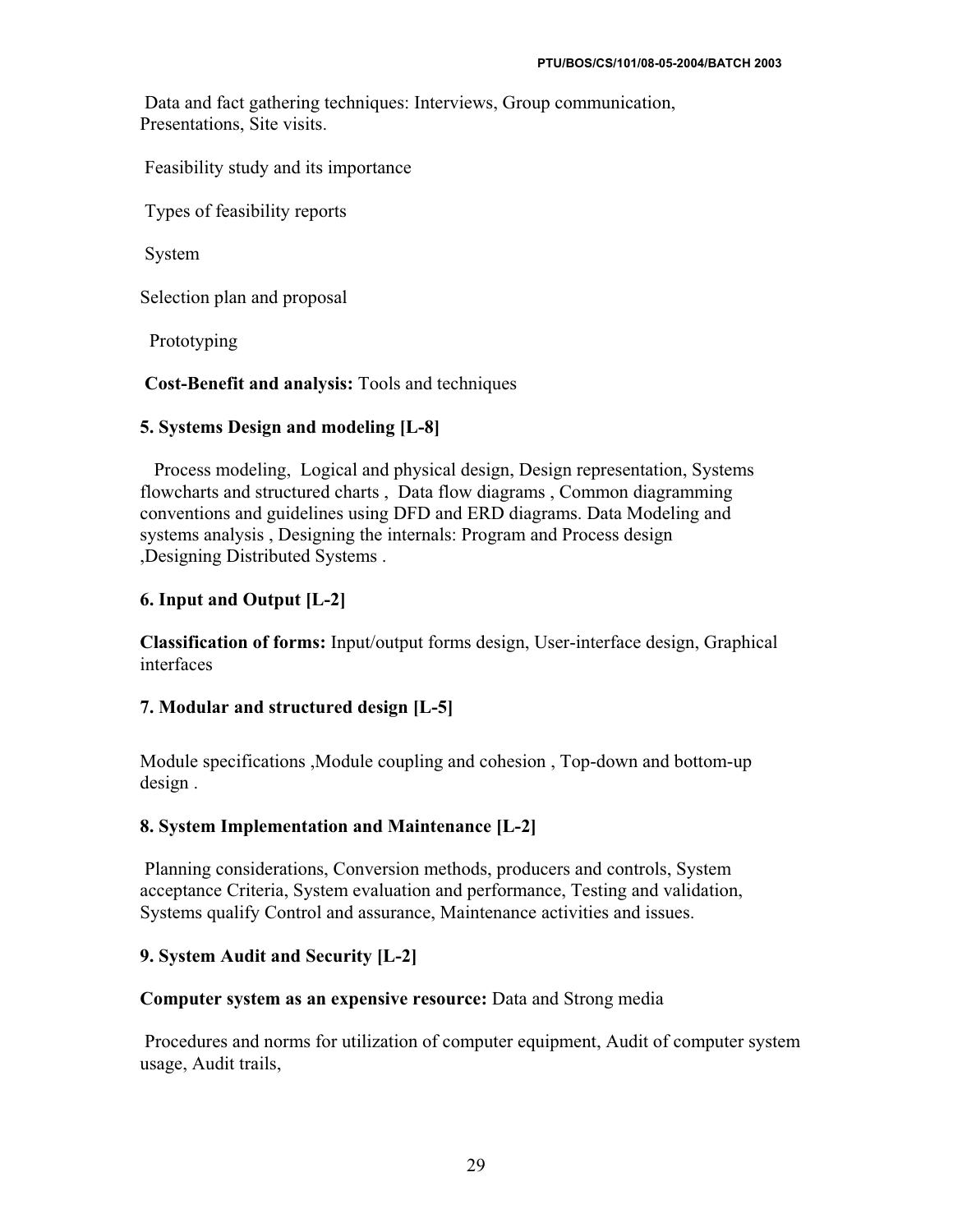**Types of threats to computer system and control measures:** Threat to computer system and control measures, Disaster recovery and contingency planning

# **10. Object Oriented Analysis and design [L-6]**

Introduction to Object Oriented Analysis and design life cycle, object modeling: Class Diagrams, Dynamic modeling: state diagram, Dynamic modeling: sequence diagramming.

# 11. **Case study of the following systems [L-5]**

- (I) Inventory Control
- (II) Railway Reservation System
- (III) University Management System
- (IV) Hospital management System

# **TEXTS BOOKS**

1. System analysis and design - Elias M.Awad.

# **REFERENCES**

- 1. System analysis and design –Perry Edwards
- 2. Analysis and design of information systems James A.Senn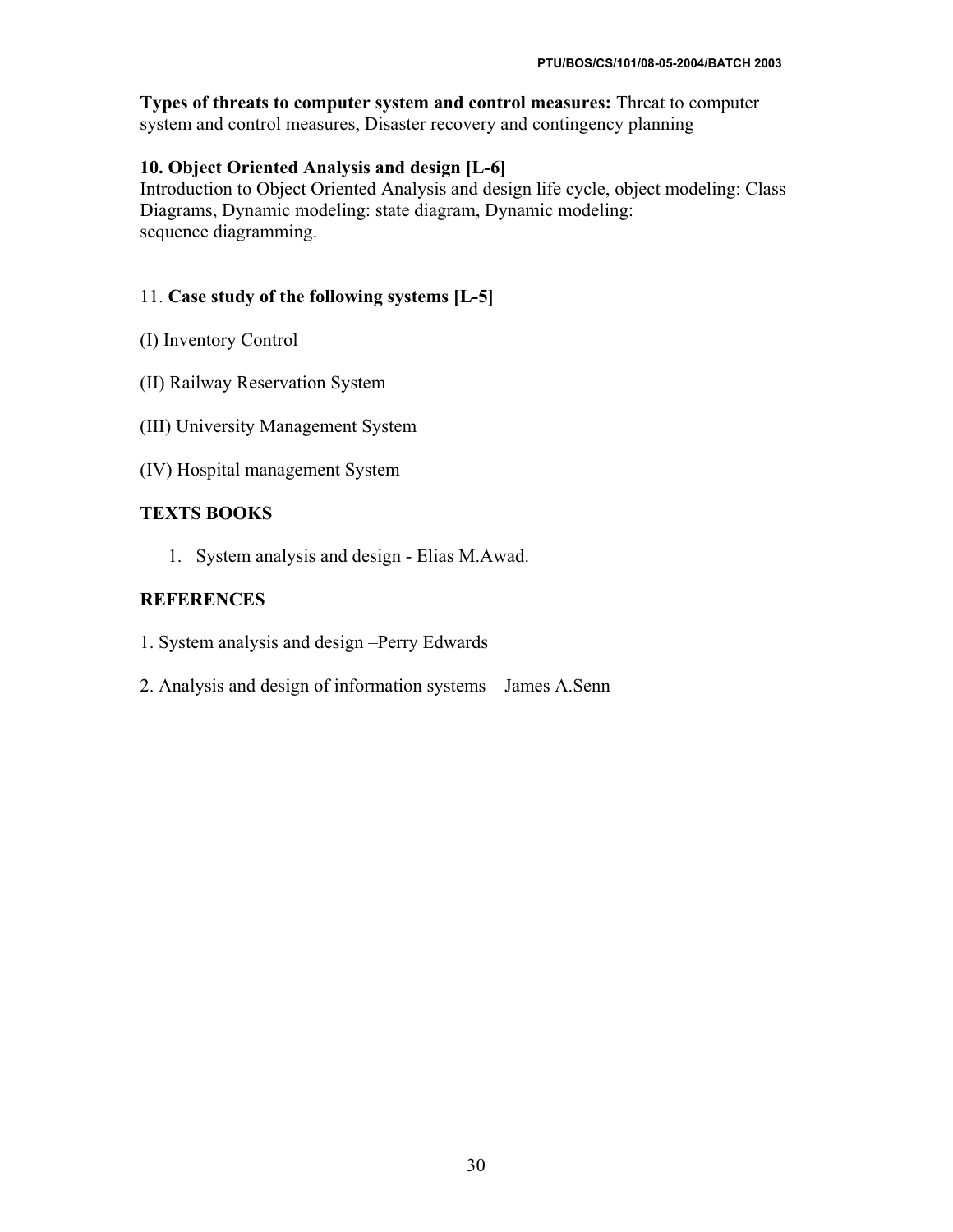# **CS-303 COMPUTER NETWORKS**

| <b>External Marks: 60</b> |                     | L T P |  |
|---------------------------|---------------------|-------|--|
| <b>Internal Marks: 40</b> | $3 \quad 1 \quad -$ |       |  |
| Total Marks: 100          |                     |       |  |

#### I) **INTRODUCTION:**

Basic concepts of analog and digital signals, data transmission concepts, Analog and digital data transmission, transmission impairments.

#### II) **TRANSMISSION MEDIA:**

Guided and Un-guided media, Performance, Shannon Capacity. Media Computerisation.

#### III) **ENCODING AND MODULATING** :

Digital-to-Digital conversion, Analog and digital conversion, Digital to Analog conversion, Analog to Analog conversion.

#### IV) **DIGITAL DATA COMMUNICATION:**

Digital data transmission, DTE – DCE Interface, EIA-449, EIA-530, X.21, Modems, Cable Modems.

#### V) **MULTIPLEXING AND SWITCHING:**

FDM, WDM, TDM, Multiplexing application – telephone systems, DSL, Par Circuit switching Packet Switching & Message switching virtual circuits.

#### **VI) SPREAD SPECTRUM:**

Concept, Frequency hoping spread spectrum, direct sequence spread spectrum, code-division Multiple Access.

#### **VII) ERROR DETECTION AND CORRECTION:**

Types of Errors, Detection, VRC, LRC, CRC, Checksum, Error Correction.

 $(L-4)$ 

 $(L-4)$ 

#### **VIII) PROTOCOL ARCHITECTURE:**

Protocols, standards, ……… OSI, TCP/IP Protocol Architecture.

 $(L-5)$ 

# **Text Books :**

- 1. "Data Communications and Networking" Behrouz A Ferouzan 2nd Edition, TATA McGraw Hill.
- 2. "Data and Computer Communication" William Stallings  $7<sup>th</sup>$  Edition, Pearson Education.

#### References:

- 1. "Data Communication and Distributed Networks" Ulylers D Black  $3<sup>rd</sup>$ Edition PHI.
- 2. "Computer Networks" Andrew S. Tanenbaum, PHI

 $(L-6)$ 

 $(L-5)$ 

 $(L-6)$ 

 $(L-6)$ 

 $(L-6)$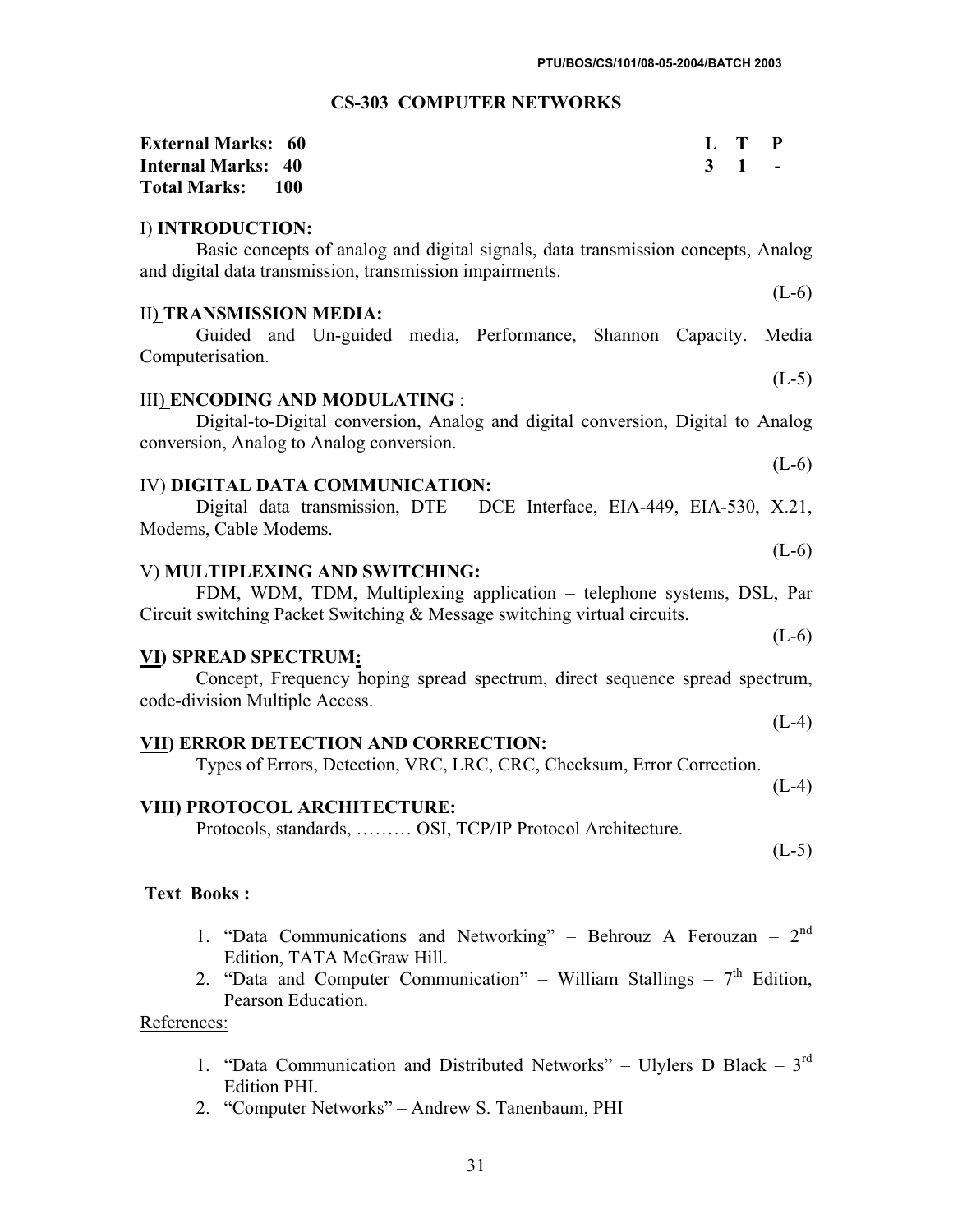## **CS– 305 DATABASE MANAGEMENT SYSTEMS**

**External Marks:** 60 **L** T P **Internal Marks: 40 3 1 - 20 3 2 3 4 - 20 3 2 4 - 20 3 4 - 20 3 4 - 20 3 4 - 20 3 4 - 20 3 4 - 20 3 4 - 20 3 4 - 20 3 4 - 20 3 4 - 20 3 4 - 20 3 4 - 20 3 4 - 20 3 4 - 20 3 4 - 20 3 4 - 20 3 4 - 20 3 4 - 20 3 4 - 20 3 4 - 2 Total Marks: 100** 

#### **PREREQUISITES:** Data Structure

**OBJECTIVES :** To learn how to use a DBMS and how to build a DBMS.

#### **COURSE CONTENTS:**

#### **Part – 1 Basic Concepts**

#### **Databases And Database Users: -**

Introduction, Characteristics of Database Approach, Advantages And Disadvantages of Using DBMS. (L-2)

# **Database System Concepts And Architecture:-**

Data Models, Schemas And Instances, DBMS Architecture And Data Independence, Database Language And Interfaces, Classification of Database Management Systems.  $(L-3)$ 

#### **Data Modeling Using The Entity Relationship Model:-**

Entity Types, Entity Sets, Attributes And Keys, Relationships, Relationship Types, Roles, And Structural Constrains, Weak Entity Types, ER Diagrams, Naming Conventions And Design Issues. (L-4)

#### **Part – 2 Relational Model, Language And Systems**

#### **The Relational Data Model, Relational Constrains, The Relational Algebra and Relational Calculus:-**

Relational Model Concepts, Relational Constraints And Relational Database Schema, Update Operations And Dealing With Constraint Violations, Basic Relational Algebra Operations, Example of Queries in Relational Algebra, The Tupple Relational Calculus, The Domain Relational Calculus. (L-6)

#### **SQL Relational Database Standard:-**

Basic queries in SQL, More Complex SQL Queries, Insert, Delete and Update Statements in SQL, Views in SQL, Additional Features of SQL. (L-6)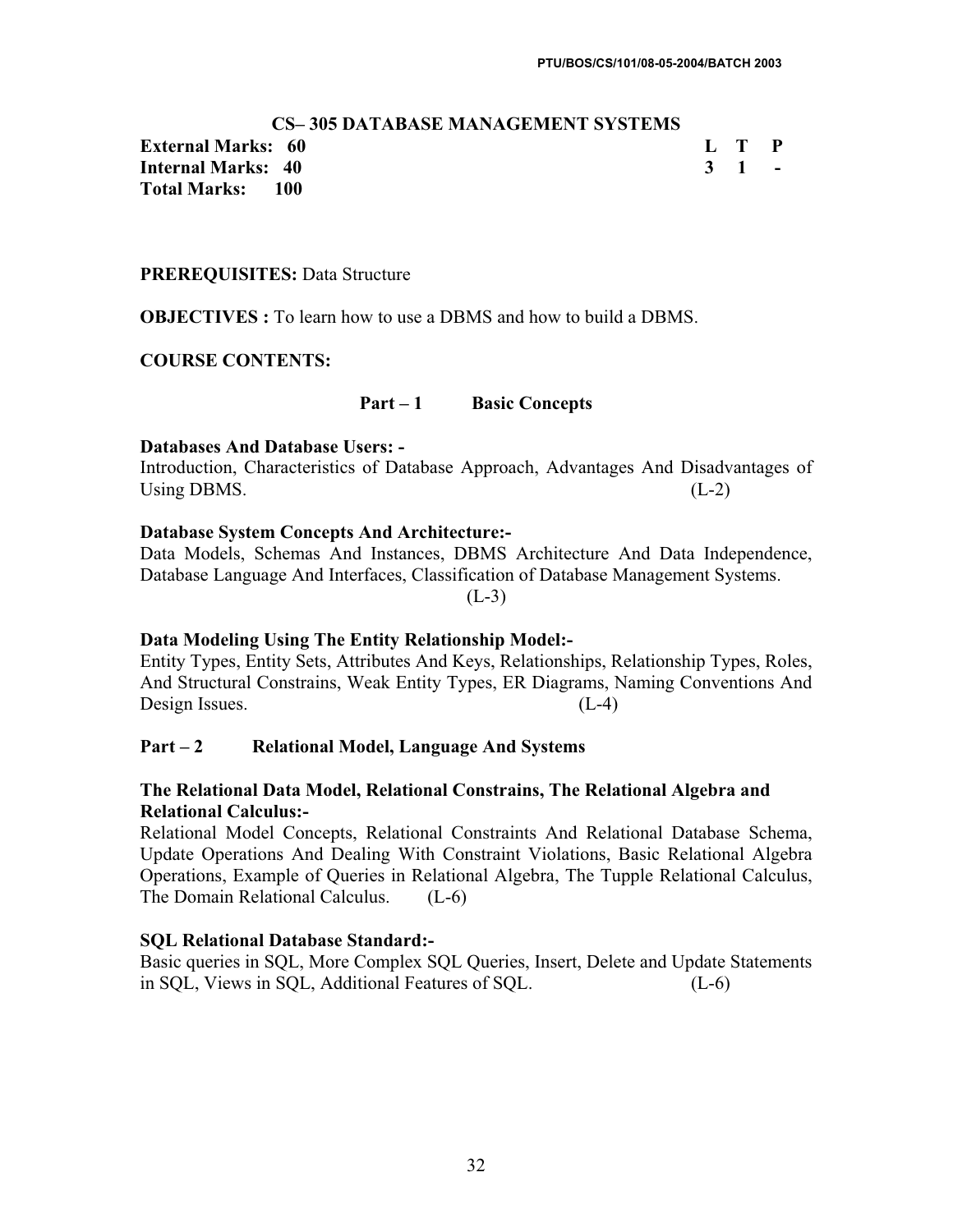# **Part – 3 Database Design Theory and Methodology**

**Functional Dependencies and Normalization for Relational Databases:-** 

Informal Design Guidelines for Relation Schemas, Functional Dependencies, Normal Forms Based on Primary Keys, General Definitions of Second and Third Normal Forms.  $(L-4)$ 

# **Part – 4 System Implementation Techniques**

# **Transaction Processing Concepts:-**

Introduction to Transaction Processing, Transaction and System Concepts, Desirable Properties of Transactions, Schedules and Recoverability, Serializability of Schedules.

 $(L-3)$ 

# **Concurrency Control Techniques:-**

Locking Techniques for Concurrency Control, Concurrency Control Based on Timestamp Ordering, Validation Concurrency Control Techniques, Granularity of Data Items and Multiple Granularity Locking. (L-3)

# **Database Recovery Techniques:-**

Recovery Concepts, Recovery Techniques Based on Deferred Update, Recovery Techniques Based on Immediate Update, Shadow Paging. (L-4)

# **Database Security and Authorization:-**

Introduction to Database Security Issues, Discretionary Access Control Based on Granting/Revoking of Privileges, Introduction to Statistical Database Security. (L-3)

# **Text Books :**

- 1. Fundamentals of Database Systems, Third Edition, by Elmasri/Navathe
- 2. Korth and Silberschatz Abraham, Database Concepts, McGraw Hall,1991
- 3. An introduction to Database Systems by C.J.Date.

# **References :**

1. An introduction to Database Systems by Bipin C. Desai.

2. SQL,PL/SQL ,The programming language of oracle, Ivan Bayross BPB Publication.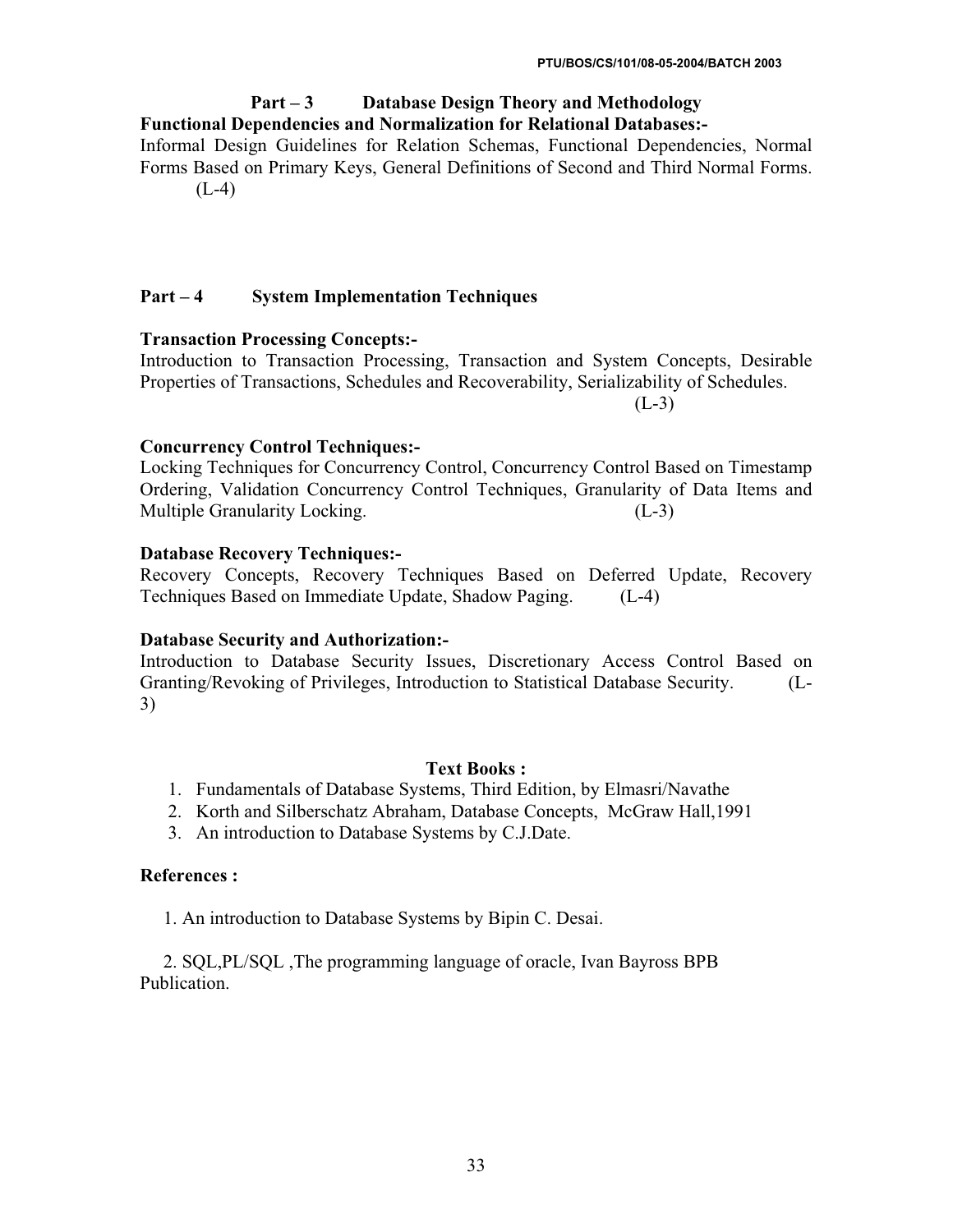# **CS - 307 DESIGN AND ANALYSIS OF ALGORITHMS**

**External Marks:** 60 **L** T P **Internal Marks: 40 3 1 - Total Marks: 100** 

**PREREQUISITES:** Discrete Structures and Data Structures.

#### **OBJECTIVES:**

Date Structures are an integral part of algorithm design and Discrete Structures covers topics like graph theory.

# **COURSE CONTENTS:**

Models of computation. Algorithm analysis, order arithmetic, time and space complexities and average and worst case analysis, lower bounds. [L-8]

Algorithm design techniques: divide and conquer, search and traversals. Dynamic programming. Backtracking. Branch and bound. [L-16]

Sorting and searching algorithms, combinatorial algorithms, string processing algorithms. Algebraic algorithms, set algorithms. Hard problems and approximation algorithms. [L-12]

Problem classes P, NP, NP-hard and NP-complete, deterministic and non deterministic polynomial time algorithms., Approximation algorithms for some NP-complete problems.

 $[L-6]$ 

# **TEXT BOOKS**

1.V. Aho, J.E.Hopcroft, J.D. Ullman, design and Analysis of Algorithms, Addison Wesley, 1976.

2.Horowitz, S. Sahni, Fundamentals of Computer Algorithms, Galgotia Publishers, 1984. **REFERENCES:**

1. D.E.Knuth, The Art of Computer Programming, Vols. 1 and 3, Addison Wesley, 1968,1975.

2. K.Mehlhorn, Data Structures and Algorithms, Vols. 1 and 2, Springer Verlag, 1984.

3. Purdom, Jr.and C. A. Brown, The Analyses of Algorithms, Holt Rinechart and Winston, 1985.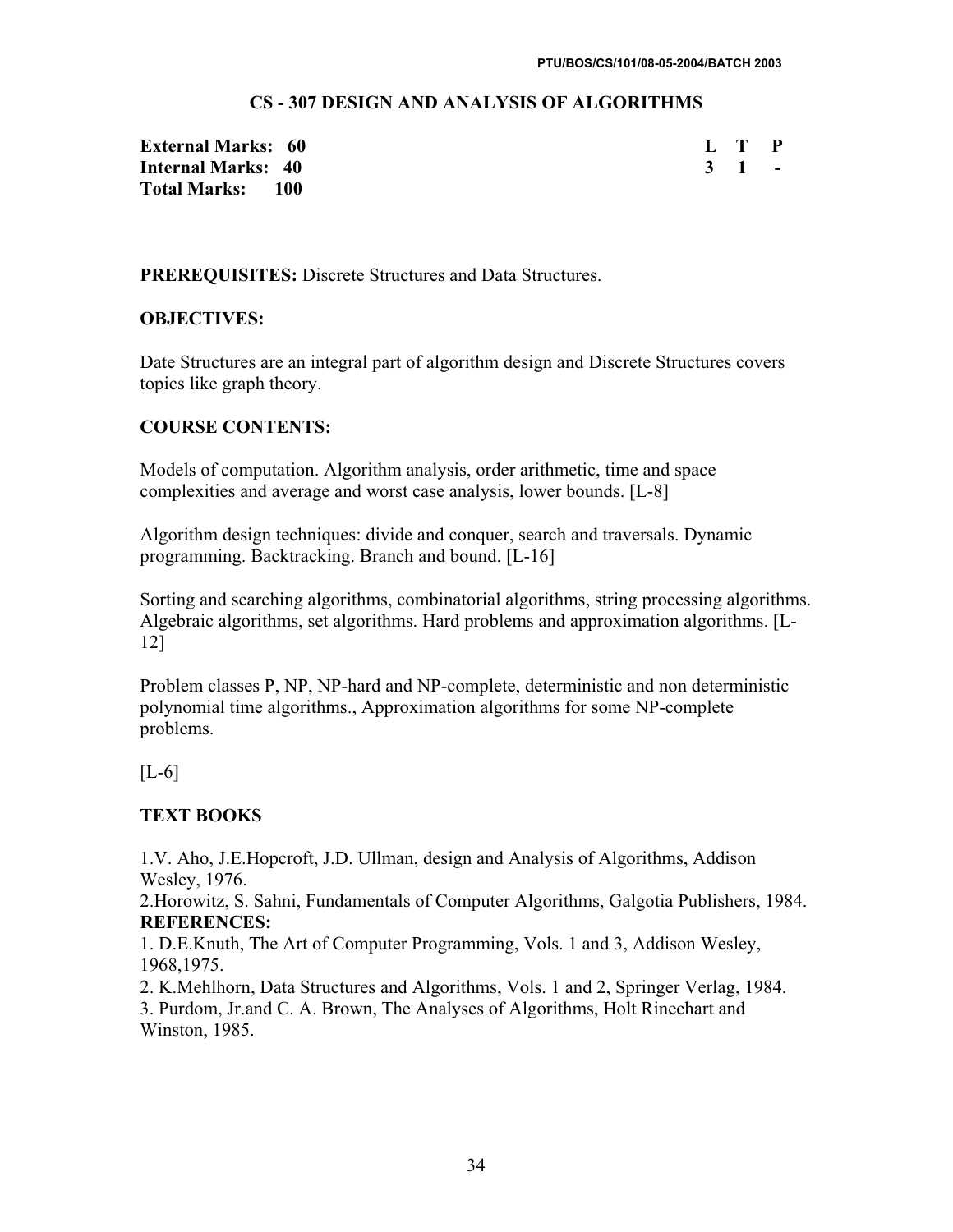#### **CS - 309 COMPUTER GRAPHICS**

External Marks: 60 **L** T P<br>
Internal Marks: 40 3 1 -**Internal Marks: 40 3 1 - 20 3 2 3 4 - 20 3 2 4 - 20 3 4 - 20 3 4 - 20 3 4 - 20 3 4 - 20 3 4 - 20 3 4 - 20 3 4 - 20 3 4 - 20 3 4 - 20 3 4 - 20 3 4 - 20 3 4 - 20 3 4 - 20 3 4 - 20 3 4 - 20 3 4 - 20 3 4 - 20 3 4 - 20 3 4 - 2 Total Marks: 100** 

**PREREQUISITES:** Data Structures and Algorithms.

#### **OBJECTIVES:**

Understanding the fundamental graphical operations and the implementation on computer, Get a glimpse of recent advances in computer graphics, Understanding user interface issues that make the computer easy for the novice to use.

#### **COURSE CONTENTS:**

Introduction: What is Computer Graphics, Elements of a Graphics, Workstation, Graphics hardware, I/o devices, Display devices [L-4]

Basic Raster Graphics: Scan conversion [L-4]

Filling [L-2]

Clipping. [L-2]

Geometric Manipulation: Transformations [L-4]

Matrices, Homogeneous Co-ordinates. [L-6]

Elementary 3D Graphics: Plane projections, Vanishing points, Specification of a 3D view.

 $[L-6]$ 

Visibility: Image and object precision, z- buffer algorithms, area based algorithms, floating horizon. [L-6]

Advanced Issues: [L-4]

A. Curves and surfaces: Parametric Representation, Bezier and B-Spline curves.

B. Rendering, raytracing, antialiasing, fractals, Gourard and Phong shading.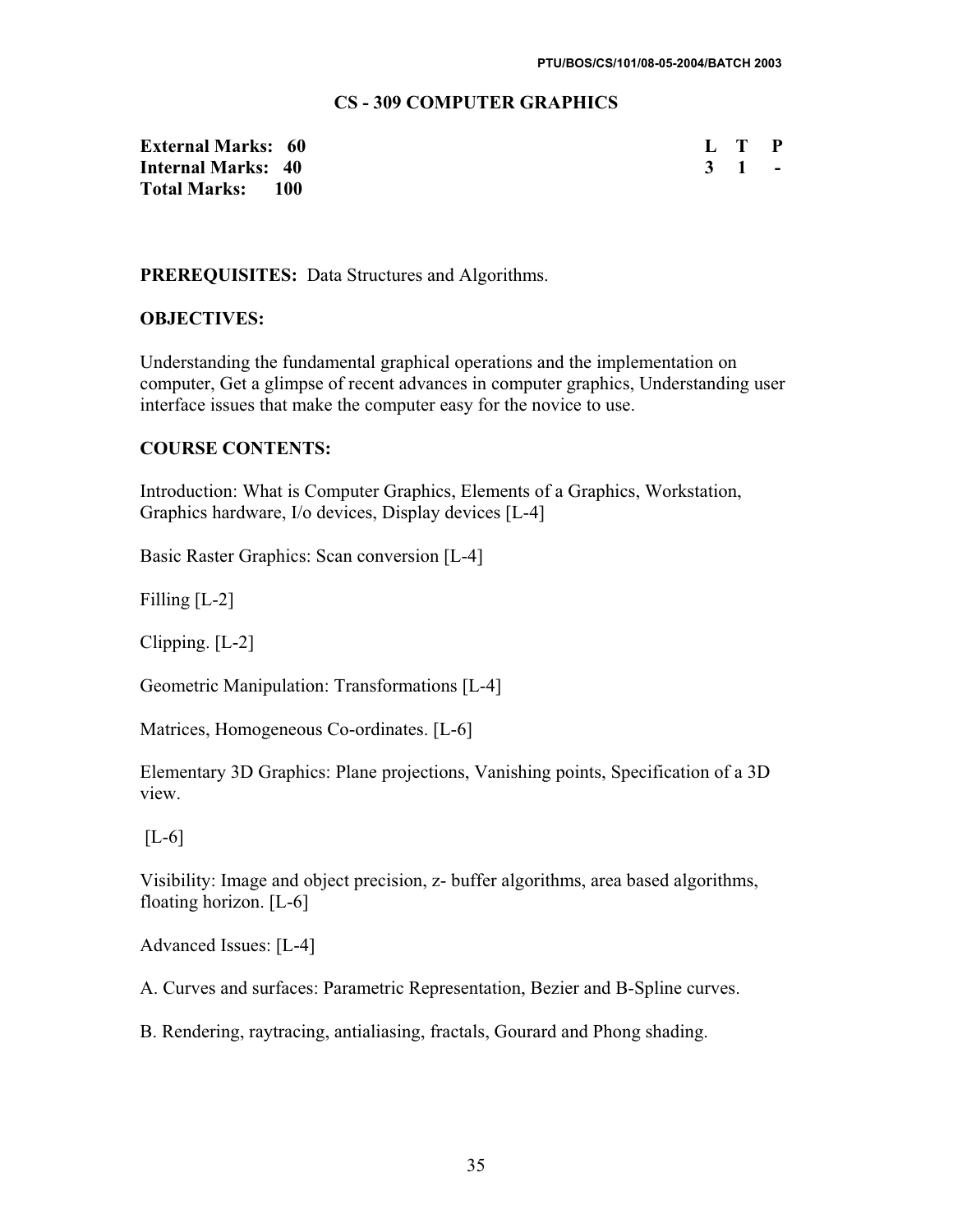# **TEXT BOOKS:**

- 1. Computer Graphics (Schaum Series ) by Lipschutz (MC Graw Hill)
- 2. Hearn and P. Baker. Computer Graphics, Prentice Hall.
- 3. C.Graphics by Yashwant Kanetkar.

# **REFERENCES:**

- 1. D.Rogers and J. Adams, Mathematical Elements for Computer Graphics, McGraw -Hill International Edition.
- 2. David F. Rogers, Procedural Elements for Computer Graphics, McGraw Hill Book Company.
- 3. Alan Watt and Mark Watt, Advanced Animation and Rendering Techniques, Addison-Wesley.
- 4. Young, X Window. System Programming, OSF/Motif Edition, Prentice Hall.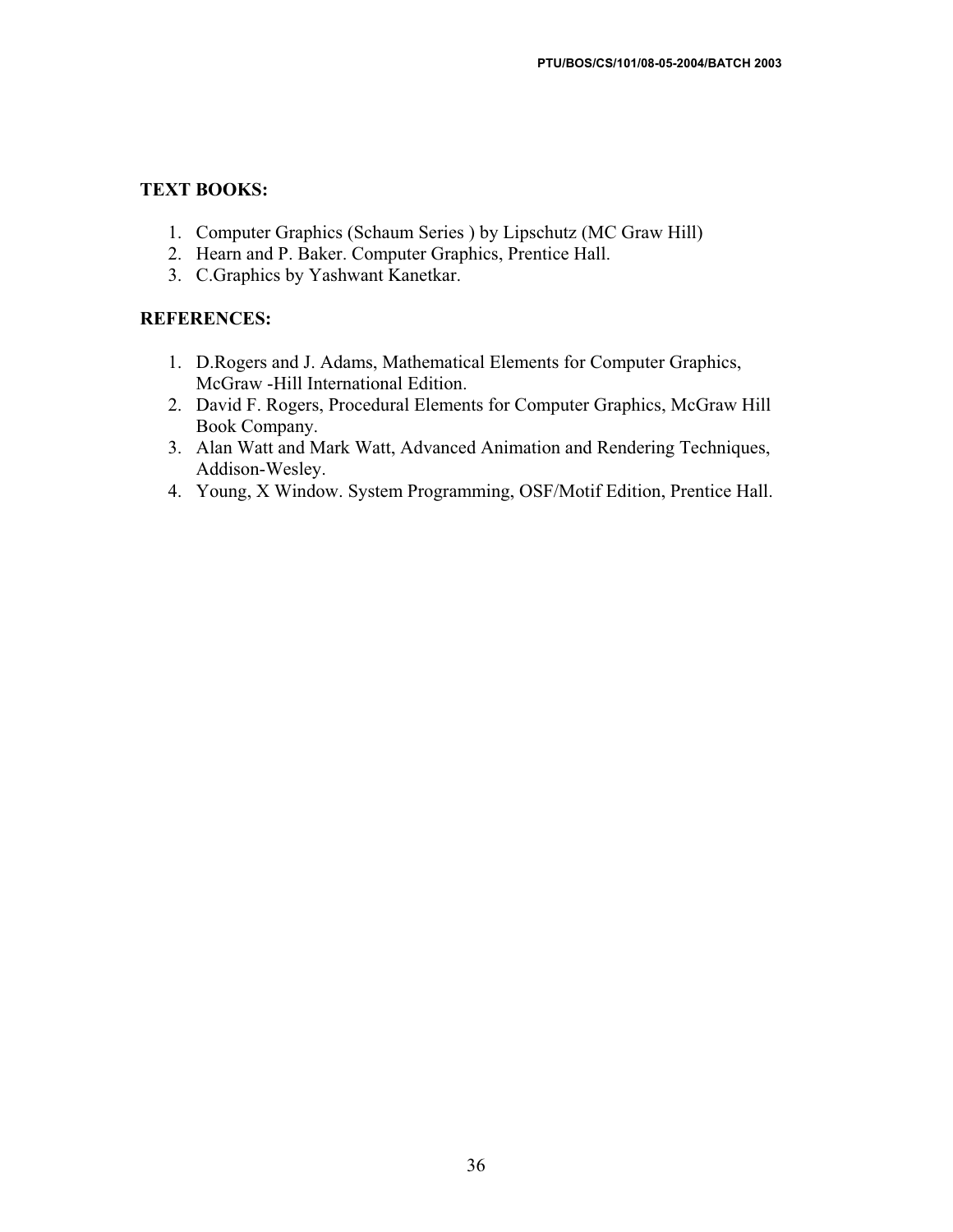## **CS-311 COMPUTER PERIPHERALS AND INTERFACES**

| <b>External Marks: 60</b> |                     | L T P |  |
|---------------------------|---------------------|-------|--|
| <b>Internal Marks: 40</b> | $3 \quad 1 \quad -$ |       |  |
| Total Marks: 100          |                     |       |  |

**PREREQUISITES:** Microprocessor and Assembly Language Programming. **OBJECTIVES:**

To learn the functional details of various peripheral devices.

#### COURSE CONTENTS:

**SYSTEM RESOURCES:** Interrupt, DMA Channel, I/O Port Addresses and resolving and resolving the conflict of resources. I/O buses**-** ISA, EISA, Local bus, VESA Local bus, PCI bus, PCI Express, Accelerated graphics port bus.

 $(L-10)$ 

**IDE & SCSI Interfaces**: IDE origin, IDE Interface ATA standards ATA1 to ATA7. ATA feature, ATA RAID and SCSI RAID, SCSI Cable and pin Connector pin outs SCSI V/s IDE Advantages and limitation.

 $(L-4)$ **Video Hardware** : Video display technologies, DVI Digital signals for CRT Monitor, LCD Panels, Video adapter types, Integrated Video/ Motherboard chipset, Video RAM, Video driver and multiple Monitor, Graphic accelerators. Advanced 3D Technologies, TV Tuner and Video Capture upgrades troubleshooting Video Cards and Drivers.

 $(L-8)$ 

**I/O Interfaces:** I/O Interfaces from USB and IEEE1394, I/O Interface from serial and Parallel to IEEE1394 and USB 961, Parallel to SCSI converter. Testing of serial and parallel port, USB Mouse/ Keyboard Interfaces.

 $(L-10)$ 

**Input/ Output Driver software aspects:** Role of device driver DOS and UNIX/ LINUX device drivers.

 $(L-4)$ 

Design & Integration of Peripheral devices to a computer system as a Case Study

 $(L-2)$ 

 $(L-2)$ 

**Future Trends:** Detailed Analysis of recent Progress in the Peripheral and Bus systems. Some aspects of cost Performance analysis while designing the system

Text/ Reference:

- 1. P. Pal Chandhari , "Computer Organization and design" Prentice Hall of India Pvt. Ltd, 1994.
- 2. Del Corso, H.Kirrman, JD Nicond "Microcomputer buses & links" Academic Press 1986.
- 3. Douglas V Hall "Microprocessor & Interfacing Programming & H/W" McGraw Hill International 2<sup>nd</sup> Edition 1992.
- 4. Scott Muller, "Upgrading and repairing PC"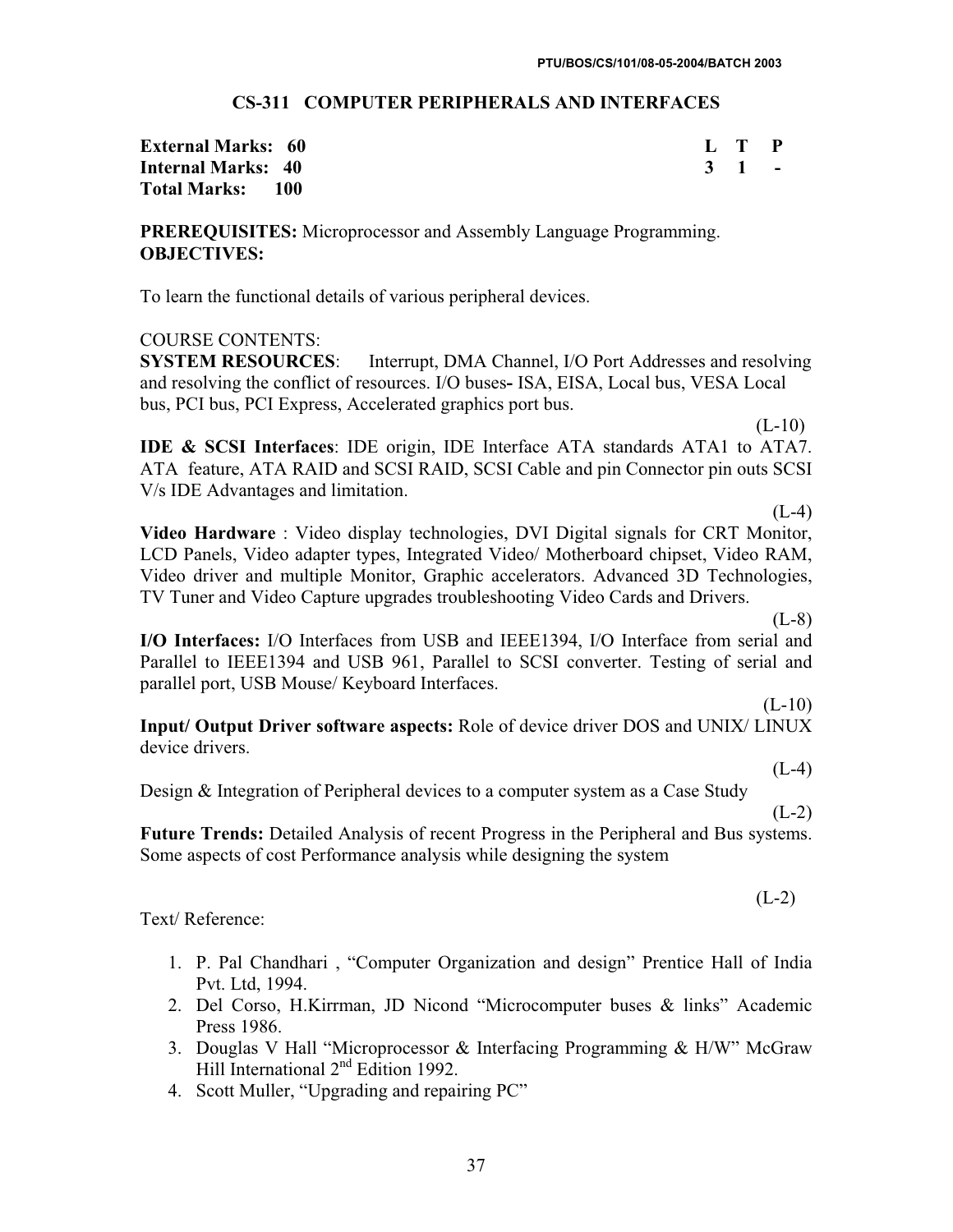# **CS– 313 Software Lab – V (DATABASE MANAGEMENT SYSTEMS)**

External Marks: 20 **L T P**<br>
Internal Marks: 30 **L T P Internal Marks: 30 - 4 - 4**  $\overline{a}$  **+ 4**  $\overline{a}$  **+ 4**  $\overline{a}$  **+ 4**  $\overline{a}$  **+ 4**  $\overline{a}$  **+ 4**  $\overline{a}$  **+ 4**  $\overline{a}$  **+ 4**  $\overline{a}$  **+ 4**  $\overline{a}$  **+**  $\overline{a}$  **+**  $\overline{a}$  **+**  $\overline{a}$  **+**  $\overline{a}$  **+**  $\overline{a}$  **+**  $\overline{a}$  **+**  $\overline{a}$  **+ \ Total Marks: 50** 

- 1. Introduction to DBMS.
- 2. To implement different types of DDL, DML and DCL statements in SQL.
- 3. To use constraints on the created database.
- 4. To explore 'select' clause using where, order by, between, like, group by, having etc.
- 5. To implement different in-built functions on the created database.
- **6.** To implement nested and correlated queries.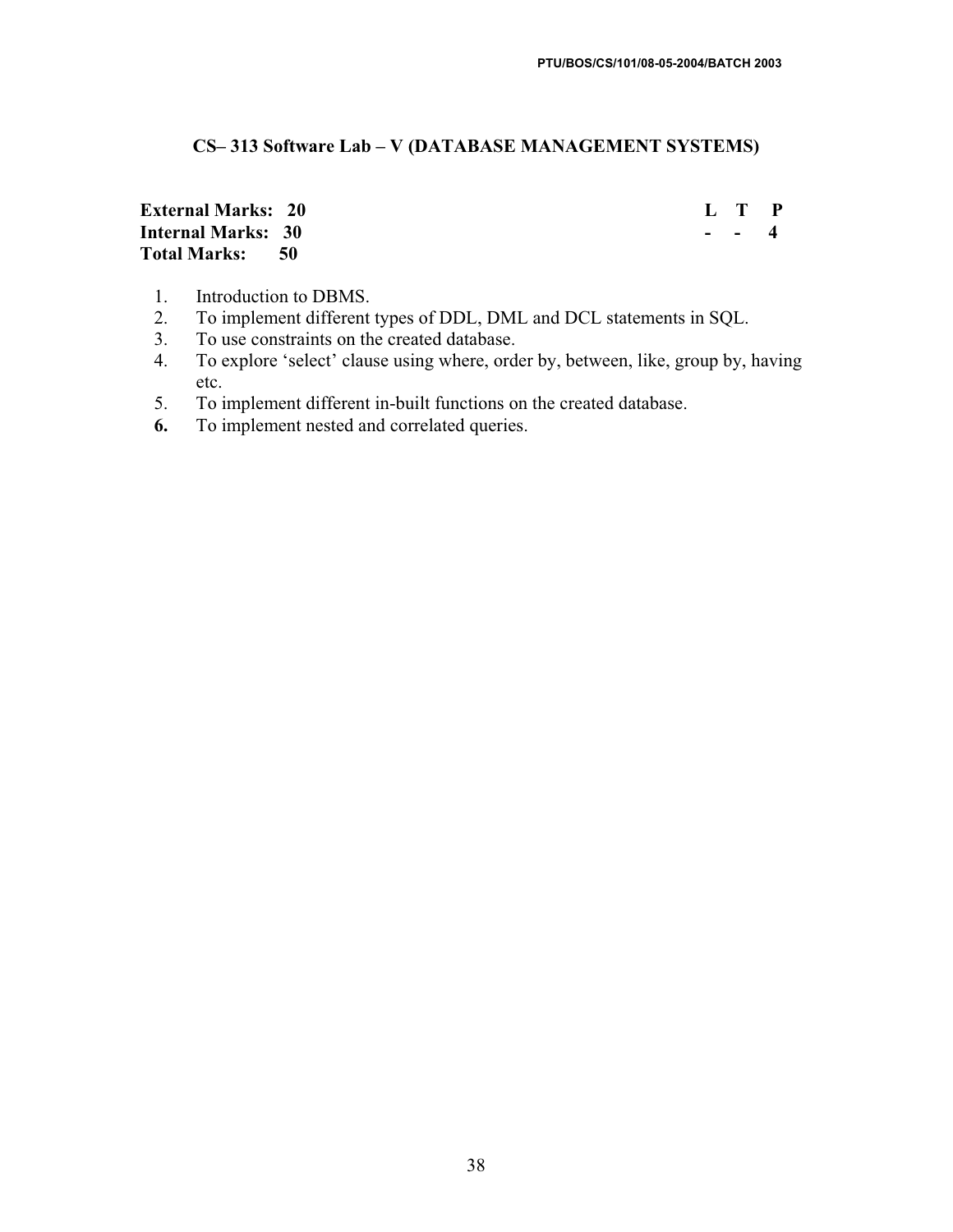## **CS - 315 HARDWARE LAB – IV**

## **Computer Networks**

**External Marks: 20 L T P Internal Marks: 30** - - 2<br>**Total Marks: 50 Total Marks:** 

- 1. Conversion of Analog to digital signals.
- 2. Conversion of digital to analog signals.
- 3. Conversion of Analog to Analog signals.
- 4. Conversion of digital to digital signals.
- 5. Implementation of multiplexers.
- 6. To study FDM modulation techniques.
- 7. To study TDM modulation techniques
- 8. To study WDM modulation techniques
- 9. To study various transmission media like twisted pairs, co-axial cables,optical fibers etc.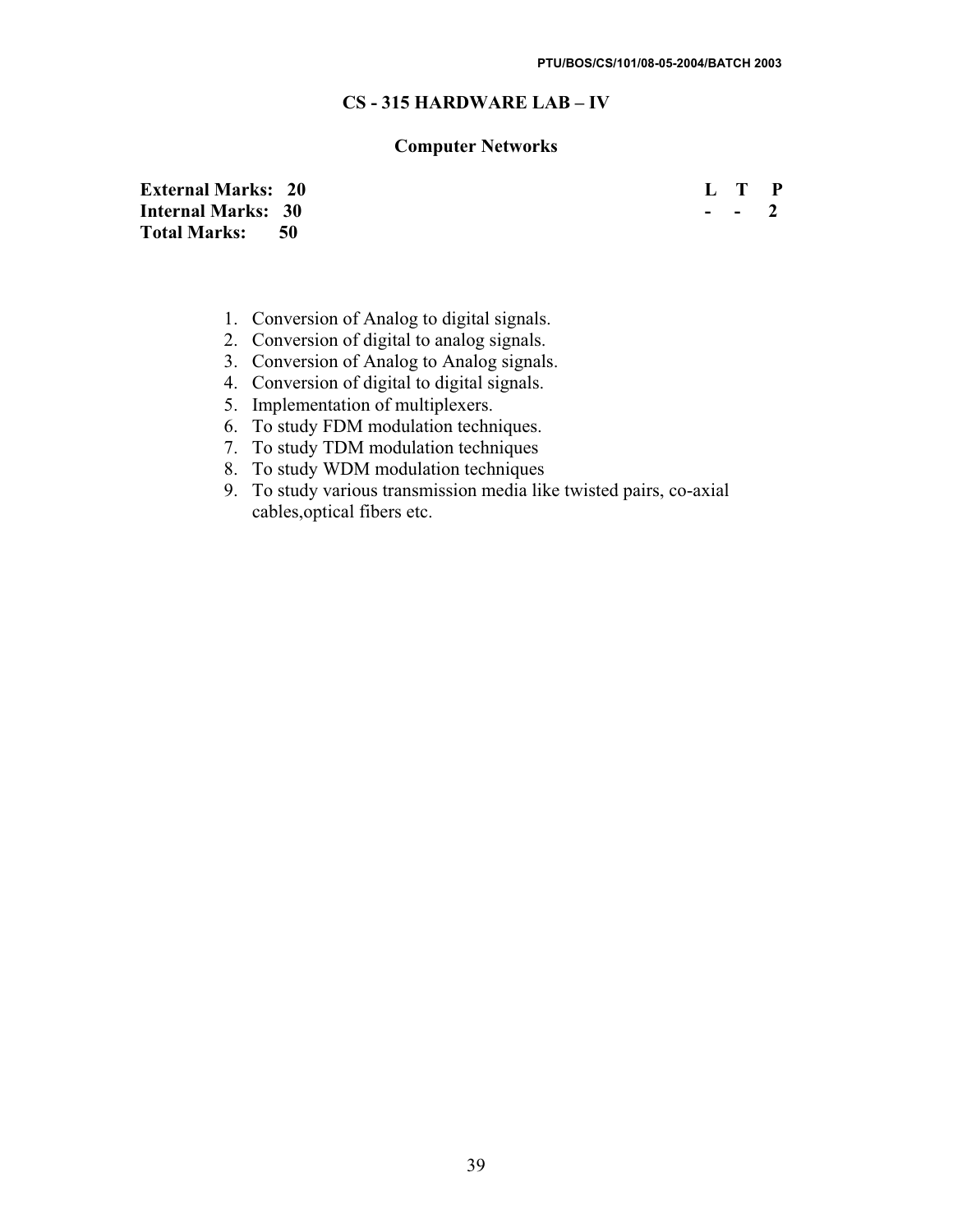# **CS - 317 SOFTWARE LAB – VI**

# **(Algorithms)**

**External Marks: 20 Internal Marks: 30<br>Total Marks: 50 Total Marks:** 

| 1. | T. | P |
|----|----|---|
|    |    | 7 |

Experiments to plot growth of functions. Implementing heuristics and comparison with algorithms designed with asymptotic complexity in Comparison of various data structures for the same algorithm. Experiments with software packages like LEDA.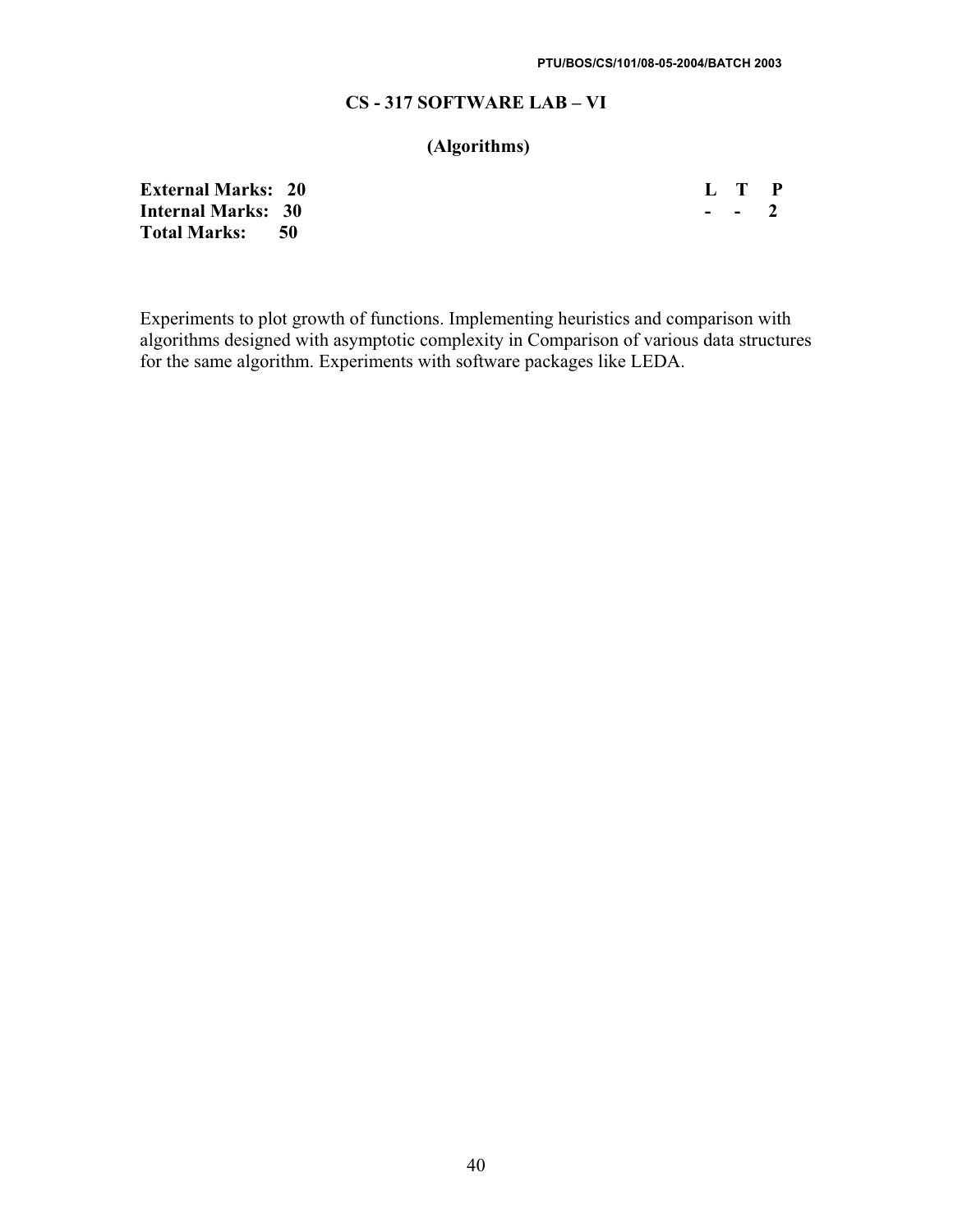# **CS - 319 SOFTWARE LAB – VII**

# **(Computer Graphics)**

**External Marks: 20 L T P Internal Marks: 30 - - 2 Total Marks:** 

Do two line segments intersect.

Compute the convex hull of a set of planar points.

Sean convert line segments.

Clip line segments against windows.

Fill polygon with stipple patterns.

Use Phigs to show objects in various views.

The truncated cube of Module 3 employed here.

Display the view volume.

Show a unit cube in perspective.

Implement the de Casteljau algorithm for curves.

Demonstrate the properties of the Bezier curves Run a sample session on Microsoft Windows including the use of Paintbrush.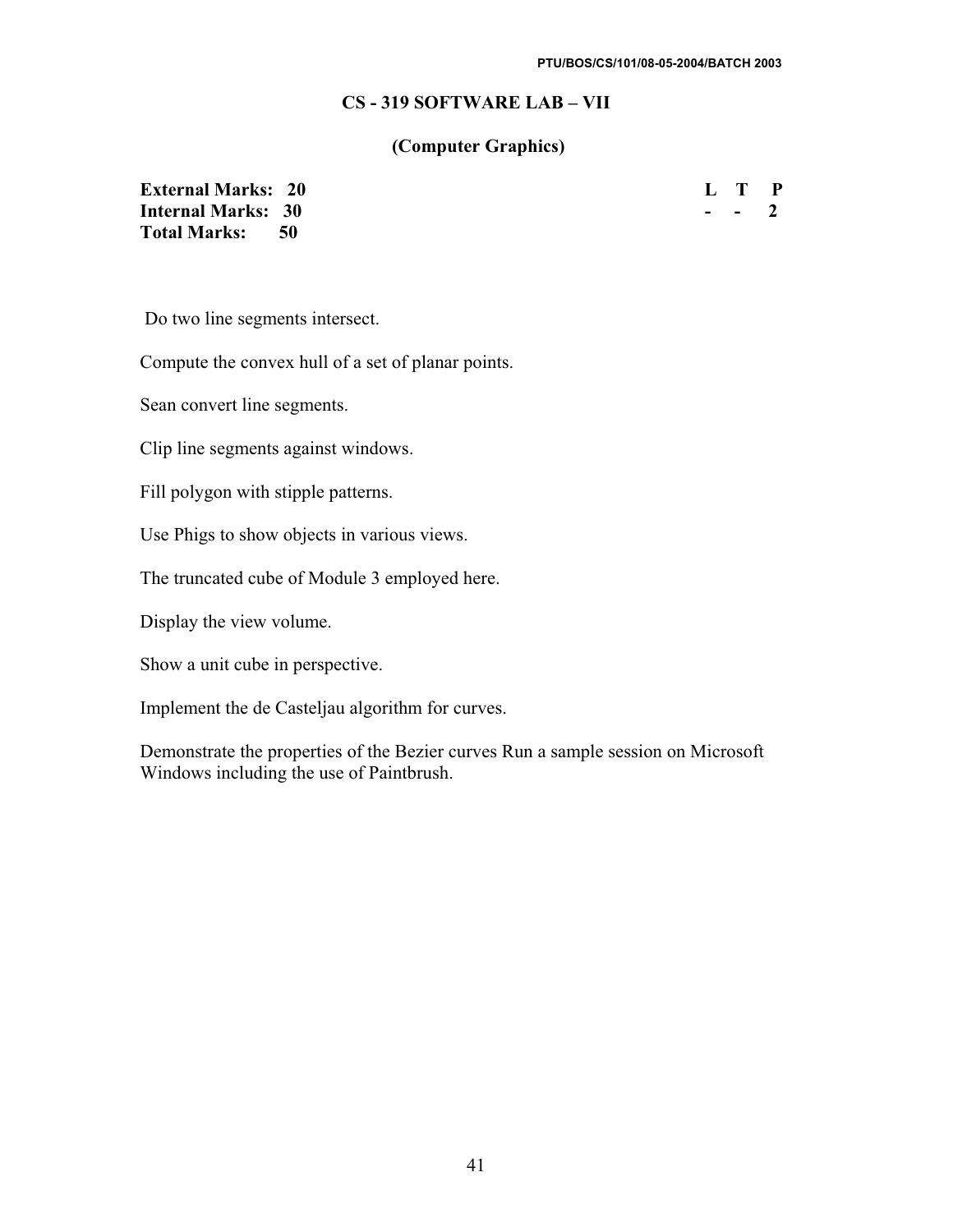#### **CS-302 RELATIONAL DATA BASE MANAGEMENT SYSTEMS – II**

#### **(RDBMS-II)**

| <b>External Marks: 60</b> |                     | L T P |  |
|---------------------------|---------------------|-------|--|
| <b>Internal Marks: 40</b> | $3 \quad 1 \quad -$ |       |  |
| Total Marks: 100          |                     |       |  |

#### **PREREQUITIES**: RDBMS-I

#### **OBJECTIVES:**

To learn how to use a RDBMS and how to build a RDBMS.

### **COURSE CONTENTS**:

Data base system architecture, data independence, storage structures, data representation, indexing, relational data structure, relations, attributes, keys, embedded SQL, Relational Algebra, Query by example, relational calculus, normalization & normal forms, functional dependence, over view of security, integrity, recovery, backup, etc. [25 % ] SQL, Transact-SQL, PL SQL, SQL \*PLUS, Managing Database and Queries: Creating, defining and modifying Table structure, Transact-SQL PLUS and substitution of variables. [35%] Introduction to SQL Server and Oracle Server [5%] Indexes [5%] Views [5%] Packages [5%] Triggers And Stored Procedures [10%] Cursors [5%] Control structure [5%]

#### **Text Books:**

1.Korth and Silberschatz Abraham, Database System Concepts, McGraw Hall, 1991. 2. An Introduction to Database Systems, Vol.-1,C.J.Date (Addison Wesley) **References:** 1. Ramez Elmasri and Shamkant B. Navathe Fundamentals of Database System, The

Benjamin / Cummings Publishing Co., 2nd Edition, 1994.

2 .PL/SQL The Programming Language of ORACLE, Ivan Bayross (BPB Publication)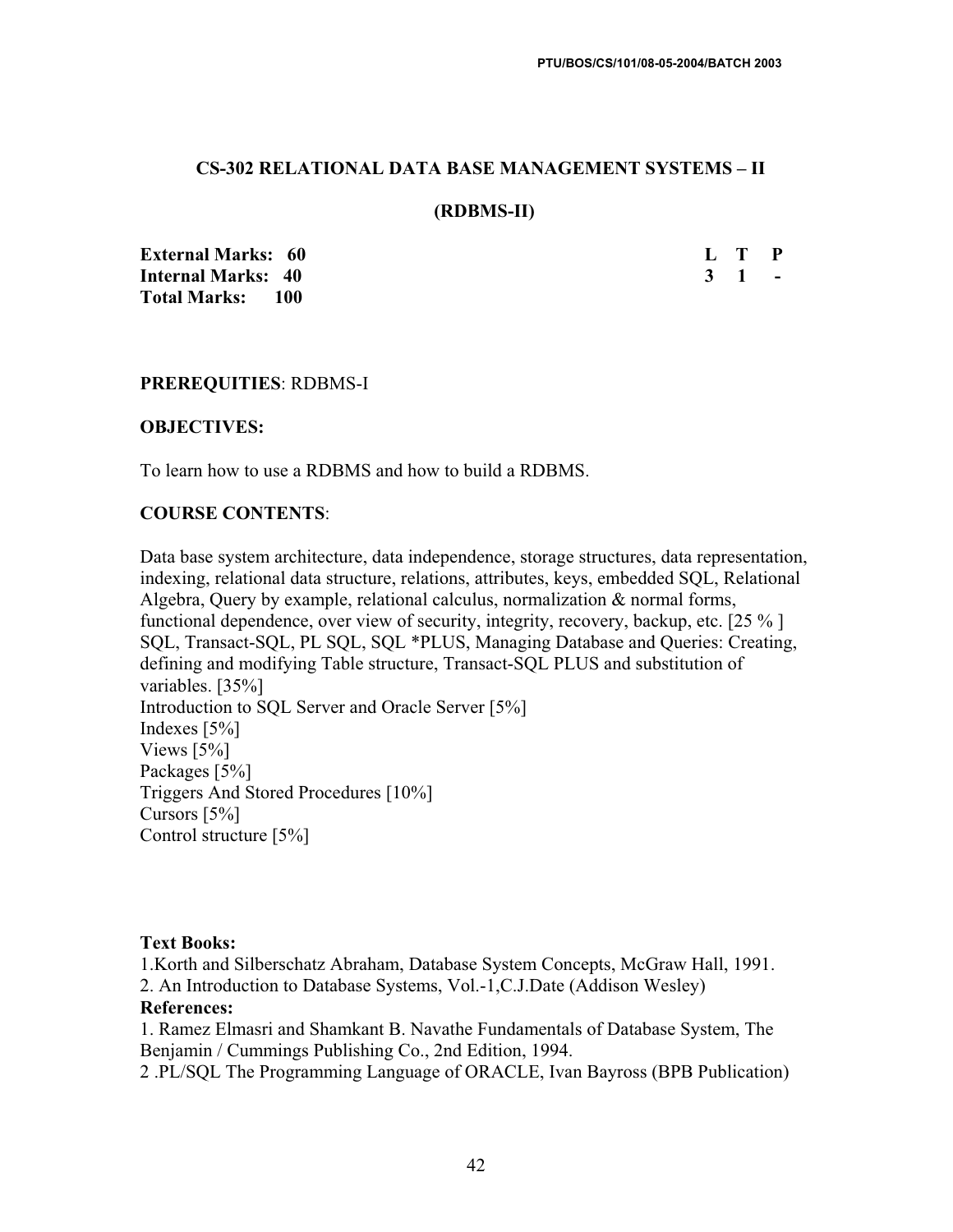## **CS- 304 INTRODUCTION TO BUSINESS SYSTEMS**

**External Marks:** 60 **L** T P **Internal Marks: 40 3 1 - Total Marks: 100** 

#### **PREREQUISITIES** : None

**OBJECTIVES:**To familiarize students with basics of data processing, COBOL and data management packages. It also introduces students to basics of Software Engineering.

#### **COURSE CONTENTS:**

Introduction to Business System: Data capture, Processing dissemination storage/retrieval I/O and storage devices terminals printers and disks. [20%]

Principles of Data Processing: Data representation and file management in COBOL Sequential indexed and relative files, User interfaces, report writer screen management. [30] %

Data Management Software: Packaged software: Word processors spread sheets, Data management packages such as DBASE and FOXPRO. [15 %]

Principles of Software Engineering: Software development methodology: System analysis, DFD, ER Model design concepts software architecture file (table) and process design issues in system implementation. Enterprise Resource Planning (ERP) management, Resource Planning (MRP-2) Software like SAP, MARCAN.[ 25 %]

Special topics Introduction to Management Information Systems and Decision Support Systems. [10 %]

## **TEXT BOOKS**

1) N. L. Sarda, Structured COBOL Programming with Business application, Pitmbar Publishing Co., First edition 1990.

2) M. K. Roy and D. Ghosh Dastidar, COBOL Programming, Tata McGraw Hill 1985.

3) Foxpro by R.K.Taxali

#### **REFERENCES**

1)Computers today by Suresh

2) R.S. Pressman, Software Engineering, McGraw Hill Inc., Third Edition, 1992.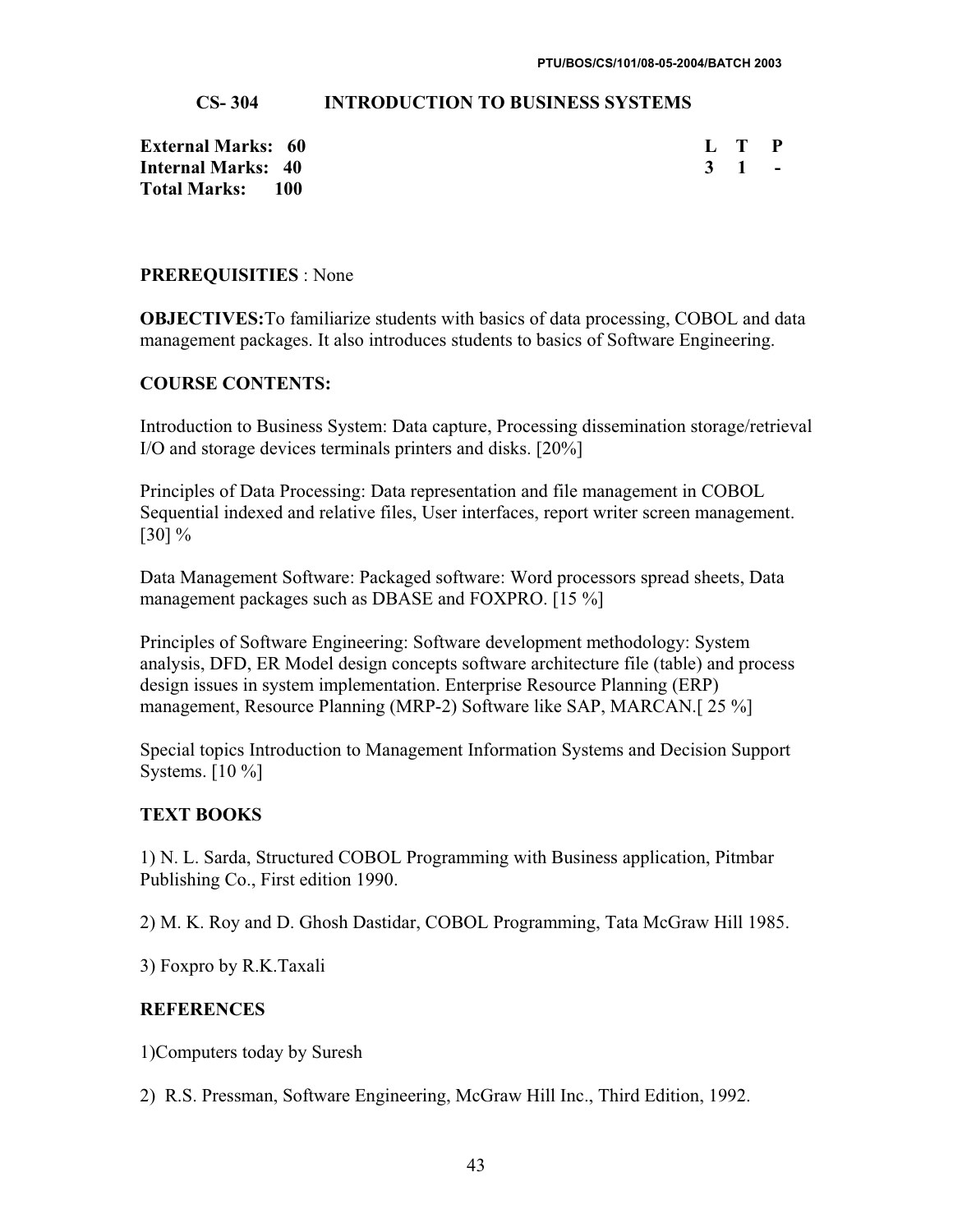# **CS 306 ASYNCHRONOUS TRANSFER MODE**

**External Marks: 60 L T P Internal Marks: 40 3 1 - Total Marks: 100** 

## **PREREQUISTES**: Data Communications or CN-I

**OBJECTIVES**: The course provides sufficient knowledge of theoretical and practical aspects of networks and their applications.

#### **COURSE CONTENTS:**

 Introduction to ATM, ATM Cable & Transmission, Theory of Operation, Choice of Payload size [20%]

ATM N/W Basics, ATM Hardware, Switch Models and their comparison [20%]

ATM traffic Management, Conjunction control [25%]

User Control and Management Planes [5%]

ATM and System, Design Consideration [5%]

ATM based Protocol interworking, ATM layer Performance Measurement[15%]

Technological comparison of ATM with others structures [10%]

## **TEXT BOOKS**

1) ATM - Theory and Application by David E. McDysan & Darren L. Spohn, Mc Graw Hill 1994

#### **REFERENCES**

1) IEEE Networks Magazine Sep '92 onwards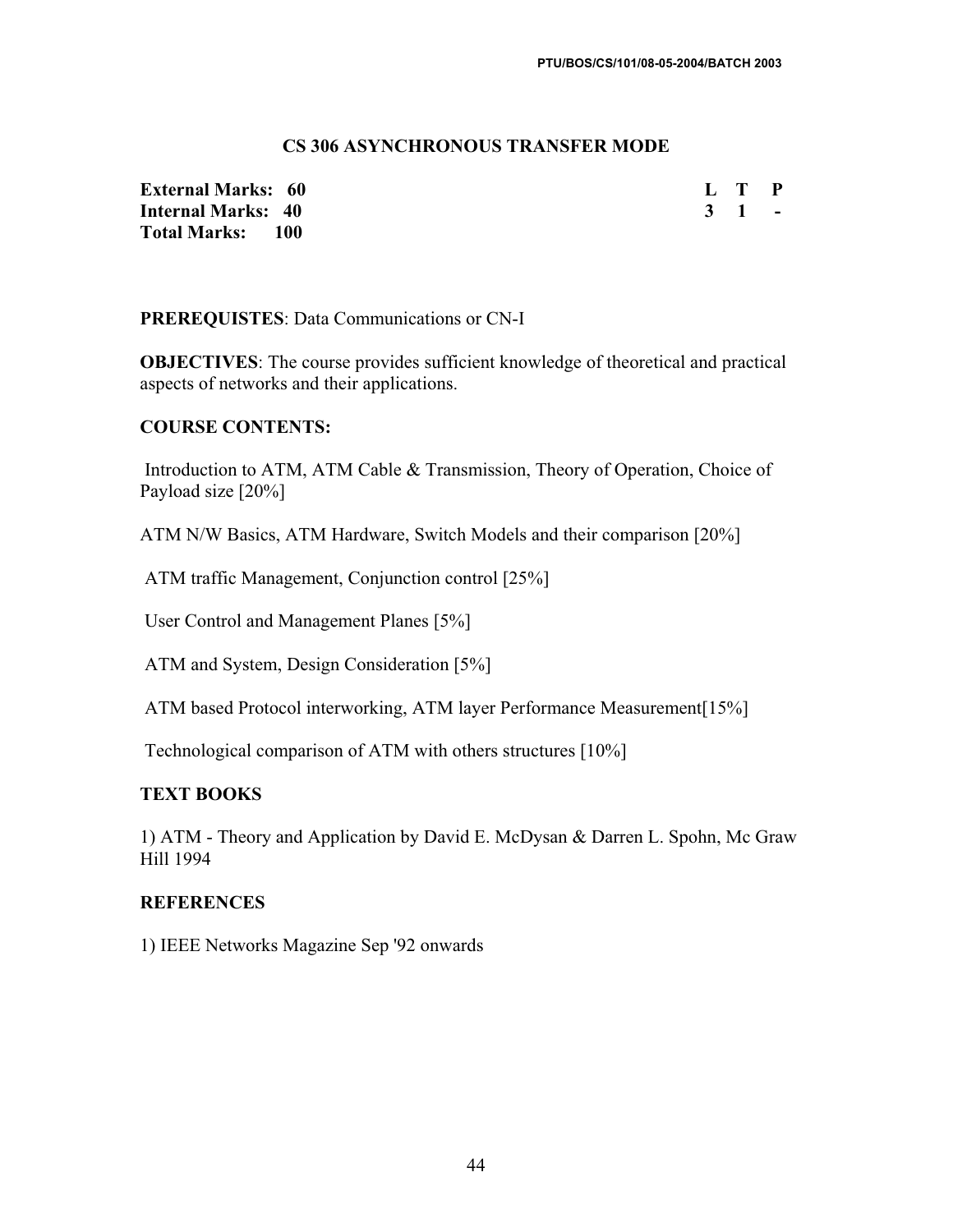#### **CS-308 SOFTWARE ENGINEERING**

**External Marks:** 60 **L** T P **Internal Marks: 40 3 1 - 20 3 2 3 4 - 20 3 2 4 - 20 3 4 - 20 3 4 - 20 3 4 - 20 3 4 - 20 3 4 - 20 3 4 - 20 3 4 - 20 3 4 - 20 3 4 - 20 3 4 - 20 3 4 - 20 3 4 - 20 3 4 - 20 3 4 - 20 3 4 - 20 3 4 - 20 3 4 - 20 3 4 - 20 3 4 - 2 Total Marks: 100** 

#### **PREREQUISITIES :**

Computer fundamentals, Concepts of structures programming, Programming in atleast on high level language, Elementary data structures, Elementary probability theory, Business Information system and Database Management System.

#### **OBJECTIVES :**

The course should provide an introduction to the fundamentals principles of software engineering. The present course should seek to equip the student with a repertoire of principles, tools and techniques and make him/her appreciate that software engineering is, after all, an exercise in making compromises.

## **COURSE CONTENTS**

 **Software Engineering Principles:** How is software engineering an engineering discipline, Information system characteristics, software development process models, life cycle concepts, software phases and deliverables, software development strategies. [15  $\%$ ]

**Technical Development:** Structured systems analysis and design requirements collection and specification, data flow and logical data modeling, cost benefit analysis, feasibility study, architectural and detailed design, process, data, network, control and user interface designs, physical data design, dynamic modeling for real-time systems. [15 %]

**Software Project Management:** principles of software project management organizational and team structure, project planning, project initiation and project termination; technical, quality and management plans, project controls, cost estimation methods-function points and COCOMO, tools. [15 %]

 **Software Quality Management:** quality control, quality assurance, quality standards, software metrics, verification and validation, testing, quality plans, tools Configuration Management [15 %]

**Software Development Method & CASE:** formal, semi-formal and informal methods; data function, and event-based modeling, some of the popular methodologies such as Yourdon's SAD, SSADM etc. CASE tools, CASE standards.[20 %]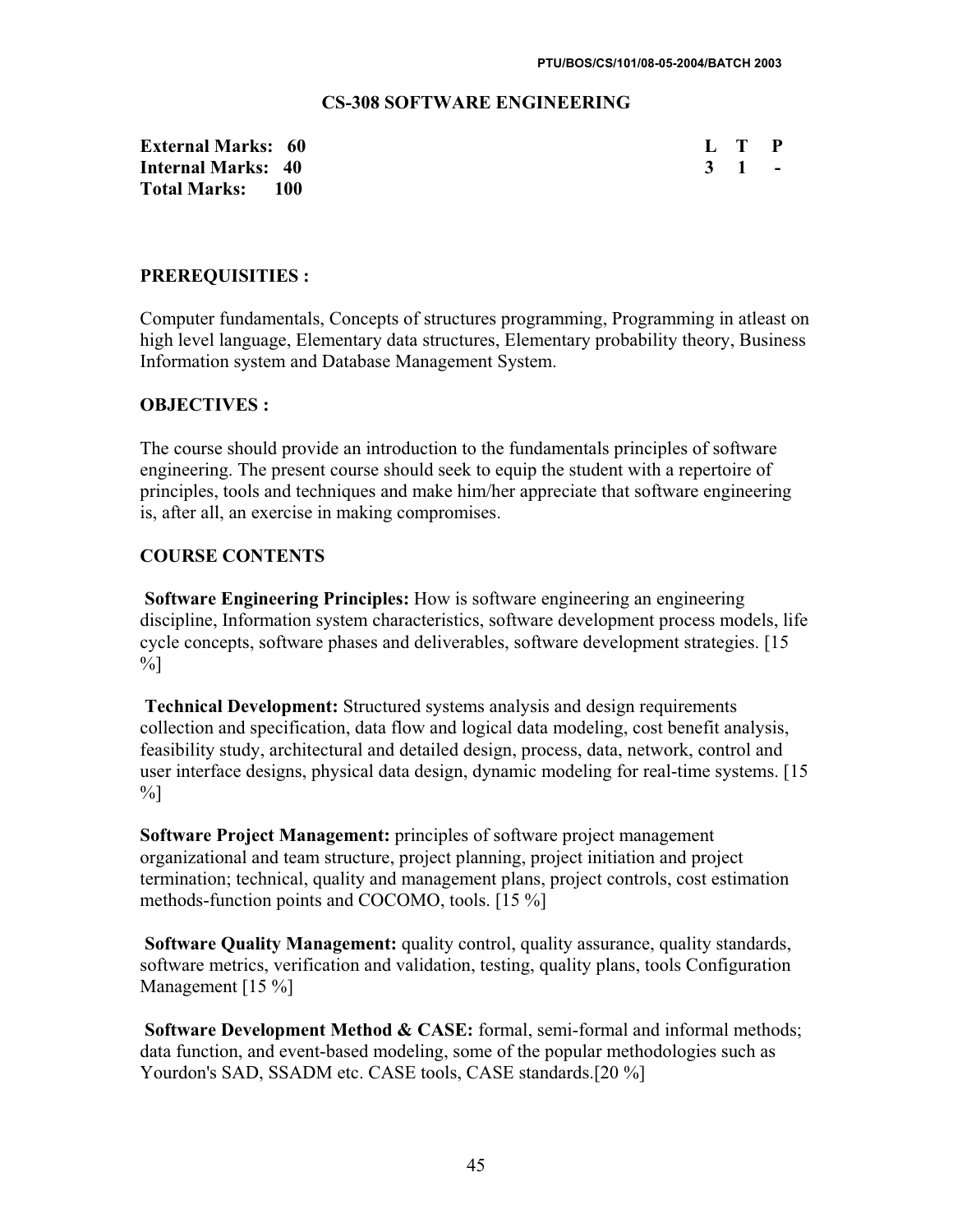**Implementation:** in 3GL environment, in 4GL environment, in client-server environments, coding styles. [20 %] Documentation, Software Maintenance [5 %]

# **TEXT BOOKS**:

1) Pressman R. S., Software Engineering: A practitioner's Approach, Third Edition McGraw Hill, New York, 1987.

2) Jalota,Software Engineering.

3) Sommerville I., Software Engineering, Fourth Edition, Addison - Wesley Pub. Co., 1992.

# **REFERENCES:**

1) Ghezzi C., Jazayeri M. And Mandrioli D.: Fundamentals of Software Engineering, Prentice Hall, N. J. 1991

2) Pfleedger S. L., Software Engineering: The Production of Quality software, Second Edition, Macmillan Publishing Company, 1991.

3) Oehm B. W., A Spiral Model of Software Development and Enhancement, IEEE Computer, 21.pp 61-72, May 1988.

4) Fairley R., Software Engineering Concepts, McGraw Hill, New York, 1985.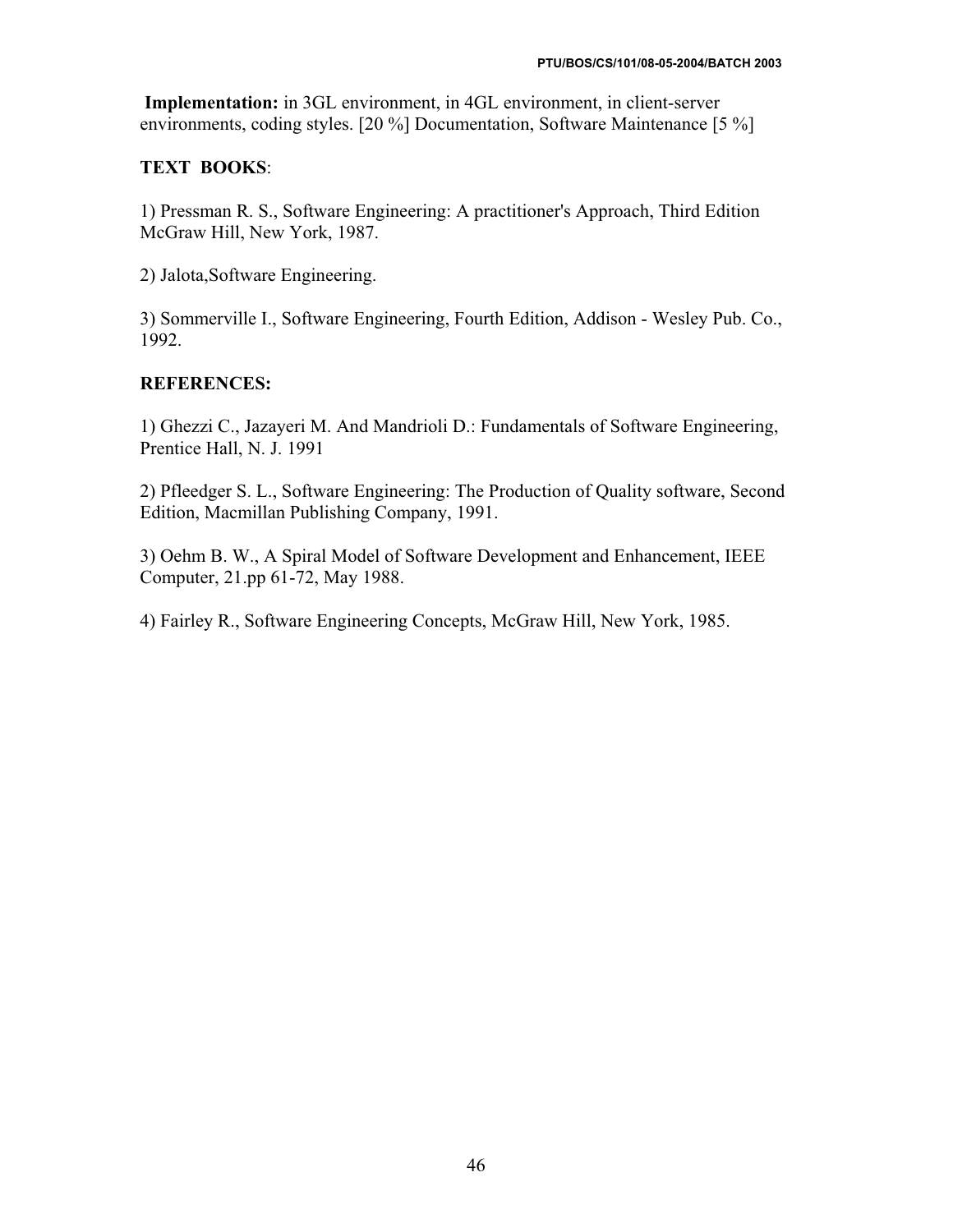# **CS – 310 COMPUTER VISION (ELECTIVE-I)**

External Marks: 60 **L** T P<br>
Internal Marks: 40 3 1 -**Internal Marks: 40 Total Marks: 100** 

## **PREREQUISITES:** Maths, Basic Image Processing Techniques

#### **OBJECTIVES:**

To familiarise students with principles, algorithms and systems in Computer Vision with a view to make them aware of principal applications.

## **COURSE CONTENTS :**

Applications of Computer vision :

a)Machine vision for industrial inspection

b)Machine vision for Robotics and control

c)Image analysis of industrial and medical images Early visual processing, Review of basic image processing techniques. [10%]

Intermediate Processing: Computational approach to stereopsis, Distance and surface orientation computation from Disparity, Visual motion computation, apparent motion and correspondence Problem. [20%]

Architectural issues of intermediate processing, Parallel algorithms, Parallel solutions to conventional Image algorithms, Pyramidal architecture for vision. Fuzzy logic procedures in computer vision algorithm, Fuzzy logic procedures in computer vision algorithm, Fuzzy logic membership function, application in decision making . [20%]

Shape Representation & Recognition: Critical Issues, the 3D model representation, their derivatives and use, Relation between viewer centred and object centred representation, Correspondence between Image and Catalogued model. [30%]

Peripheral hardware for computer vision: Imaging devices, frame grabbers, display devices. [20%]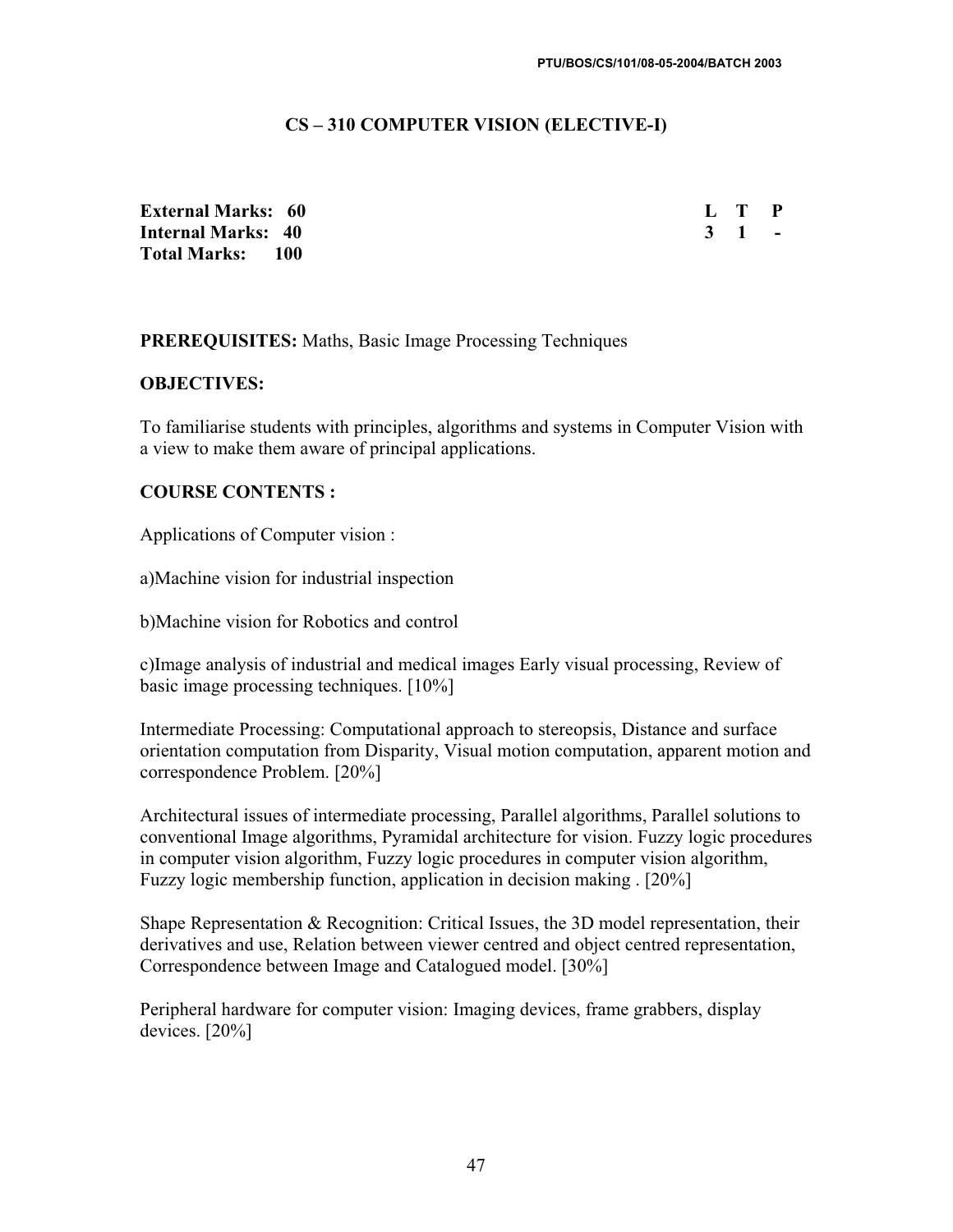# **TEXTS/REFERENCES:**

1)Ballard and C.M.Brown, Computer Vision , Prentice Hall, Englewood Cliffs, 1982

2)Horn, Robot Vision, MIT Press, Combridge, 1986

3)MJB Duff, Intermediate level Image processing, Academic Press, 1986

4)E.R.Davies; Machine vision Theory, Algorithms & Practicalities, Acadmic Press, 1990

5)David Vernon, Machine vision, Academic Press 6)Pratt; Digital Image Processing John Wiley & Sons, 1978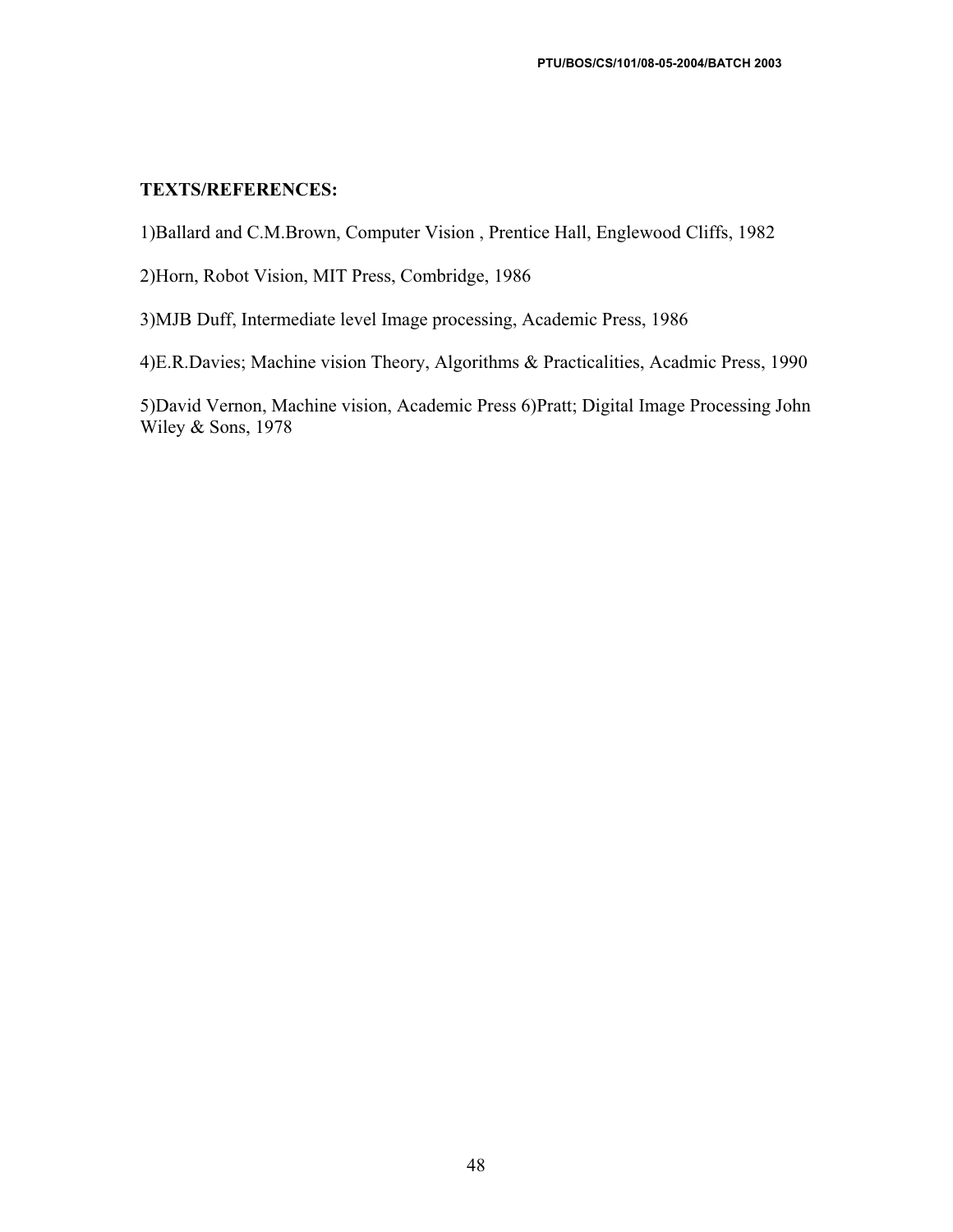#### **CS – 322 SYSTEM HARDWARE DESIGN ( ELECTIVE I )**

**External Marks:** 60 **L** T P **Internal Marks: 40 3 1 - 20 3 2 3 4 - 20 3 2 4 - 20 3 4 - 20 3 4 - 20 3 4 - 20 3 4 - 20 3 4 - 20 3 4 - 20 3 4 - 20 3 4 - 20 3 4 - 20 3 4 - 20 3 4 - 20 3 4 - 20 3 4 - 20 3 4 - 20 3 4 - 20 3 4 - 20 3 4 - 20 3 4 - 20 3 4 - 2 Total Marks: 100** 

**PREREQUISITES:** Basic Electrical Circuits ( R.L.C. circuit analysis), Basic Electronic Devices and Circuits ( B.J.I.s MOSFETs, basic logic gates)

#### **OBJECTIVES:**

To provide students an exposure to analysis and design techniques used in digital system hardware design.

#### **COURSE CONTENTS:**

CMOS Technology :

Logic levels noise margin power dissipation, supply currents speed, delays. [10%]

Interconnect analysis Power/Ground droop/ bounce coupling analysis Transmission line effects/cross talk [40%]

power/ground distribution signal distribution Logic Design \ Random logic \ Programmable logic Microcontrollers Memory subsystem design Noise tolerant design worst case timing thermal issues in design. [40%]

Real life system design examples. [10%]

## **TEXTS/REFERENCES:**

1)James E.Buchanan, " BICMOS-CMOS System Design" McGraw Hill International Edition 1991.

2)Jame E.Burchnana, " CMOS-TTL System Design" Mc Graw Hill International Edition 1990

3)John P. Hayes. " Digital System Design and Microprocessors" Mc Graw Hill International Edition 1985.

4)Darryl Lindsay, " Digital PCB design and drafting" Bishop Graphics 1986.

5)Howard W.Johnson & Martin Graham, High Speed Digital Design-A Handbook of Black Magic, Prentice Hall, PTR Englewood Cliffs, 1993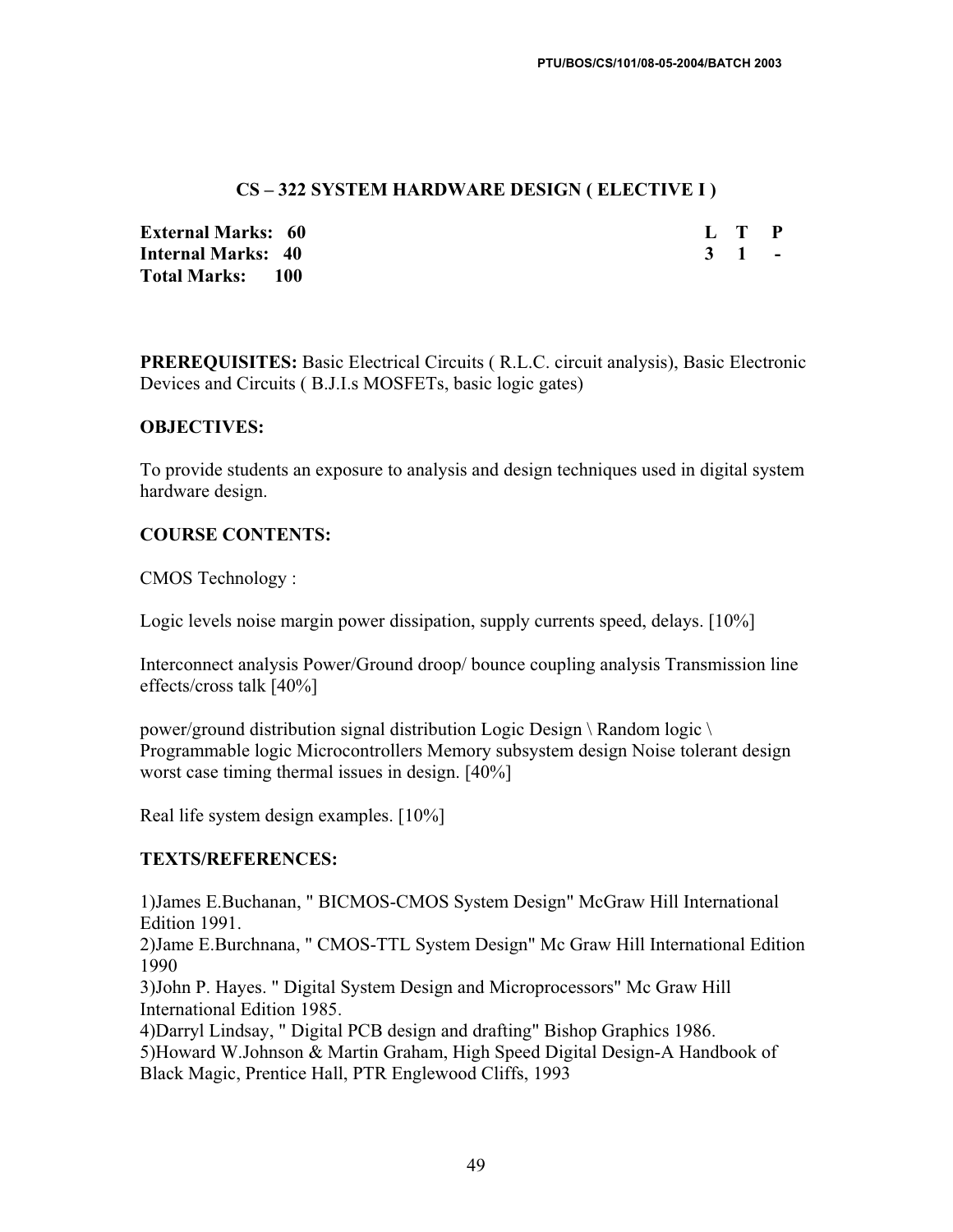#### **CS – 324 REAL TIME SYSTEMS ( ELECTIVE I )**

**External Marks: 60 L T P Internal Marks: 40 3 1 - Total Marks: 100**

**Introduction:** Definition, Issues in Real Time Computing, Structure of a Real Time System. Task Classes

**Characterizing Real Time Systems and Tasks:** Introduction, Performance measures for real time systems: Traditional performance measures, Performability, Cost functions and hard Deadlines

**Task Assignment and Scheduling:** Introduction , Classical Uniprocessor scheduling algorithms: Rate Monotonic, EDF algorithm, Task assignment, Fault tolerant Scheduling

**Real Time Databases:** Basic definitions, Real time Vs General Purpose databases, Main Memory databases, concurrency control issues, databases for hard real time systems

**Real Time Communication:** Introduction, Archtectural Issues, Protocols: Contention based protocols,Token based protocols, Deadlines based protocols, Stop and Go Multihop protocol, The polled bus protocol, Hierarchical round robin protocol.

#### **References:**

1. "Real Time Systems"-Liu Pearson Education

2. "Real ?Time Systems"-C. M. Krishna and Kang G. Shin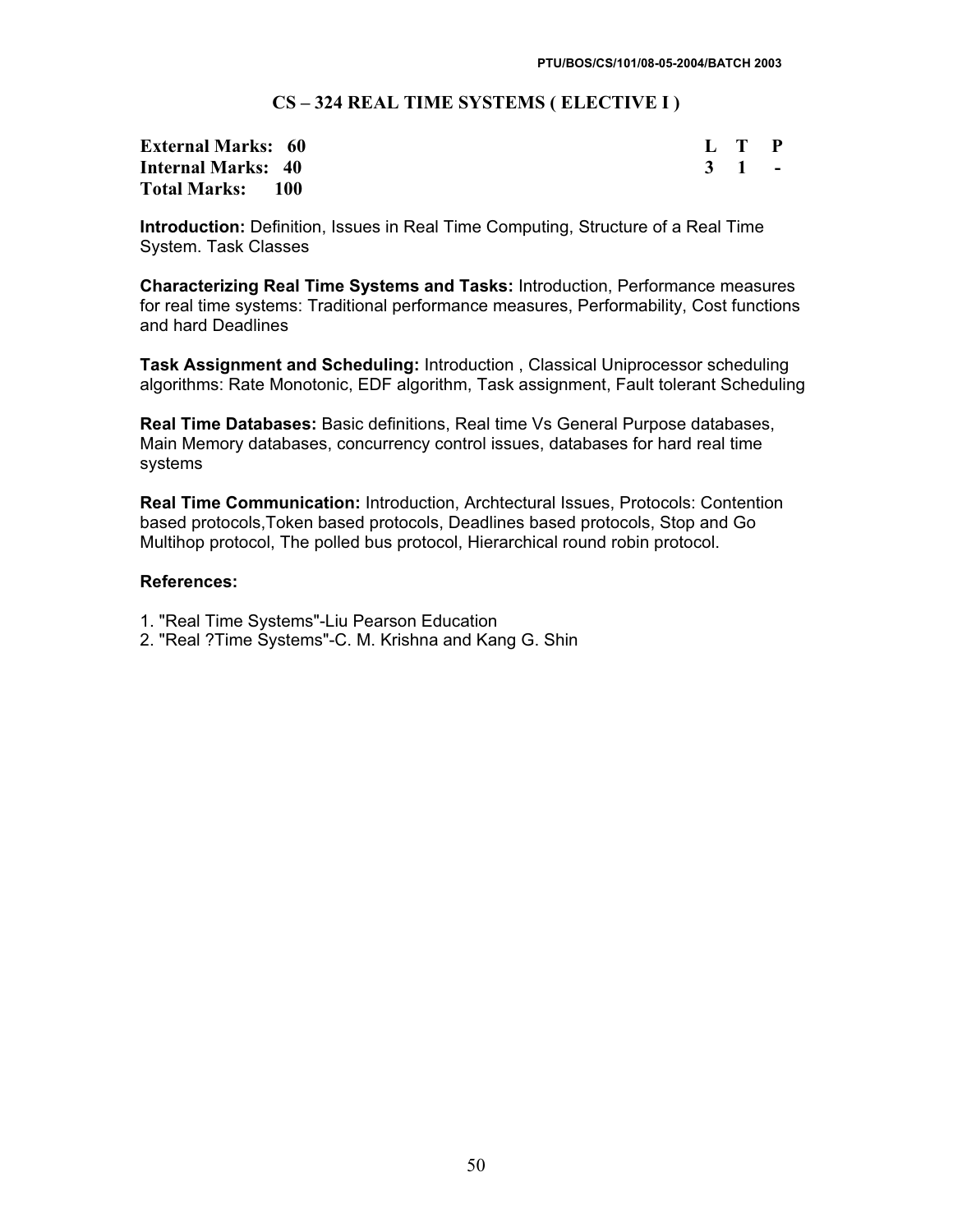# **CS – 326 OPERATION RESEARCH (ELECTIVE-I)**

**External Marks:** 60 **L** T P **Internal Marks: 40 3 1 - 20 3 2 3 4 - 20 3 2 4 - 20 3 4 - 20 3 4 - 20 3 4 - 20 3 4 - 20 3 4 - 20 3 4 - 20 3 4 - 20 3 4 - 20 3 4 - 20 3 4 - 20 3 4 - 20 3 4 - 20 3 4 - 20 3 4 - 20 3 4 - 20 3 4 - 20 3 4 - 20 3 4 - 20 3 4 - 2 Total Marks: 100** 

#### **PREREQUISITES:** Mathematics

#### **OBJECTIVES:**

Importance of need to take intelligent decisions is to be emphasized. Using OR major focus should be on how to model various situations in industries and solve them.

#### **COURSE CONTENTS:**

Introduction to OR modeling approach and various real life situations. [5%]

Linear programming problems & Applications, Various components of LP problem formulation. Solving Linear Programming problem using simultaneous equations and Graphical Method Simplex method & extensions :

Sensitivity analysis Duality theory Revised Simplex Dual Simplex Transportation and Assignment Problems. [30%] Network Analysis including PERT-CPM Concepts of network the shortest path minimum spanning tree problem maximum flow problem minimum cost flow problems The network simplex method Project planning & control with PERT & CPM [20%] Integer programming concepts, formulation solution and applications [10%] Game Theory [10%] Queuing Theory & Applications [10%] Linear Goal Programming methods and applications [5%] Simulation [10%]

#### **TEXT BOOKS**:

- 1. Operation Research by D.S Hira.
- **2.** Operation Research by D.S Sharma.

#### **REFERENCES:**

1) F.S Hillier & G.J. Lieberman, Introduction to OR, Mcgraw hill Int. Series 1995

2) A Ravindran, Introduction to OR. John Wiley & Sons, 1993

3) R.Kapoor, Computer Assisted Decision Models, Tata Mcgraw Hill 1991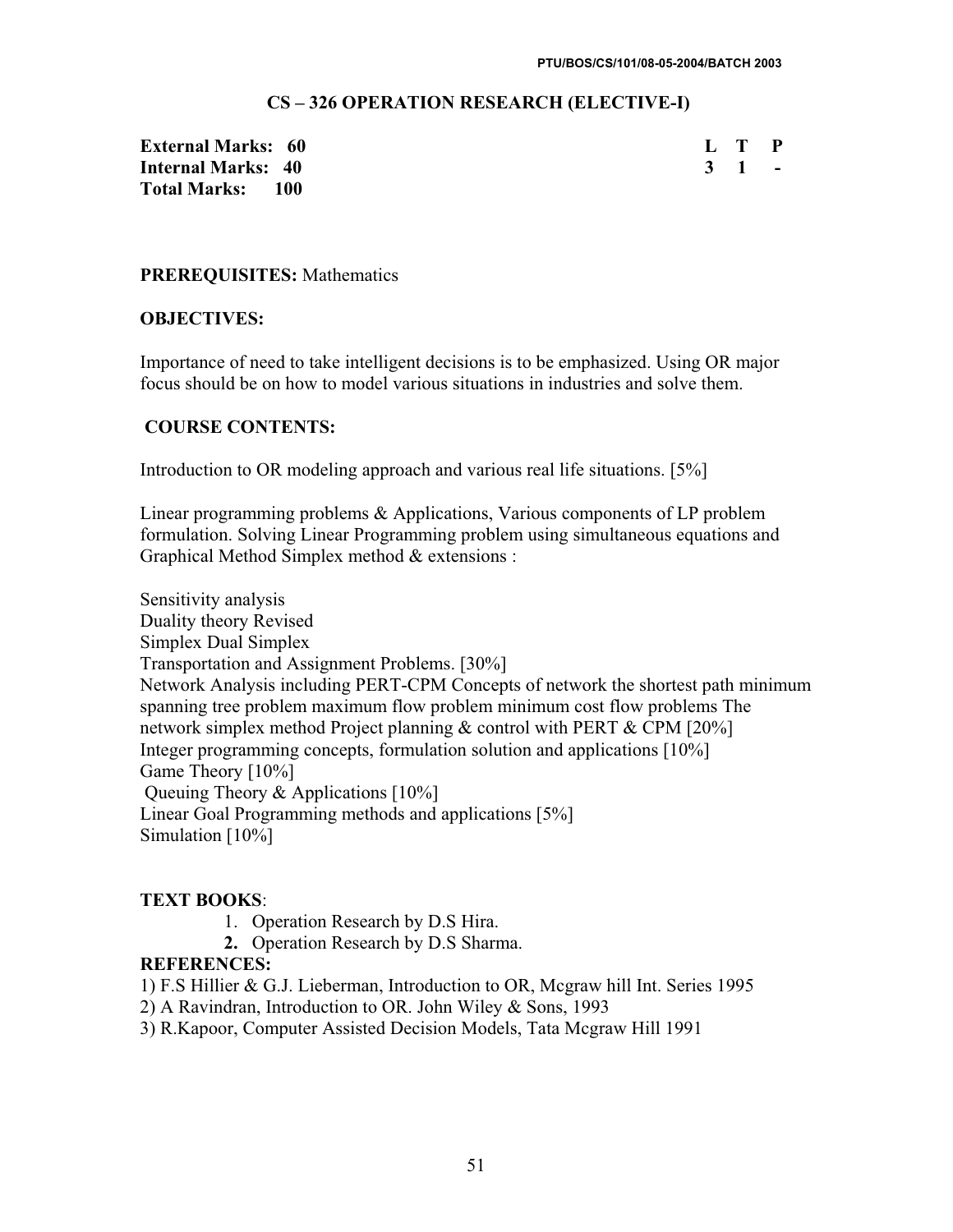# **CS – 328 LANGUAGE PROCESSORS ( ELECTIVE I )**

**External Marks: 60 L T P Internal Marks: 40 3 1 - 3 2 1 - 3 2 1 - 3 2 1 - 3 2 1 - 3 2 1 - 3 2 1 - 3 2 1 - 3 2 1 - 3 2 1 - 3 2 1 - 3 2 1 - 3 2 1 - 3 2 1 - 3 2 1 - 3 2 1 - 3 2 1 - 3 2 1 - 3 2 1 - 3 2 1 - 3 2 1 - 3 2 1 - 3 2 1 - 3 2 1 - 3 2 1 - 3 2 Total Marks: 100** 

**PREREQUISITES:** Formal Language & Automata Theory, Systems Programming

**OBJECTIVES:** Understand the influence of programming languages and architectures on the efficiency of language translation.

# **COURSE CONTENTS:**

Overview of the translation process, Lexical analysis:

Hand coding and automatic generation of lexical analysers. [8%]

Parsing theory: Top down and bottom up parsing algorithms. Automatic generation of parsers [8%]

Error recovery: Error detection & recovery. Ad-hoc and systematic methods. [18%]

Intermediate code generation: Different intermediate forms. Syntax directed translation mechanisms and attributed definition [7%] Run time memory management: Static memory allocation and stack based memory allocation schemes. [17%]

Symbol table management. [8%]

Code generation: machine model, order of evaluation, register allocation and code selection. [17%]

Code Optimization: Global data flow analysis. A few selected optimizations like command sub expression removal, loop invariant code motion, strength reduction etc.  $[17%]$ 

# **TEXTS/REFERENCES:**

1)Aho, Ravi Sethi, J.D. Ullman, Complilers tools and Techniques, Addison-Wesley, 1987

2)Dhamdhere, Compiler Construction- Principles and Practice Macmillan, India 1981 3)Tremblay J.P. and Sorenson, P.G. the Theory and practice of Compiler writing ' Mcgraw Hill, 1984

4)Waite W.N. and Goos G.Compiler Construction Springer Verlag, 1983.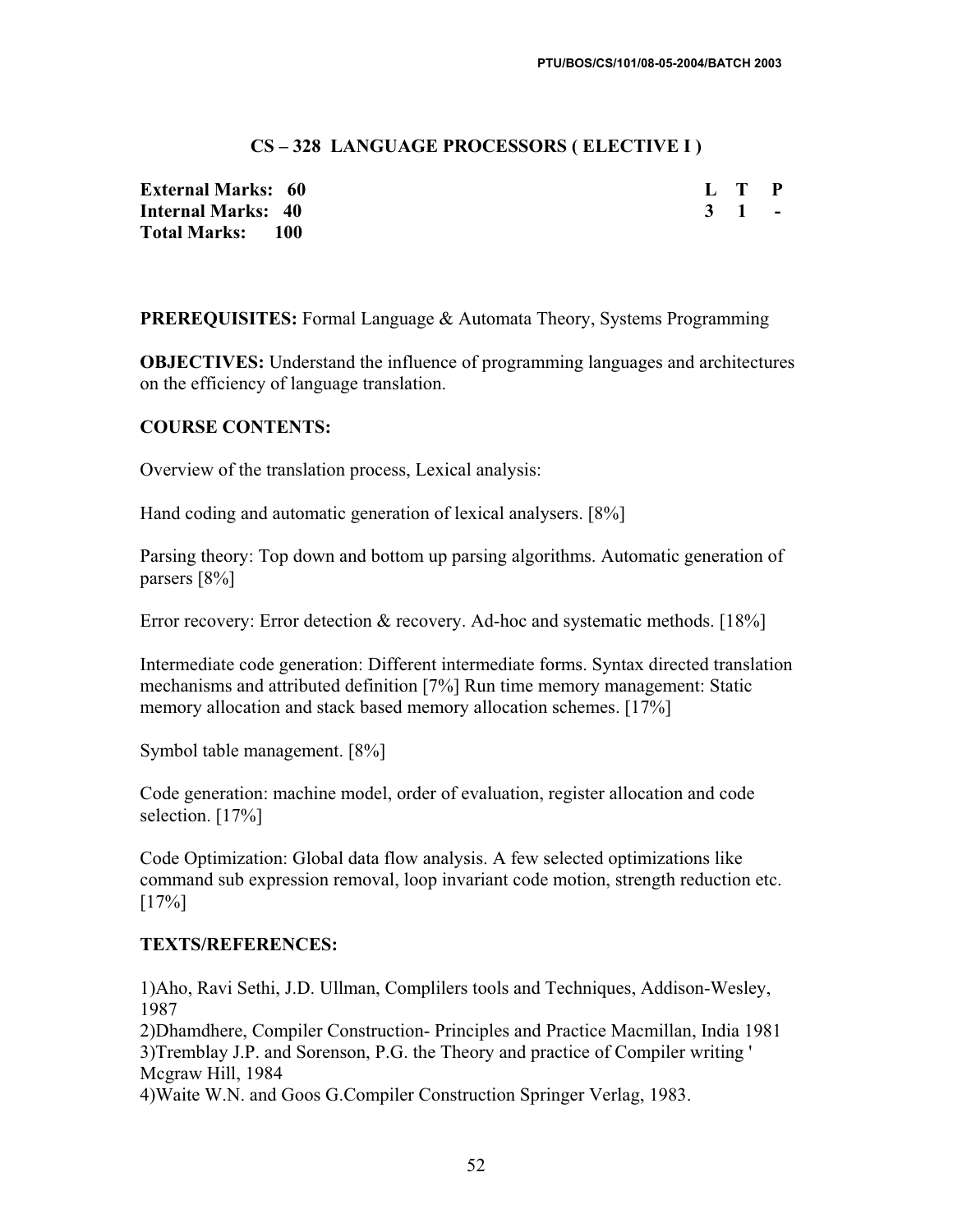## **CS-330 NATURAL LANGUAGE PROCESSING ( ELECTIVE I )**

**External Marks: 60 L T P Internal Marks: 40 3 1 - 3 2 1 - 3 2 1 - 3 2 1 - 3 2 1 - 3 2 1 - 3 2 1 - 3 2 1 - 3 2 1 - 3 2 1 - 3 2 1 - 3 2 1 - 3 2 1 - 3 2 1 - 3 2 1 - 3 2 1 - 3 2 1 - 3 2 1 - 3 2 1 - 3 2 1 - 3 2 1 - 3 2 1 - 3 2 1 - 3 2 1 - 3 2 1 - 3 2 Total Marks: 100** 

**PREREQUISITES:** Basic course on artificial intelligence, Data Structure & Algorithms.

#### **OBJECTIVES:**

Introduction to the methods and techniques of Natural Processing- semantics, pragmatics, Applications of Natural Language Processing.

#### **COURSE CONTENTS:**

**Components of natural language processing**: lexicography, syntax, semantics, pragmatics: word level representation of natural languages prosoty  $\&$  natural languages. [20 %]

**Formal languages and grammars:** Shomsky Hierarchy; Left Associative Grammars. Ambiguous Grammars. Resolution of Ambiguities. [20%]

**Semantics knowledge Representation:** Semantic Network Logic and inference. Pragmatics, Graph Models and Optimization. Prolog for natural semantic. [20%]

**Computation Linguistics:** Recognition and parsing of natural language structures: ATN & RTN; General techniques of parsing: CKY, Earley & Tomita's Algorithm. [20%]

**Application of NLP:** Intelligent Work Processors: Machine Translation; User Interfaces; Man-Machine Interfaces: Natural language Querying Tutoring and Authoring Systems. Speech Recognition Commercial use of NLP. [20%]

## **TEXTS BOOKS**

1) J.Allen, Natural Language understanding, Benjamin/Cunnings, 1987.

2) G.Gazder, Natual Language processing in Prolog , Addison Wesley, 1989.

#### **REFERENCES:-**

1) Mdlj Arbib & Kfaury, Introduction to formal language Theory, Springer Verlag 1988.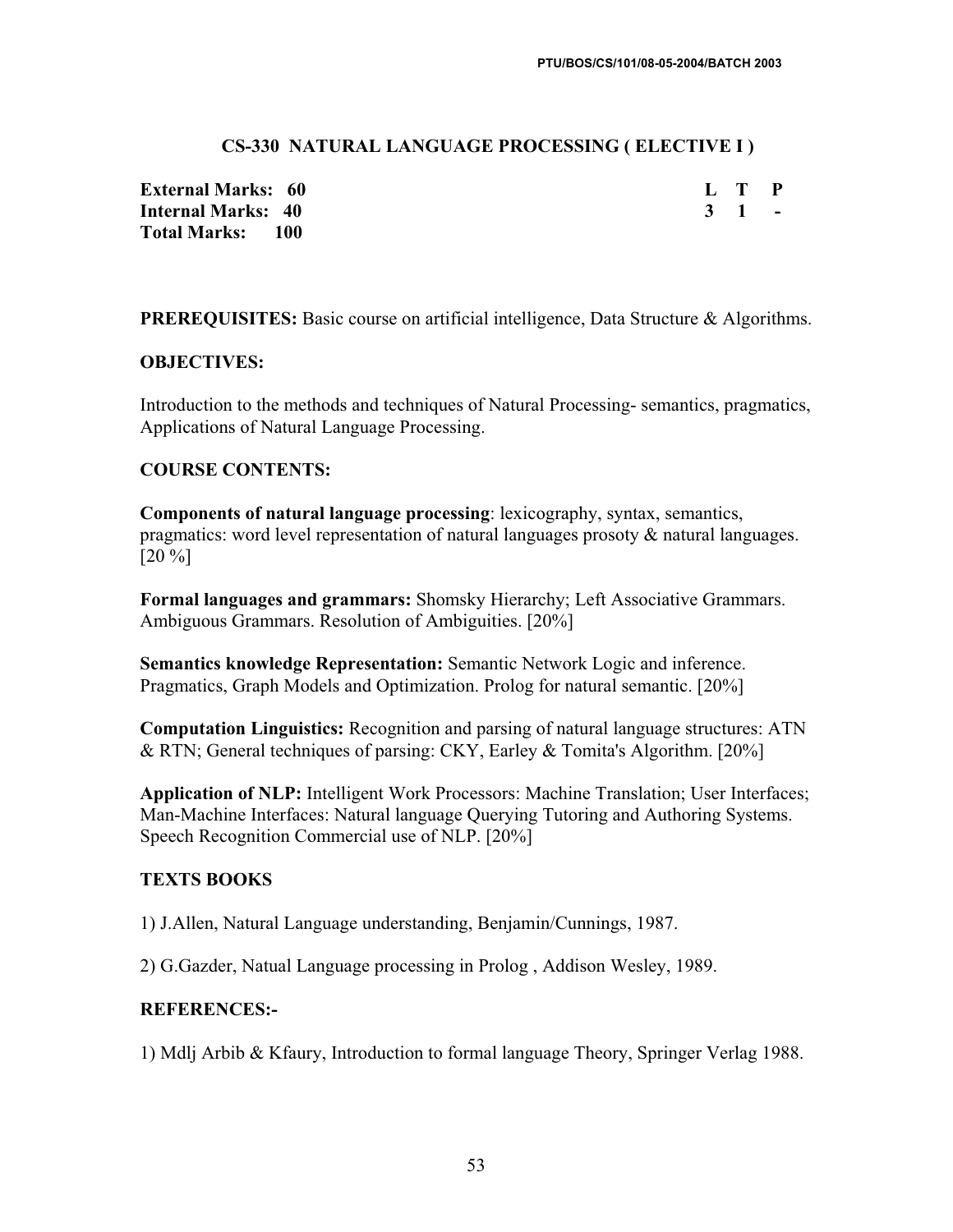#### **CS 314 HARDWARE LAB - V (ATM)**

**External Marks: 20 Internal Marks: 30**<br>Total Marks: 50 **Total Marks:** 

| L | T           | P                       |
|---|-------------|-------------------------|
| 0 | $\mathbf 0$ | $\overline{\mathbf{4}}$ |

Simulation of ATM Switch performance, through put with mixed load conditions.

Implementing Ethernet on various plateform (Windows NT, Window 95, UNIX, Mac OS Novell Netware)

- · Installation of windows NT & Novell Netware
- · Comparison of Network traffic
- · Handling problems related to congestion using various tools (Net watcher etc.)
- · Comparison of utilization of various resources (Processor, memory, hard disk etc.)
- · Under different networking loads.
- · Familiarization with NDS in Novell.
- · Memory Management Techniques in N/W
- · Data compression & its Effects on N/W
- · Security Aspects of N/W System efficiency
- · Creation & maintenance user Accounts
- · Permit Spooling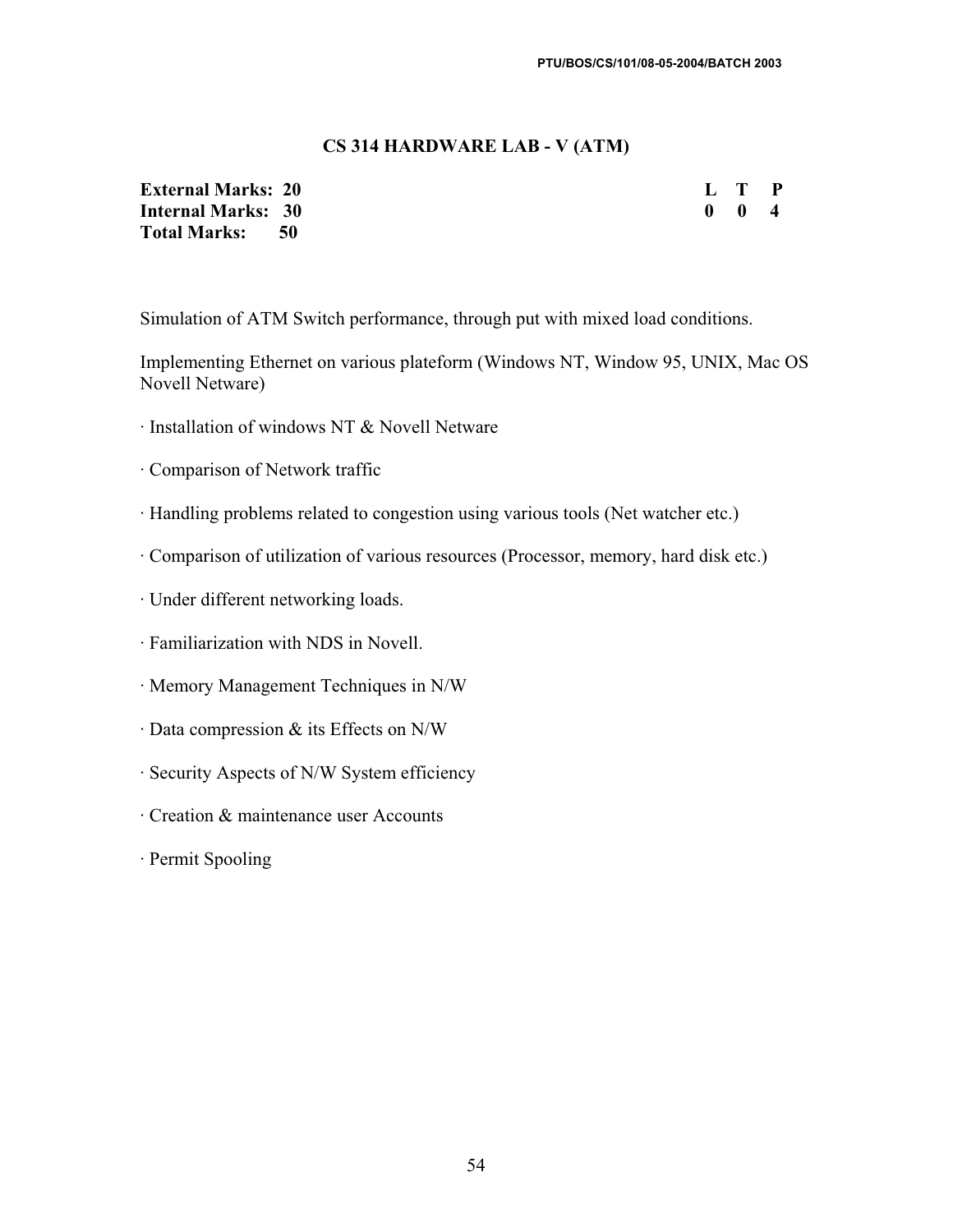#### **CS- 316 SOFTWARE LAB - VIII (RDBMS-II)**

# **External Marks: 20 L T P Internal Marks: 30 - - 4 Total Marks: 50**

To run the various queries using commands of SQL. To write programs using control structures of PL/SQL like If-else statements. To write programs using loops of PL/SQL like For Do-while while Implementation of Cursors. Procedures Packages. Triggers

## **CS- 318 SOFTWARE LAB - IX**

#### **(S/W ENGINEERING)**

**External Marks: 20 L T P Internal Marks: 30 - - 2 Total Marks: 50** 

Assignments should be provided for the following:

· Use of CASE tools for development of DFD, data dictionary, E-R diagram, Structured Chart.

· Analysis and design of simple object-oriented as well as real time systems.

- · Familiarity with JSP and JSD
- · Documentation
- · Beta Testing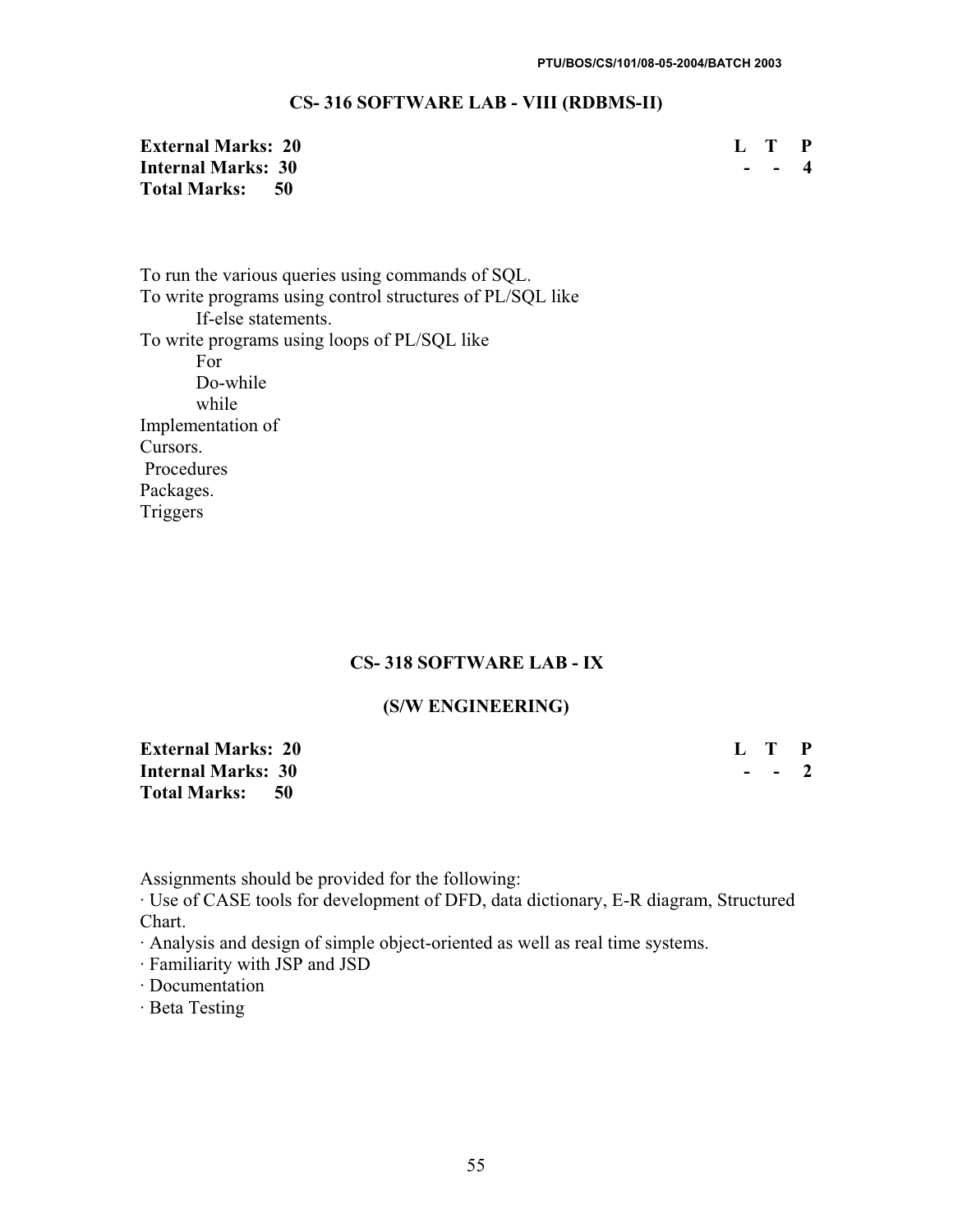## **CS 320 SOFTWARE LAB - X**

# **(BUSINESS SYSTEM)**

**External Marks: 20 L T P Internal Marks: 30 - - 2 Total Marks: 50** 

· Laboratory exercises covering usage of COBOL for handling indexed sequential and relative files.

.COBOL screen management report management and report writing facilities.

· Lab Experiments on data management packaged like DBASE, FoxPro.

.Usage of Word processor.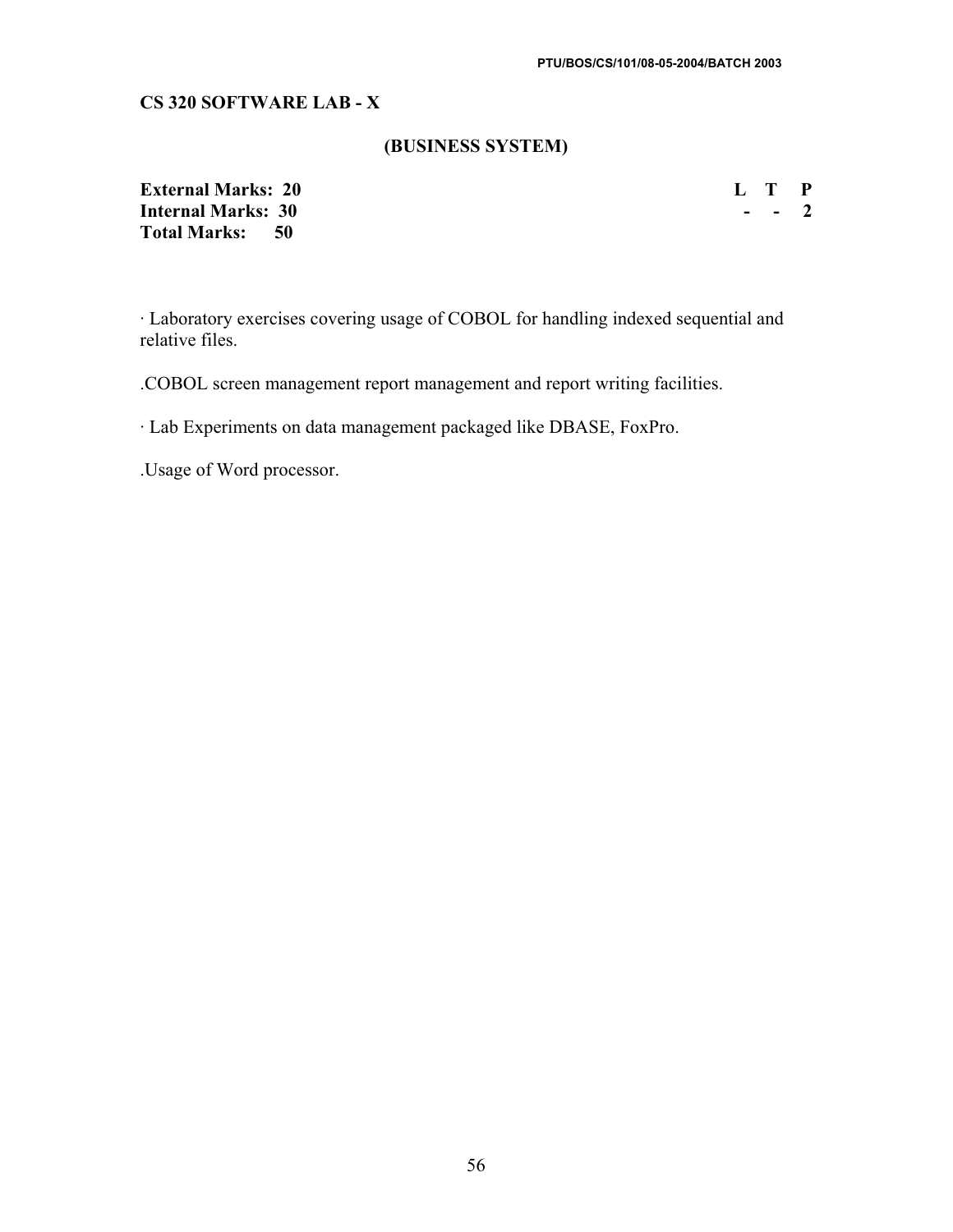## **CS - 312 COMPUTERS AND SOCIETY**

## **(Open Elective)**

**External Marks: 60 Internal Marks: 40 Total Marks: 100** 

| Т.           | T | P |
|--------------|---|---|
| $\mathbf{R}$ | т |   |

PREREQUISITES : RDBMS-I & Computer Networks-I.

OBJECTIVES:

To study the impact of the large scale introduction of computers on the cultural social and political environment of a country.

To discuss ethical and moral issues of concern to computer scientists and engineers.

COURSE CONTENTS:

A survey of a variety of computer application. [15%]

Impact of introduction of computers and its impact on privacy and security [15%]

Networking of computers and its impact on privacy and security [15%]

Information integrity [10%]

Ethical issues arising out of creation of computer viruses trojan horses etc. [10%]

Intellectual property rights in relation to computer v hardware and software.[15%]

Data banks and their impact on society. [10%]

The role of computer in education. [10%]

TEXTS / REFERENCES:

Weizenbaum, J. Computer Power and Human Reason: from judgement to Calculation. W. H. Freeman, San Francisco, 1976.

Dunlop, C., Kling , R., (Editors) Computerization and Controversy: Value Conflicts and Social Choices, Boston Academic Press, 1991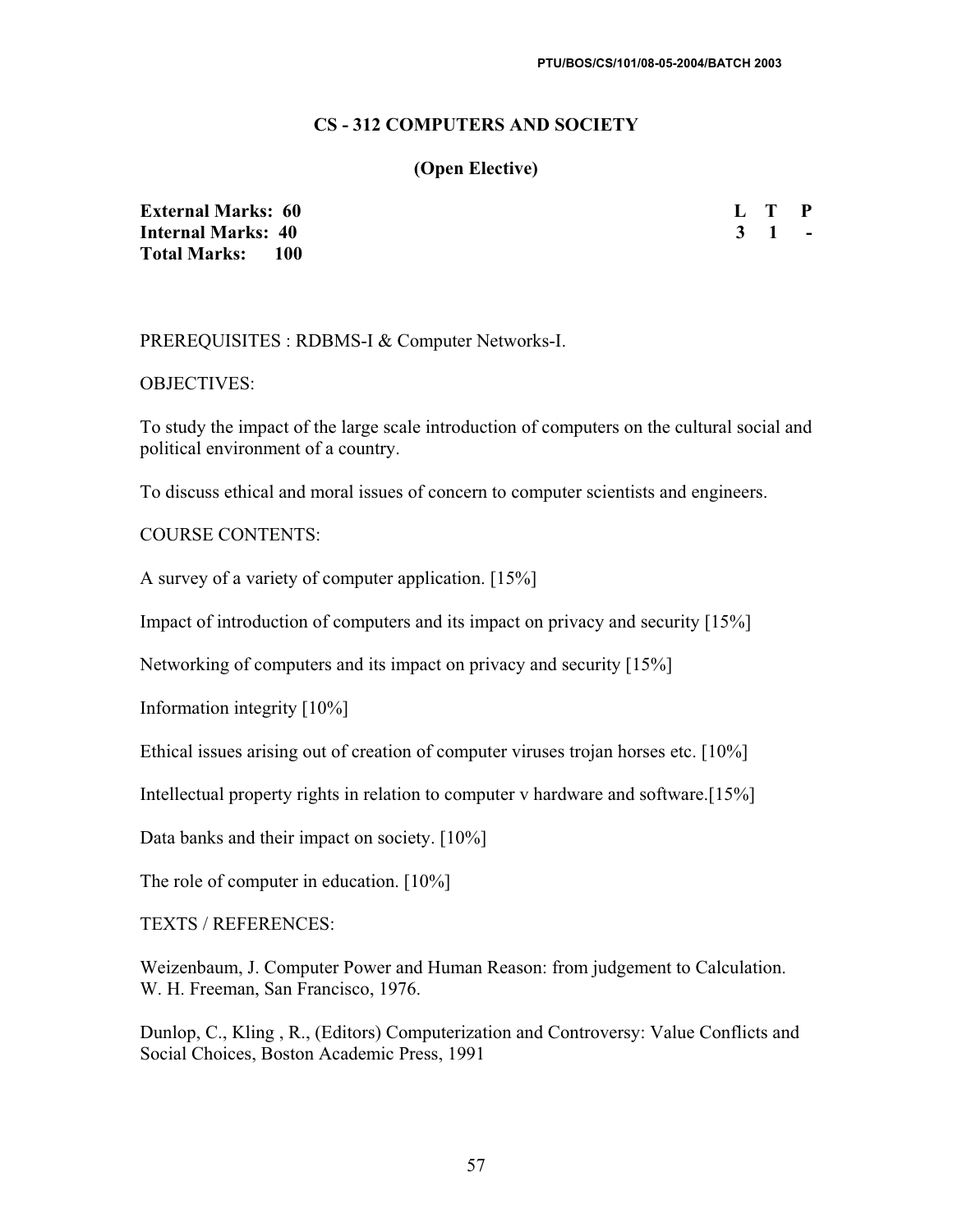# **SIXTH/SEVENTH SEMESTER**

**Industrial / Institutional Training.**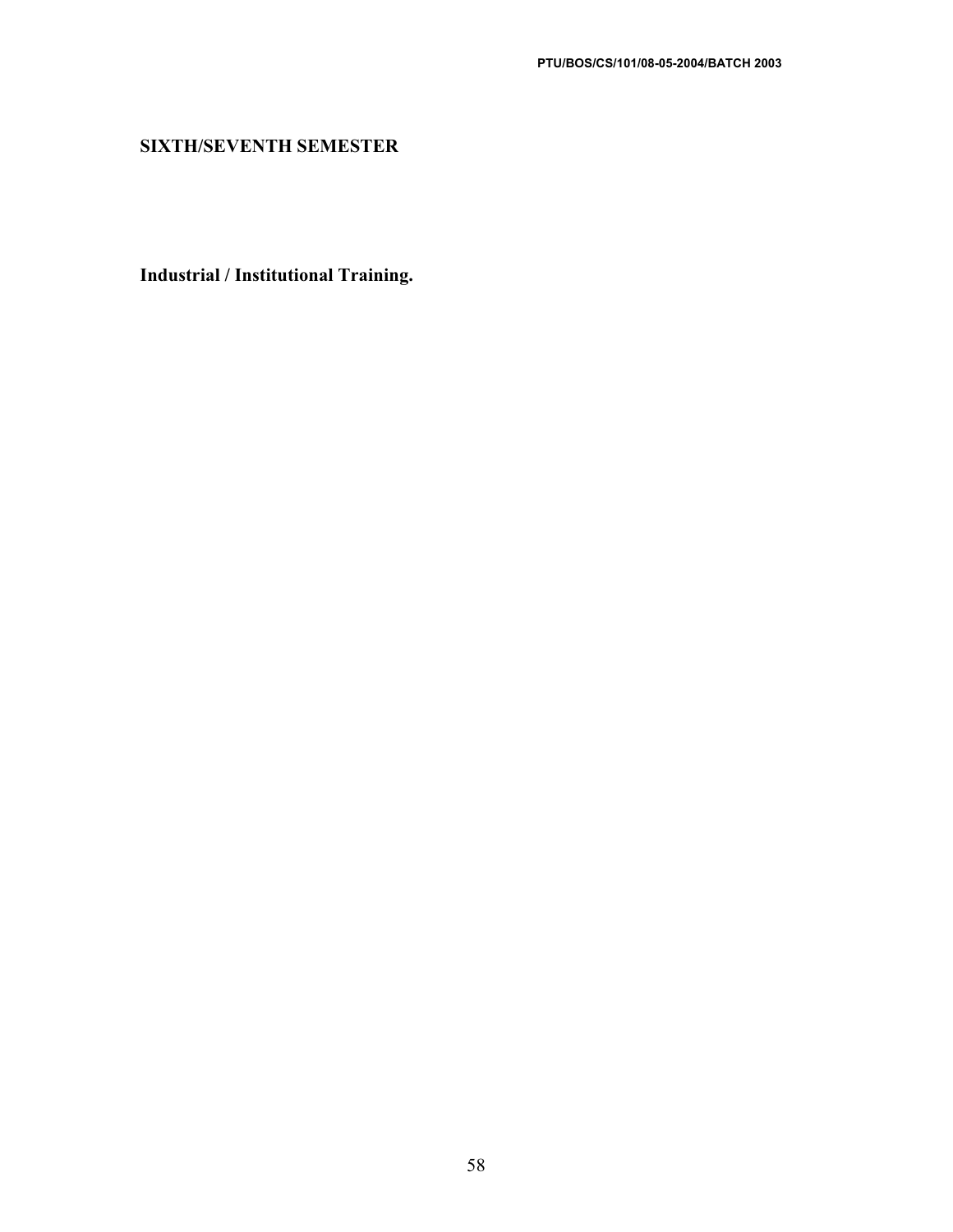## **EIGHTH SEMESTER**

## **CS 402 SYMBOLIC LOGIC & LOGIC PROCESSING**

**External Marks: 60 L T P L T P Internal Marks: 40 5 - 20 3 - 20 3 - 20 4 5 - 20 3 - 20 4 5 - 20 4 5 - 20 4 5 - 20 4 5 - 20 4 5 - 20 4 5 - 20 4 5 - 20 4 5 - 20 4 5 - 20 4 5 - 20 4 5 - 20 4 5 - 20 4 5 - 20 4 5 - 20 4 5 - 20 4 5 - 20 4 5 - 20 4 5 - 20 4 5 Total Marks: 100** 

**PREREQUISITIES:** Discrete Structures.

**OBJECTIVES:** Representation of world knowledge using symbolic logic, Deductive strategies employed in symbolic logic and Programming in Prolog.

## **COURSE CONTENTS:**

**Prepositional logic**: syntax and semantics: Validity and consequence. Normal forms. Representing world knowledge using prepositional logic. [15 %]

First order logic: World knowledge representation and the need for quantifiers. Syntax, semantics validity consequence clause normal from. [20 %]

**Introduction to prolog**: Syntax of prolog, Structured data representation. Execution model Introduction to Programming in Prolog, Illustrative examples. [20 %] The connection between logic and logic programming interpreting logic programs in terms of Horn clauses Deduction from clause form formulas resolution for prepositional logic Ground resolution. Unification and first order resolution SLD resolution; the computation and search rules. SLD trees and interpretation of non-declarative features of Prolog.[ 20 %]

**Advanced prolog features**: programming techniques: Structural Induction and Recursion, Extra Logical features: Cut and Negation Case studies.[ 20 %] Introduction to Fuzzy logic neural networks [15 %]

# **TEXT BOOKS**

1) Stoll, set Theory and logic, Dover publishers, New York, 1963.

2) Clocksin, W.F. and Mellish, C.S., Programming in Prolog 2nd edition, Springer - Verlag, 1984

# **REFERENCES**

1) Gries, The Science of Programming, Narosa Publishers, 1985

2) O' Keefe, R., The Craft of Prolog. The MIT Press, 1991.

3) Lloyd, J. W., Foundation of Logic Programming, Springer, 1984.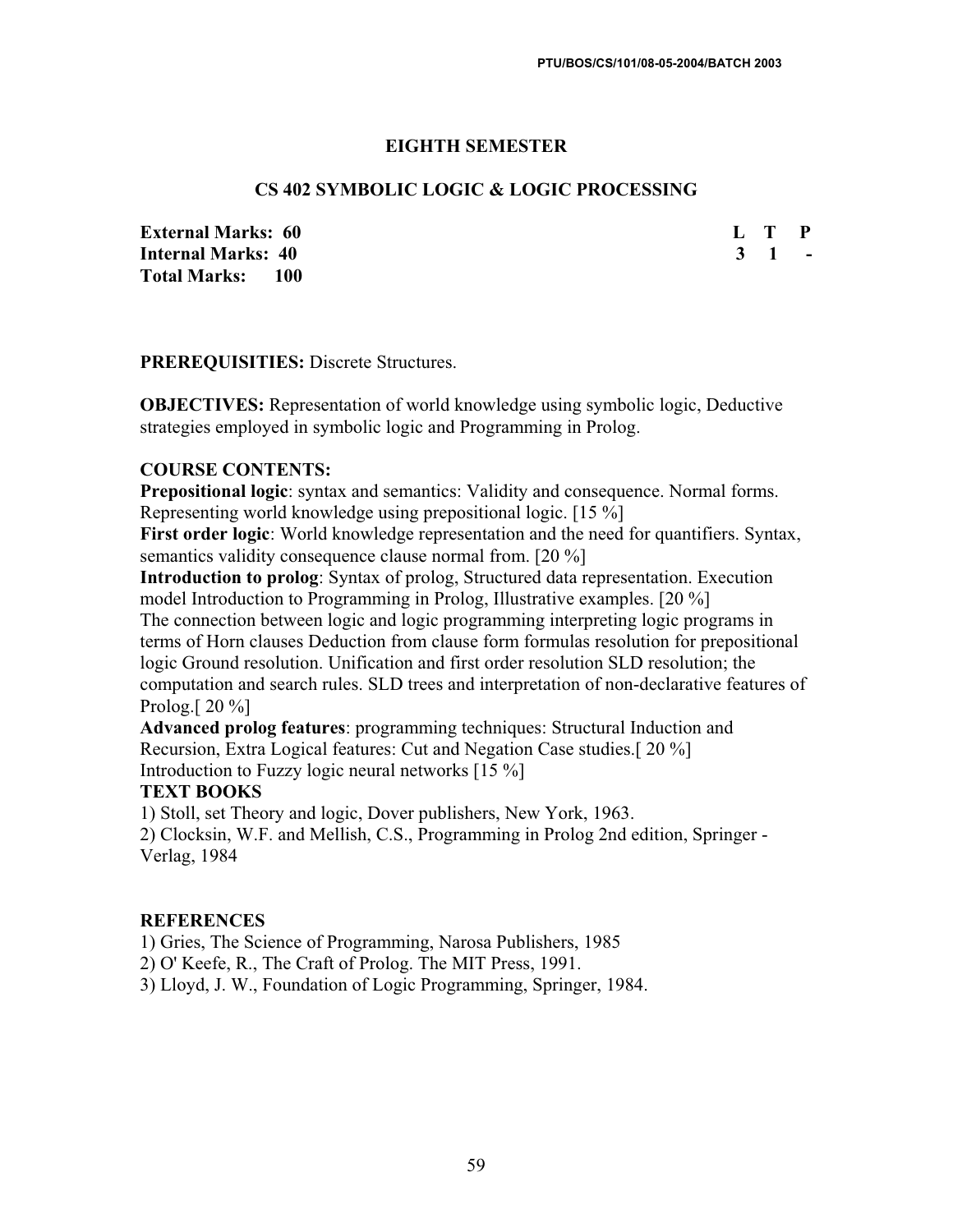# **CS 404 FORMAL LANGUAGE & AUTOMATA THEORY**

**External Marks: 60 L T P L T P Internal Marks: 40 3 1 - 3 2 1 - 3 2 1 - 3 2 1 - 3 2 1 - 3 2 1 - 3 2 1 - 3 2 1 - 3 2 1 - 3 2 1 - 3 2 1 - 3 2 1 - 3 2 1 - 3 2 1 - 3 2 1 - 3 2 1 - 3 2 1 - 3 2 1 - 3 2 1 - 3 2 1 - 3 2 1 - 3 2 1 - 5 2 1 - 5 2 1 - 5 2 1 - 5 2 Total Marks: 100** 

**PREREQUISITIES:** Data Structure and Programming Methodology

**OBJECTIVES:** To give the students a knowledge of number of areas in theoretical computer science and their hierarchical interconnections.

# **COURSE CONTENTS:**

Basic Definitions Operations on Languages: Closure properties of Language Classes. Context Free languages: The Chomsky Griebach Normal Forms. Linear Grammars and regular Languages. Regular Expressions Context Sensitive Language; The Kuroda Normal Form, One sided Context Sensitive Grammars. [35 %]

Unrestricted Languages: Normal form and Derivation Graph, Automata and their Languages: Finite Pushdown 2-push down Automata and Turing Machines. The Equivalence of the Automata and the appropriate grammars. The Dyck Language. [25 %]

Syntax Analysis : Ambiguity and the formal power Series, Formal Properties of LL(k) and LR(k) Grammars.  $[15\%]$ 

Derivation Languages; Rewriting Systems, Algebraic properties, Canonical Derivations, Context Sensitivity.[ 15 %]

Cellular Automata : Formal Language aspects, Algebraic Properties Universality & Complexity Variants. [10 %]

# **TEXT BOOKS**

1) G. E. Reevsz, Introduction to Formal Languages, McGraw Hill 1983

2) M. H. Harrison, Formal Language Theory Addison Wesley 1978.

# **REFERENCES**

1) Wolfman Theory and Applications of Cellular Automata, World Scientists, Singapore, 1986.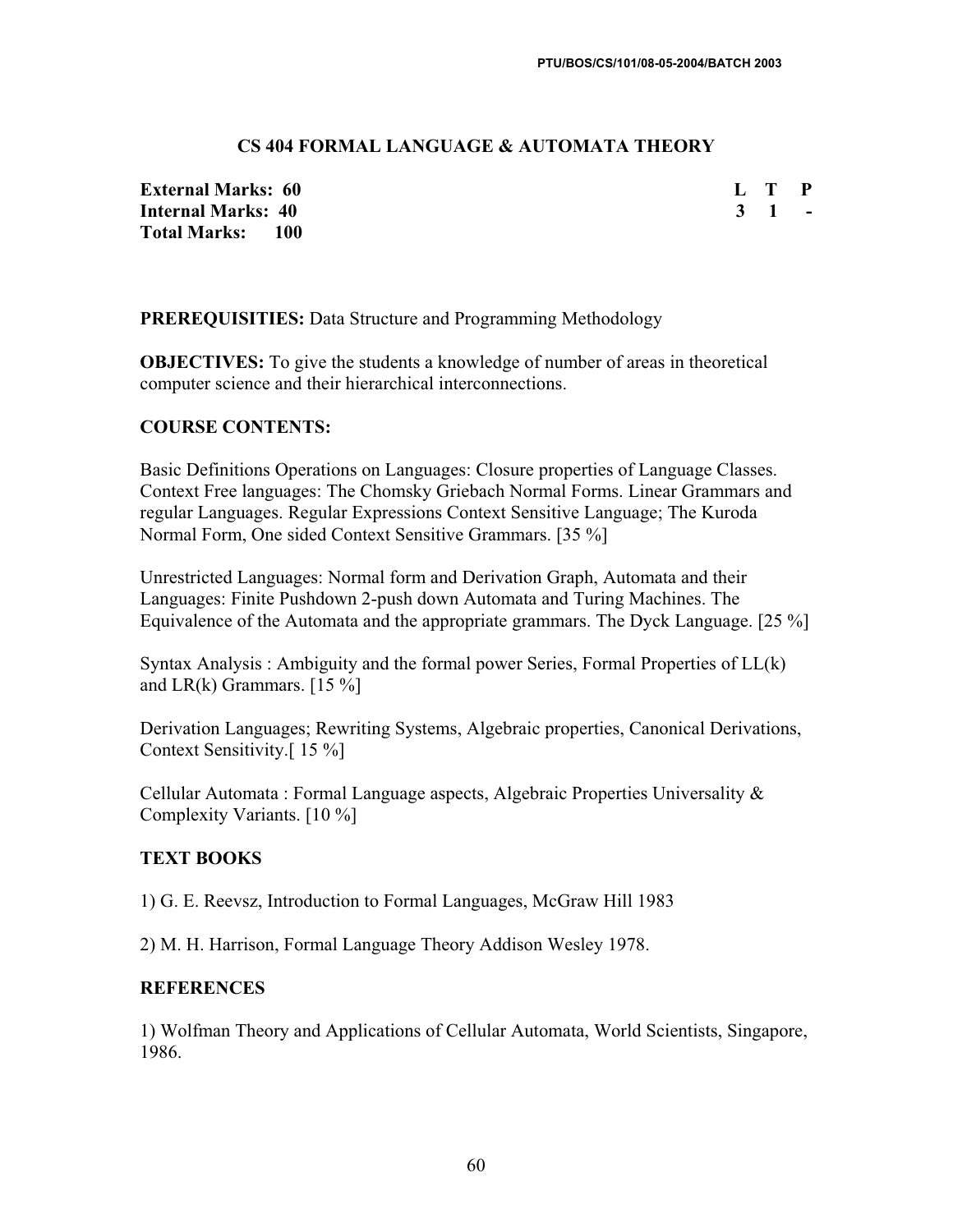## **CS 408 PRINCIPLES OF ENGINEERING ECONOMICS & MANAGEMENT TECHNIQUES**

**External Marks: 60 L T P**<br> **Internal Marks: 40 L T P Internal Marks: 40 Total Marks: 100** 

#### **PREREQUISTES**: None

**OBJECTIVES** : The students should understand cost estimate of projects - Depreciation Methods, Investment alternative - Human Resource Management Technical for optional utilization of men, modines material & Money.

#### **COURSE CONTENTS**

**Cost analysis:** Break-even analysis, two and three alternatives, graphical solution. Breakeven charts, effects of changes in fixed and variable costs. Minimum cost analysis, economics order quality. Effect of risk and uncertainty on lot size.[10 %]

**Replacement Studies:** Reasons for replacement, factors to be considered in replacement Studies, discounted cash flow analysis, economic life of a project, challenger and defender [10 %]

**Economic Analysis Of Investment Alternatives** : Basic economy study patterns and their comparison, decision making in selection of alternative by present worth methods, rate of return method, payout period method and uniform annual cost method, economic analysis of new projects, effect of taxation on economic studies.[ 10 %]

**Cost Estimation** : Difference between cost estimation and cost accounting, qualifications of an estimator. Estimating procedure, Estimate of material cost and labour cost. Estimation of cost in various manufacturing operations. [10 %]

**Depreciation** : Types of depreciation and their Methods. [5 %]

**Human Resource Management** :Introduction to Human Resource Management and its definition, Functions of Human Resource Management & its relation to other managerial. Importance of Human Resource in Industry.[ 10 % ]

**Procurement And Placement** : Need for Human Resource Planning process of Human Resource Planning, Method of Recruitment, Psychological tests and interviewing, Meaning and Importance of placement and Induction. [15 %]

**Training & Development :** Difference between Training and Development, Principles of Training, Employee Development, Promotion merit V/S seniority performance appraisal  $[10 \frac{\%}{\text{m}}]$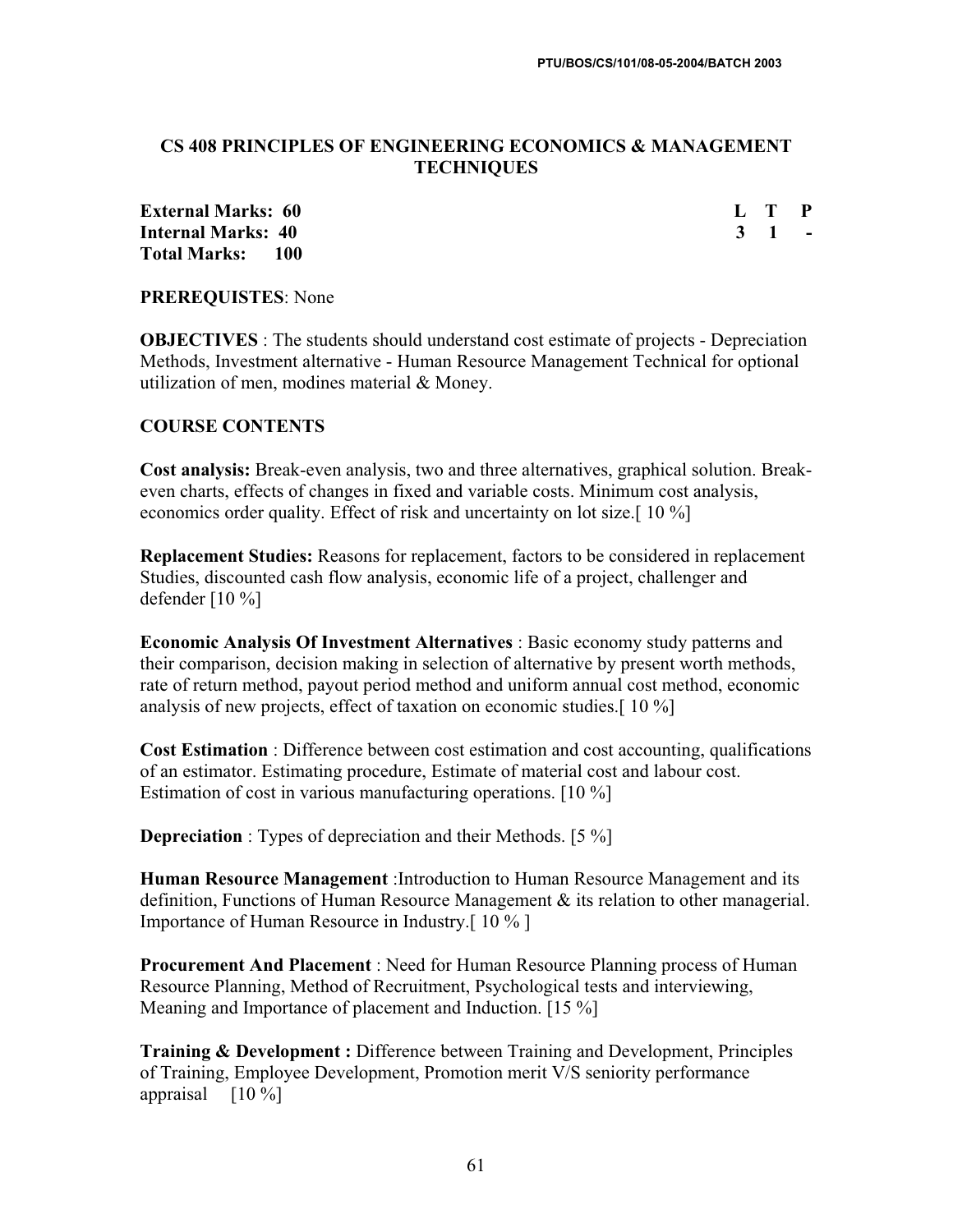**Job Satisfaction :**Job satisfaction and its importance, Motivation Factor affecting motivation, Introduction of motivation Theory, workers participation, Quality of working like. [10 %]

**Integration & Maintenance:** Introduction to Integration and Maintenance. [5  $\%$ ]

# **TEXT BOOKS**

1. Drawin B. Flippo Principles of personnel Management (MC Graw Hill)

2. Michael J. Jucius Personnel Management (Richard D. Inwin, Homewood)

3. R.C.Saxena Labour Problems and Social Welfare (K. Math & Co. Meerut)

4. T.N. Bhagooiwal Economics of Labour and Industrial Relations (Sahitya Bhawan Agra)

5. Engineering Economy : Thuesen Pnentice Hall

# **REFERENCES**

- 1. A. Minappa and Personnel Managements M.S. Saiyada (Tata Mc Graw Hill)
- 2. C.B. Mamoria Personnel Management (Himalaya publishing house Bombay)
- 3. Engg. Economics Analysis Bullinger
- 4. Introduction to Econometrics : Kliwen Prentice Hall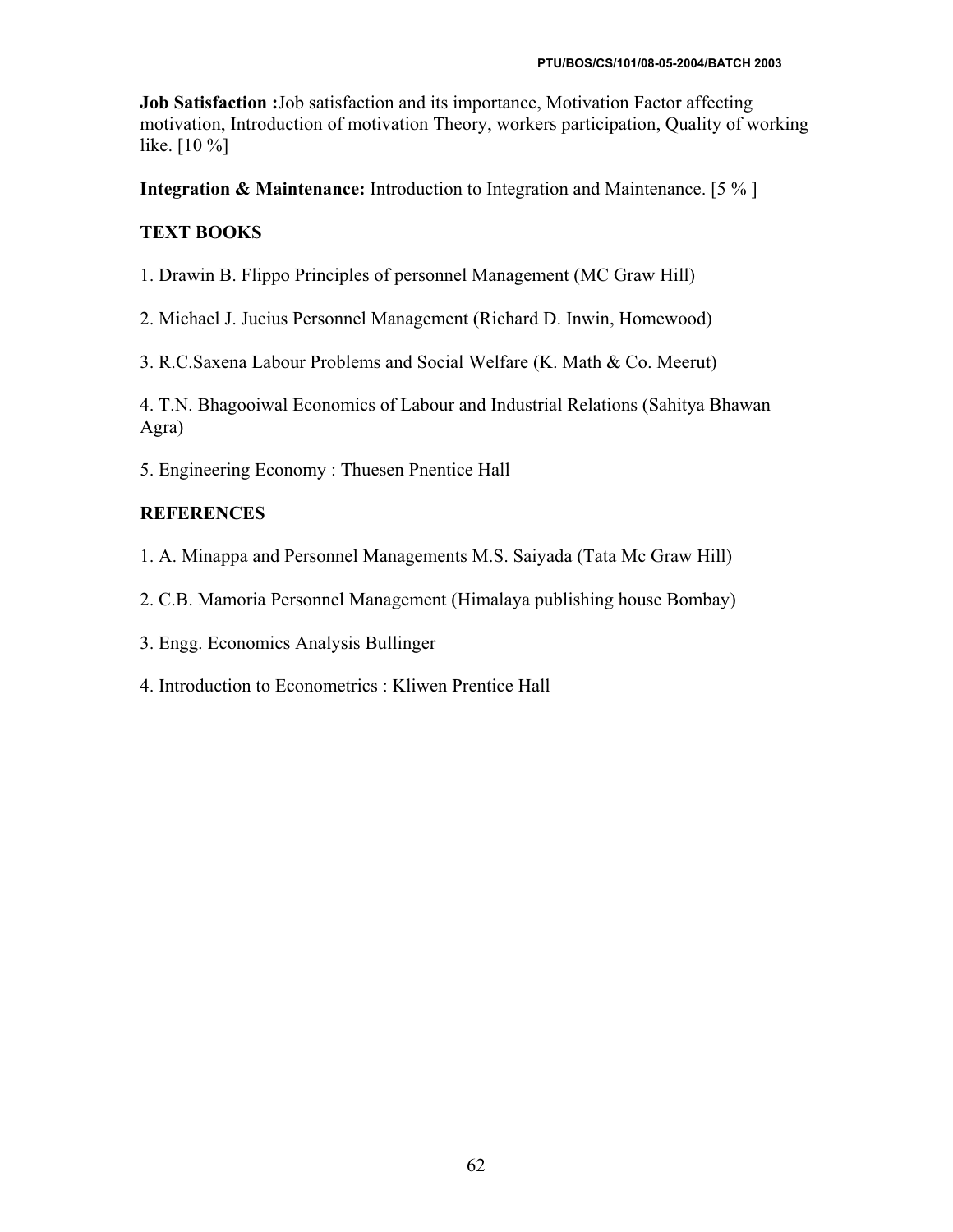# **CE-216 ENVIRONMENTAL SCIENCE**

## **External Marks: 60 L T P Internal Marks: 40 3 - - Total Marks: 100**

# Unit 1: The Multidisciplinary nature of environmental studies

Definition, scope and importance

Need for public awareness.

#### **Unit 2 : Natural Resources :**

#### **Renewable and non-renewable resources :**

Natural resources and associated problems.

- a) Forest resources : Use and over-exploitation, deforestation, case studies. Timber extraction, mining, dams and their effects on forests and tribal people.
- b) Water resources : Use and over-Utilization of surface and ground water, floods, drought, conflicts and water, dams-benefits and problems.
- c) Mineral resources : Use and exploitation, environmental effects of extracting and using mineral resources, case studies.
- d) Food resources : World food problems, changes caused by agriculture and overgrazing, effects of modern agriculture, fertilizer-pesticide problems, water logging, salinity, case studies.
- e) Energy resources : Growing energy needs, renewable and non renewable energy sources, use of alternate energy sources. Case studies.
- f) Land resources : Land as a resource, land degradation, man induced landslides, soil erosion and desertification.
	- Role of an individual in conservation of natural resources.
	- Equitable use of resources for sustainable lifestyles.

(2 Lectures)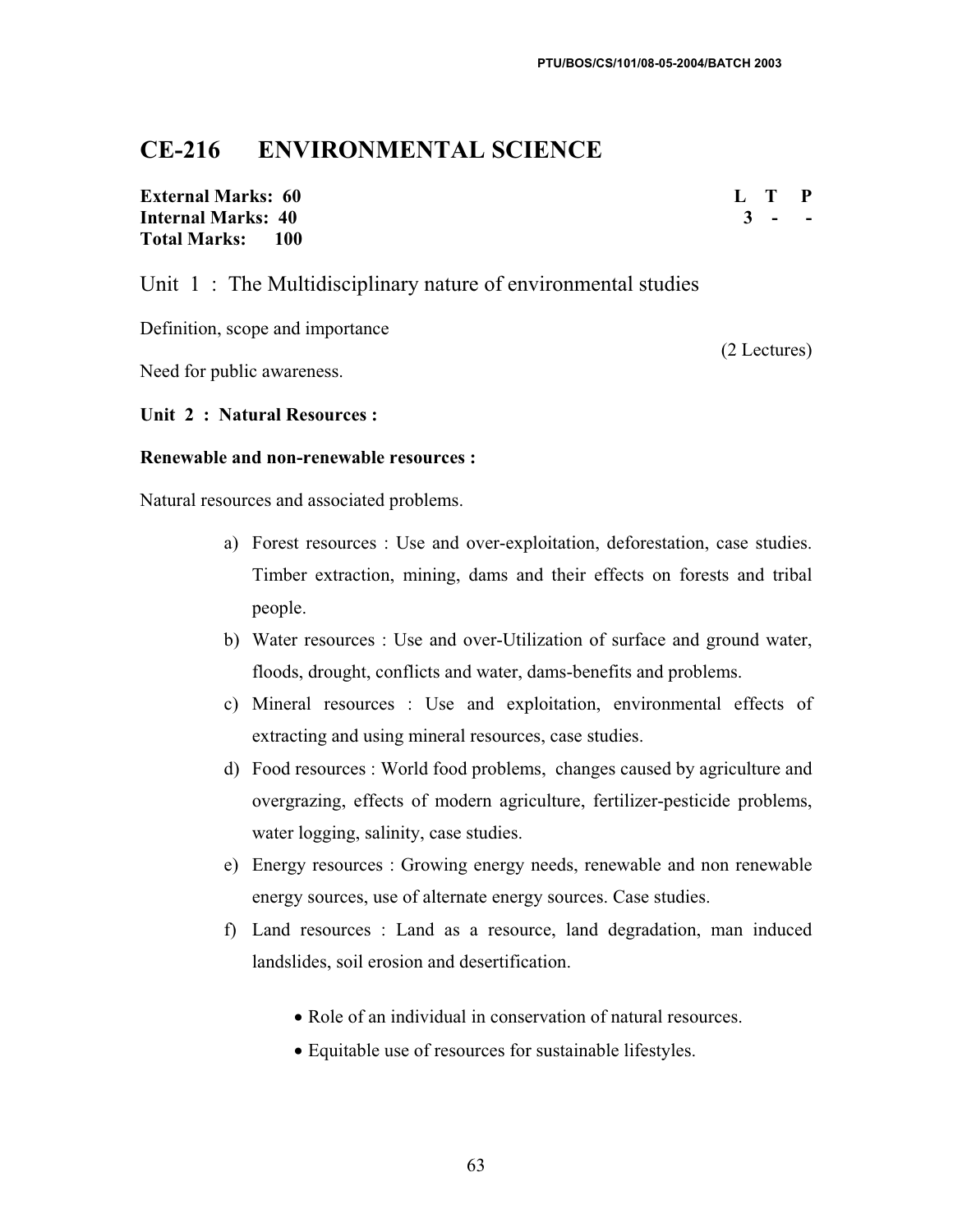# Unit 3 : Ecosystems

- Concept of an ecosystem.
- Structure and function of an ecosystem.
- Producers, consumers and decomposers.
- Energy flow in the ecosystem.
- Ecological succession.
- Food chains, food webs and ecological pyramids.
- Introduction, types, characteristic features, structure and function of the following ecosystem :-

| a. |            | Forest ecosystem                                           |
|----|------------|------------------------------------------------------------|
| b. |            | Grassland ecosystem                                        |
| c. |            | Desert ecosystem                                           |
| d. |            | Aquatic ecosystems (ponds, streams, lakes, rivers, oceans, |
|    | estuaries) |                                                            |

(6 lectures)

# Unit 4 : Biodiversity and its conservation

- $\bullet$  Introduction Definition : genetic, species and ecosystem diversity.
- Biogeographical classification of India
- Value of biodiversity : consumptive use, productive use, social, ethical, aesthetic and option values
- Biodiversity at global, National and local levels.
- $\bullet$  India as a mega-diversity nation
- Hot-spots of biodiversity.
- $\bullet$  Threats to biodiversity : habitat loass, poaching of wildlife, man-wildlife conflicts.
- Endangered and endemic species of India
- Conservation of biodiversity : In-situ conservation of biodiversity.

#### **Unit 5 : Environmental Pollution**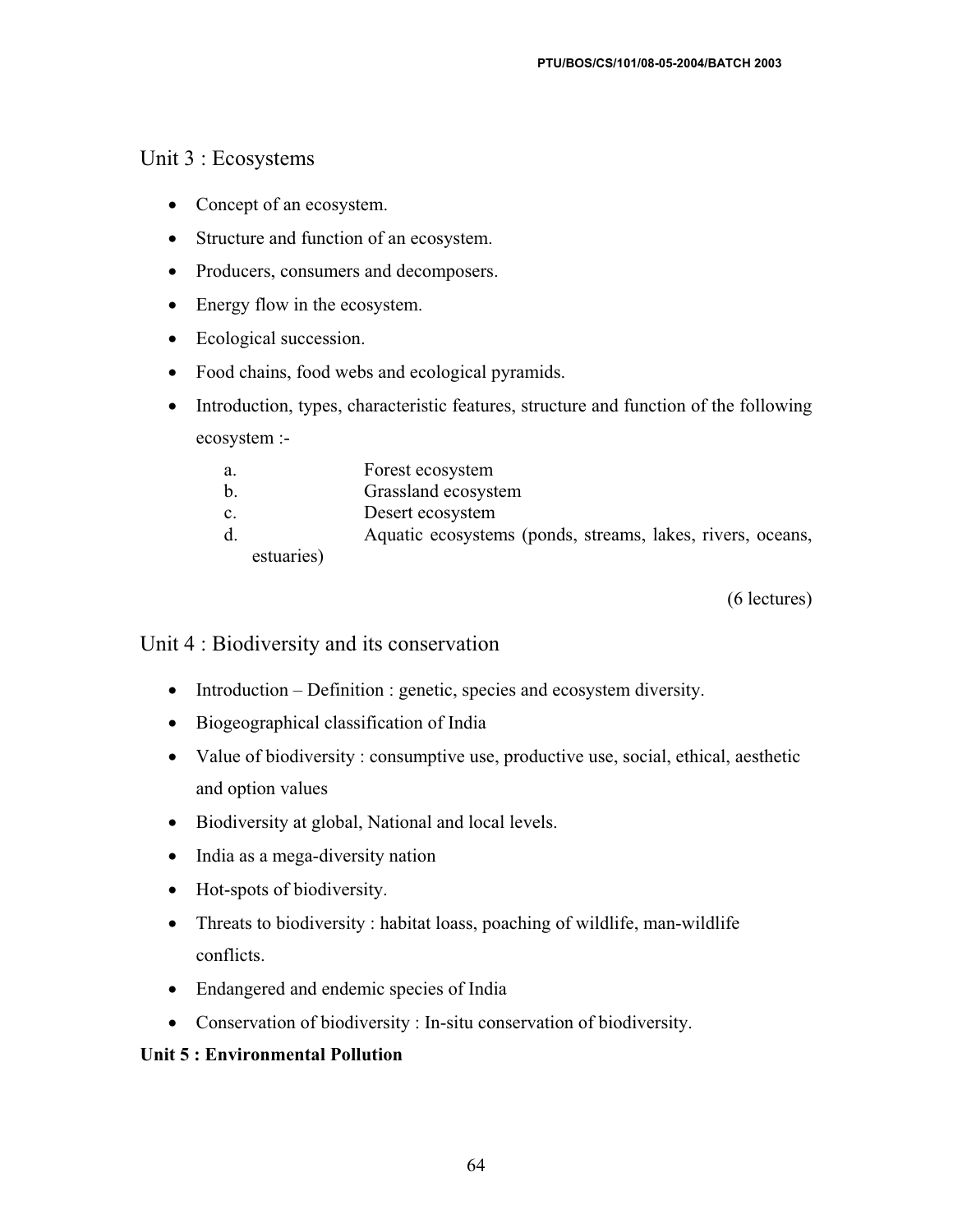# **Definition**

- Causes, effects and control measures of :
	- a. Air pollution
	- b. Water pollution
	- c. Soil pollution
	- d. Marine pollution
	- e. Noise pollution
	- f. Thermal pollution
	- g. Nuclear hazards
- Solid waste Management : Causes, effects and control measures of urban and industrial wastes.
- Role of an individual in prevention of pollution.
- Pollution case studies.
- Disaster management : floods, earthquake, cyclone and landslides.

(8 lectures)

# **Unit 6 : Social Issues and the Environment**

- From Unsustainable to Sustainable development
- Urban problems related to energy
- Water conservation, rain water harvesting, watershed management
- $\bullet$  Resettlement and rahabilitation of people ; its problems and concerns. Case studies.
- Environmental ethics : Issues and possible solutions.
- Climate change, global warming, acid rain, ozone layer depletion, nuclear accidents and holocaust. Case studies.
- Wasteland reclamation.
- Consumerism and waste products.
- Environment Protection Act.
- Air (Preventation and Control of Pollution) Act.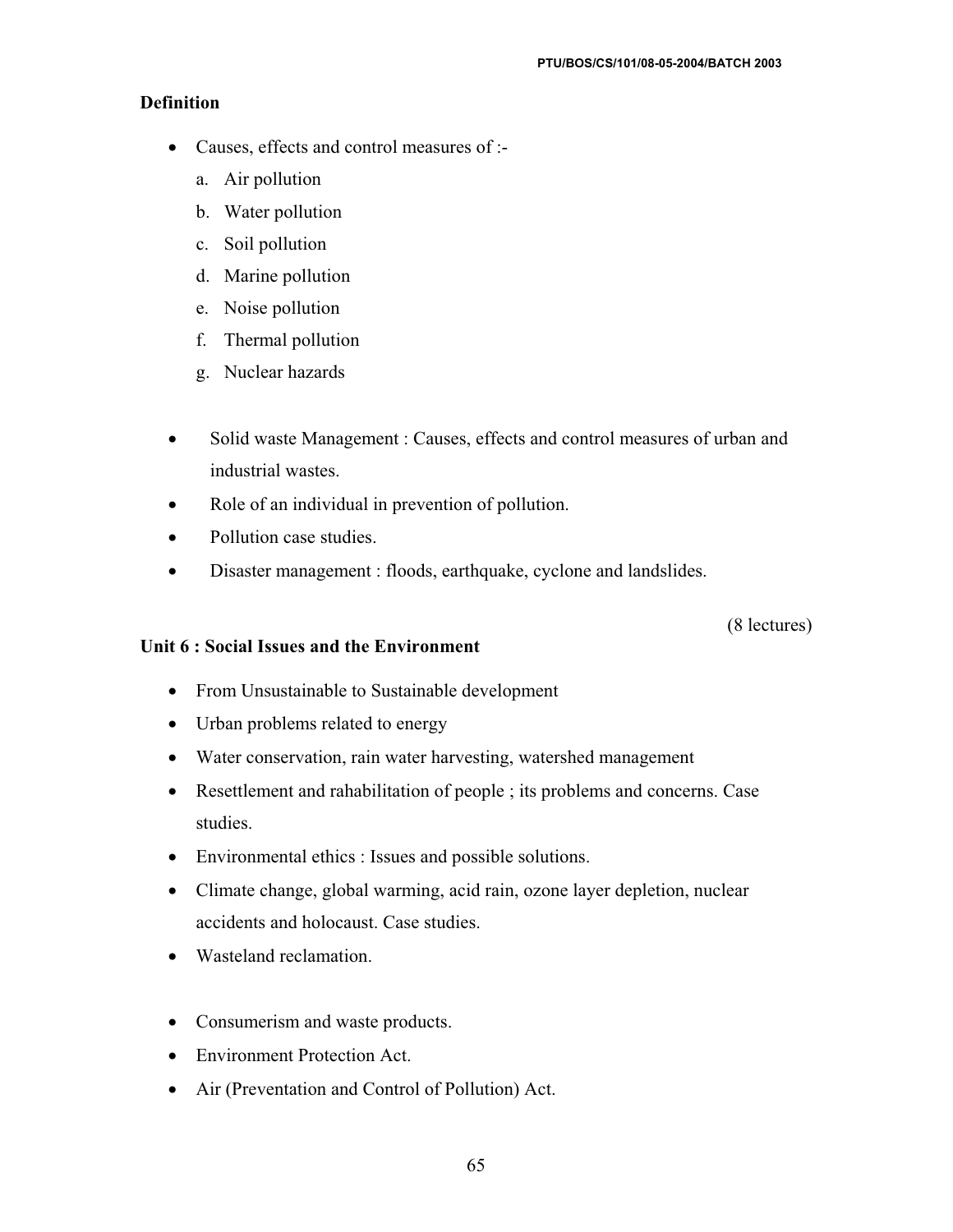- Water (Prevention and control of Pollution) Act
- Wildlife Protection Act
- Forest Conservation Act
- Issues involved in enforcement of environmental legislation.
- Public awareness.

# Unit 7 : Human Population and the Environment

- Population growth, variation among nations.
- Population explosion Family Welfare Programme.
- $\bullet$  Environment and human health.
- Human Rights.
- Value Education.
- $\bullet$  HIV / AIDS
- Women and Child Welfare.
- Role of Information Technology in Environment and human health.
- Case Studies.

# Unit 8 : Field work

- Visit to a local area to document environmental and river forest grassland hill mountain.
- Visit to a local polluted site Urban / Rural / Industrial / Agricultural
- Study of common plants, insects, birds.
- $\bullet$  Study of simple ecosystems-pond, river, hill slopes, etc. (Field work Equal to 5 lecture hours)

66

(7 lectures)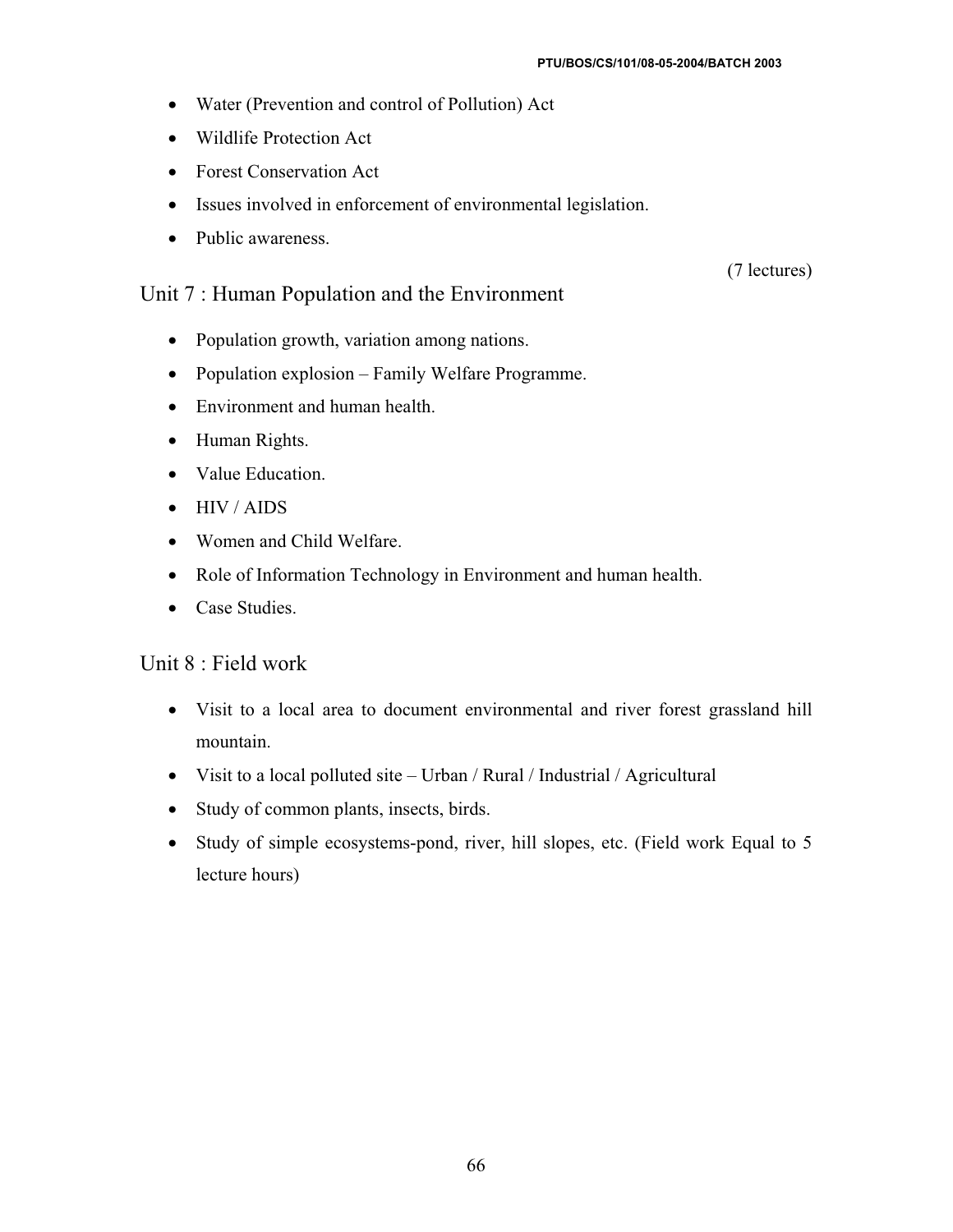# **CS-410 ORGANISATIONAL STRUCTURES (ELECTIVE - II)**

## **External Marks: 60 L T P L T P Internal Marks: 40 3 1 - Total Marks: 100**

**PREREQUISITIES :** None

# **OBJECTIVES :**

The major objectives of the course is to help students acquire an understanding of organization and the ways in which they are structured. It will also examine the influence of structure on the behavior of individuals and groups.

# **COURSE CONTENTS :**

Understanding the nature of organizations [5 %]

A systems approach to organizations [10 %]

Explaining predicting Behaviors in Organizations. [5 % ]

The individual in the organizations Organizational structure its dimensions, its influence [25%]

Taxonomy of organizations. Types of structure [15 %]

Forms of Organizational structure

Product process, functional, territorial and matrix, SBUs. [25 %]

Organizational Theory and Designs [15 %]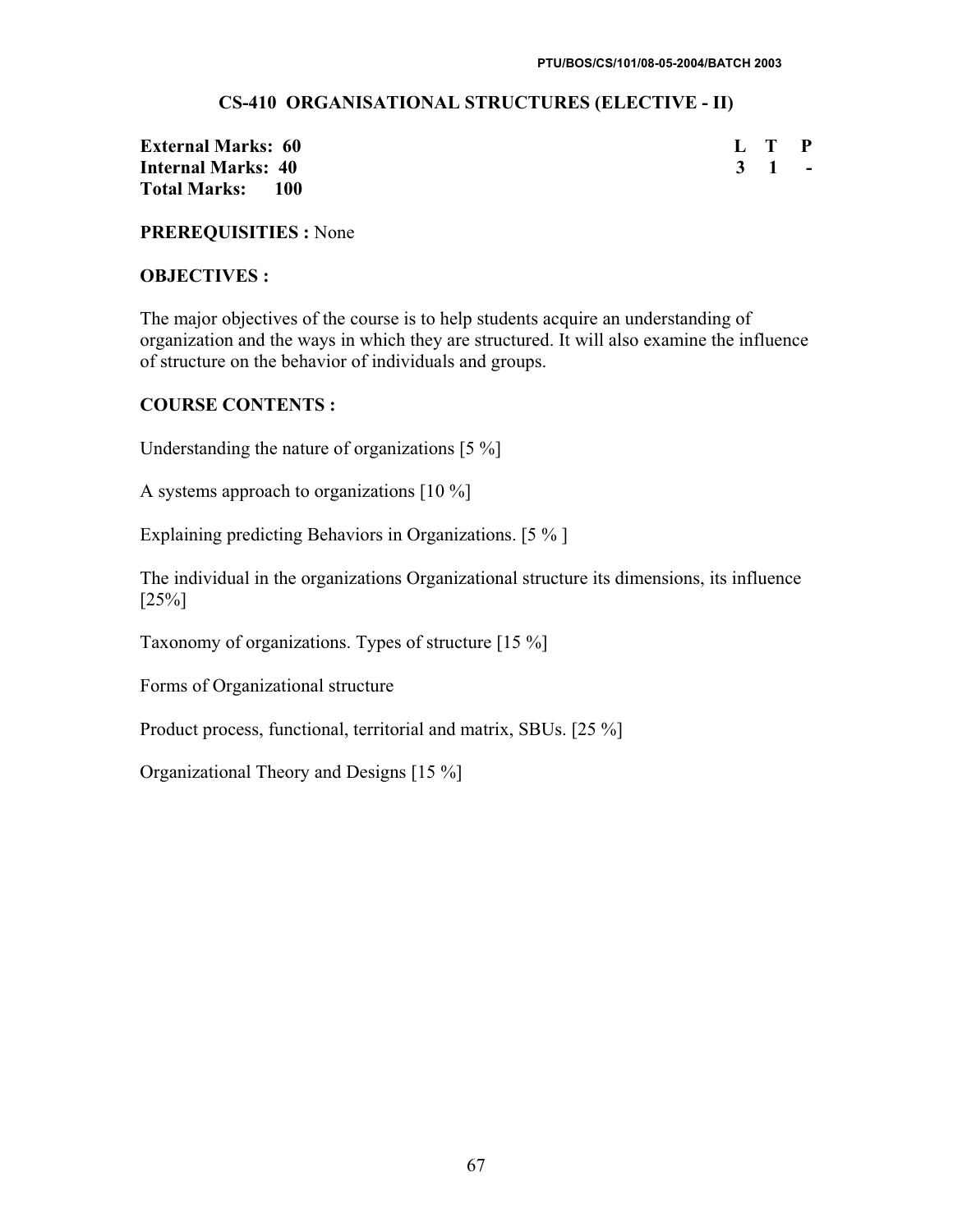#### **Departmental Elective - II**

#### **CS –416 OVERVIEW OF IT MATERIALS.**

**External Marks: 60 L T P L T P Internal Marks: 40 3 1 - Total Marks: 100** 

**PREREQUITIES:** Physics and Chemistry

**OBJECTIVES**: To familiarize with the structures, properties and their inter-relationship for different materials having electronic and magnetic applications.

#### **COURSE CONTENTS :**

**Electrical and Thermal Properties of Metals:** The electron gas model of an electron in an electric field., mobility and conductivity, factors affecting the conductivity of electrical materials, effect of temperature on electrical conductivity of metals, superconductivity[20 %]

**Dielectric Properties of Materials** : Polarization of dielectric constant of monatomic gases, other polarization methods, the internal fields in solids and liquids, the polarisability catastrophe Frequency dependence of polarisability dielectric losses, dipolar relaxation, frequency and temperature dependence of dielectric constant of polar dielectrics, ionic conductivity in insulators, insulating materials, Ferro-electricity, Piezoelectricity[20 %]

**Magnetic Properties of Materials** : Classification of magnetic materials; the origin of permanent magnetic dipoles, diamagnetism, Para magnetism, ferromagnetism, ferromagnetic domains, the magnetization curve, hystersis loop, magnetostriction magnetic materials, antiferromagnetism, Ferro-magnetism, magnetic resonance ferrites, their p0roperties and uses. [20 % ]

**Optoelectronic Materials**: Photoemission, Photomassive materials and Photocathodes, Multialkali photocathodes, Electroluminiscence. Electroluminiscence panels, junction photoemitters, injection losses, gallium arsenide, gallium phosphide and other losing materials.[15 % ]

**Special Electrical and Electronic Materials:** Alloys and compounds, Solid solution and solubility, phase diagram, alloy composition and properties, multi phase materials, ceramics preparation, Silicate Structure and polymorphism, Properties of ceramics, High temperature ceramics, Crystalline and amorphous phases, Amorphous and polycrystalline materials[15 %]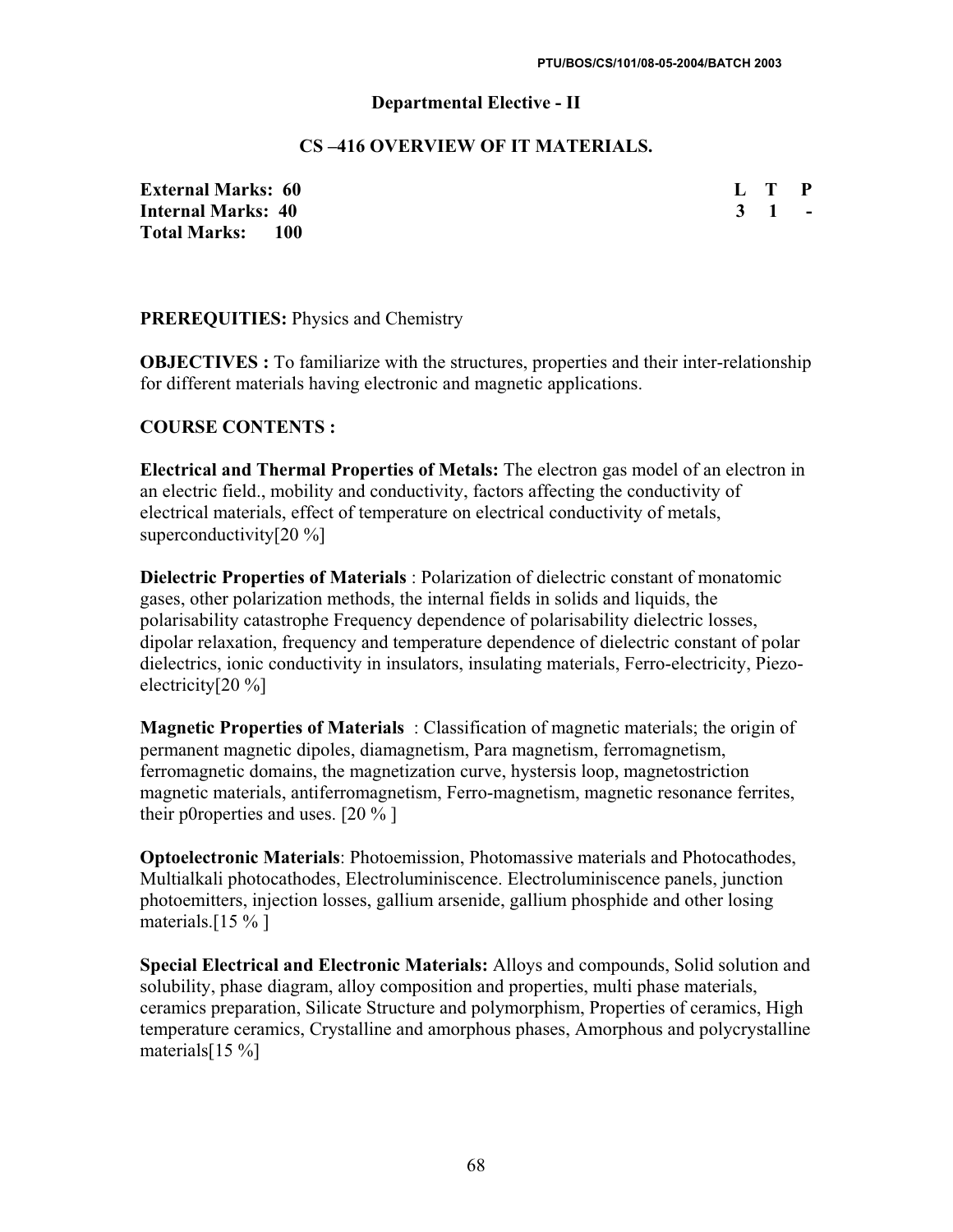**Engineering plastics** : Polymer Structures : Preparation and characterization of plastics, clastomers and fibres; Application of polymers in electronics and optoelectronic device technology $[10 \%]$ 

# **TEXT BOOKS**

1. V. Rahhavan Material Science and Engg. A first course, Prentice Hall of India, 1988.

2. C.M. Srivastava and C. Srivastava, Science of Enggg. Materials, Wiley Eastern Ltd., 1987

3. Kenneth M. Ralls and Thomas H. Courtney and John Wulff, Introduction to Materials Science and Engg. , Wiley Eastern Ltd., 1975.

4. William D. Callister Jr. Materials Science and Engg. - An Introduction, John Wiley and Sons, Inc. N. Y. 1994.

# **REFERENCES**

1. John Allison Electronic Engineering Materials and Devices, Tata McGraw Hill, 1981.

# **2. J. Dekker., Electrical Engg. Materials, Prentice Hall of India. D.V. Morgan and K. Board, an Introdcuction to Semiconductor Microtechnology John Wiley and Sons Inc. N.Y. 1983.**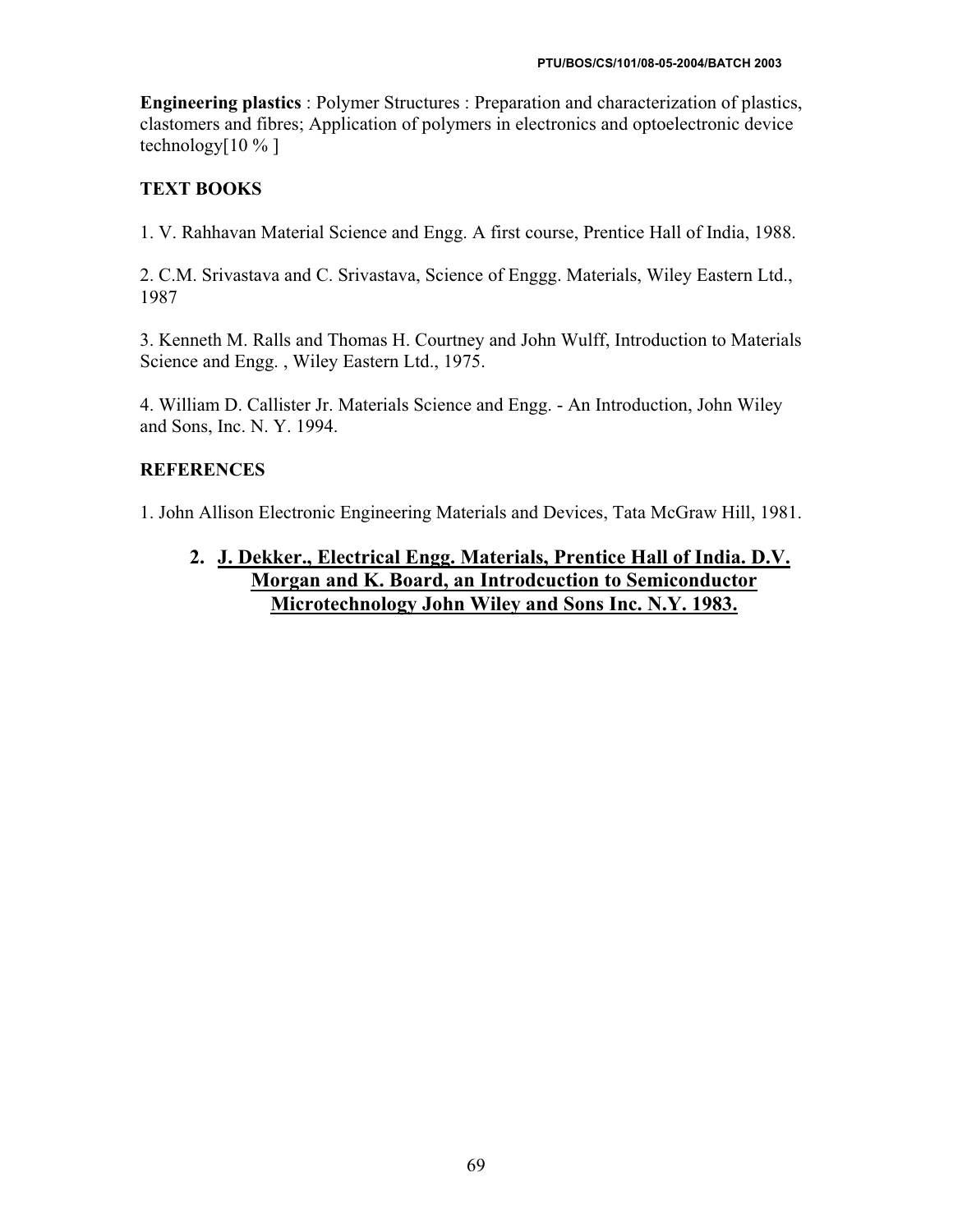**Departmental Elective - II**

## **CS- 418 SYSTEM SIMULATION & MODELLING**

**External Marks: 60 L T P L T P Internal Marks: 40 3 1 - Total Marks: 100** 

**PREREQUISITIES** : Programming Languages.

**OBJECTIVES:** The course provides an understanding of the various techniques of simulation.

## **COURSE CONTENTS:**

 Concept of a system, stochastic activities, continuous and discrete system, principals used in simulation and modeling for various applications. [10%]

Techniques of simulation, Monte Carlo method, type of system simulations, real time simulation stochastic variables, discrete probability function, generation of random number, poisson arrival pattern, exponential distribution, service time, normal distribution, queuing discipline, measures of queues.[30%]

Representation of time, generation of arrival pattern, Discrete simulation languages queuing and inventory control.[25%]

Discrete simulation languages an overview of use of GPSS as a simulation.[20%]

Inventory control systems for illustration of applications.[15%]

#### **TEXTS BOOKS:**

1. Gordon. G., system simulation, 2nd ed. 1989, Prentice Hall of India Pvt. Ltd.

2. Deo, Narsingh, system simulation with digital computers, PHI, New Delhi, 1993.

## **REFERENCES:**

1. K.S. Trivedi, " Probability and statistics with reliability, quening and computer science application. P.H. is Engluood cliff.

2. Subranranian, K.R.V. and Sundaresan R. Kadayam, System simulation: Introduction to GPSS, CBS, New Delhi, 1993.

3. W. Feller, "An Introduction to probability theory and its applications," Vol 183, Wiely Eastern Ltd. ND.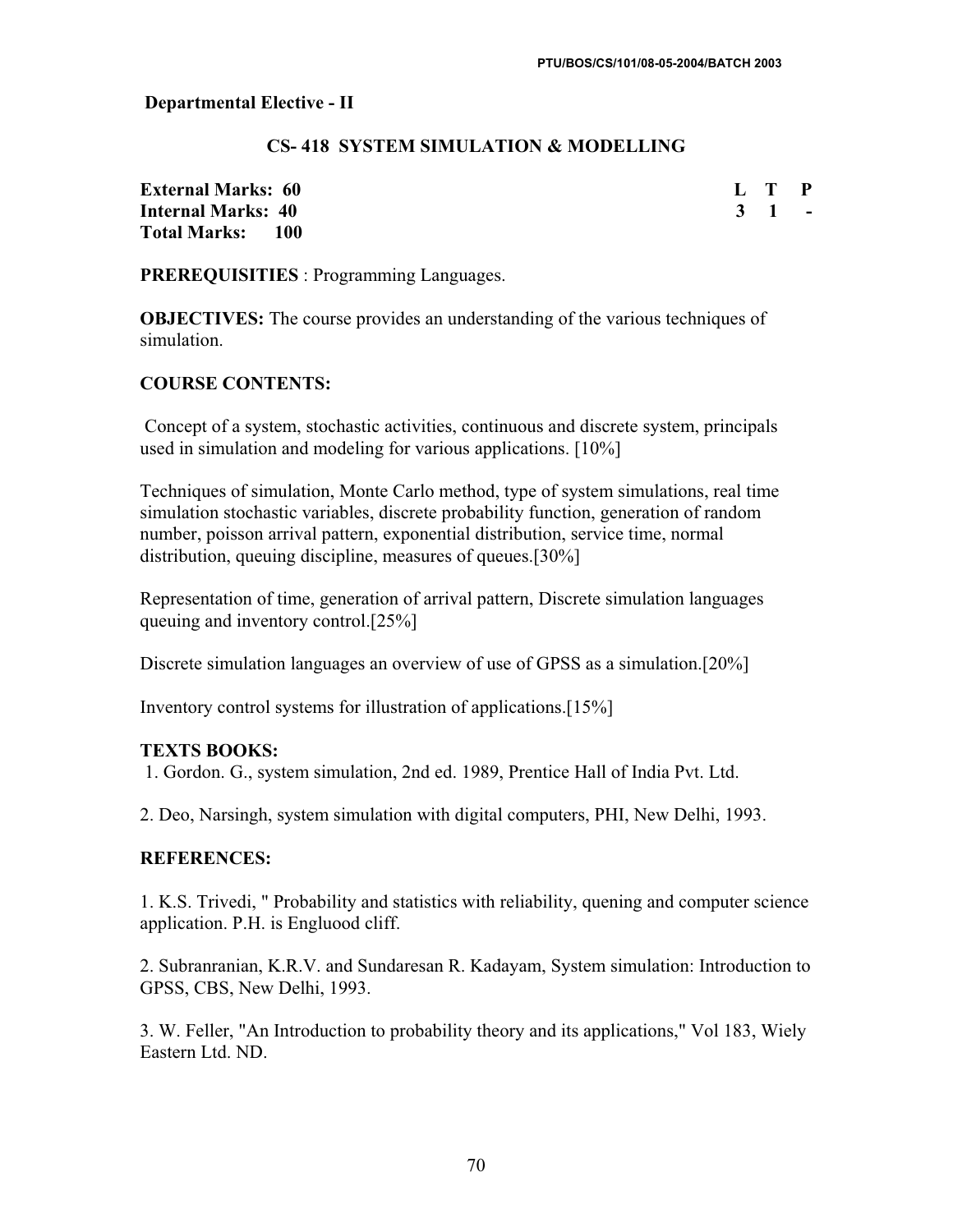## **Departmental Elective - II**

### **CS –420 EMERGING TECHNOLOGIES AND CUREENT IT-TRENDS**

**External Marks: 60 L T P L T P Internal Marks: 40 3 1 - Total Marks: 100** 

# **PREREQUISITIES:** Computer Networks And RDBMS

**OBJECTIVES**: To Provide Hands On Experience To The Students On Current It Trends & Emerging Technologies.

## **COURSE CONTENTS**:

Introduction to DVD technology and its advantages over CD technology. [5 %]

 Introduction to SNA Server fundamentals, SNA server network overview, Why SNA server and its connectivity with PC's [5 %]

 Introduction to ISDN Services and alternatives to ISDN technology, Operating System software for ISDN, Connection of multiple devices to ISDN lines. [10 %]

 MAPI and its open architecture, other messaging API's, cross platform API's, advantages and disadvantages of cross MAPI's, Windows Open Systems Architecture (WOSA). [10  $\%$ ]

 Evaluation of the performance of AS400 & TCP/IP connectivity in an AS400 environment, Integration of IBM mainframes with TCP/IP networks. [15 %]

 Distributed computing environment (DCE), DCE services, Remote Procedure Call (RPC) & DCE security, Cell Directory Services (CDS), Global Directory Services. [10  $\%$ ]

 (GDS), Distributed to proxy server & SQL server, Internet & Online services, Internet security framework And its overview, Intranet concepts  $\&$  related term development toolbox.  $[10\%]$ 

Introduction to Open Database connectivity (ODBS), Object Linking Embedding [10 %]

Introduction to Telephone Application Programming Interface (TAPI) [10 %]

## **TEXTS BOOKS**:

1. Reference Technical Information Network From Microsoft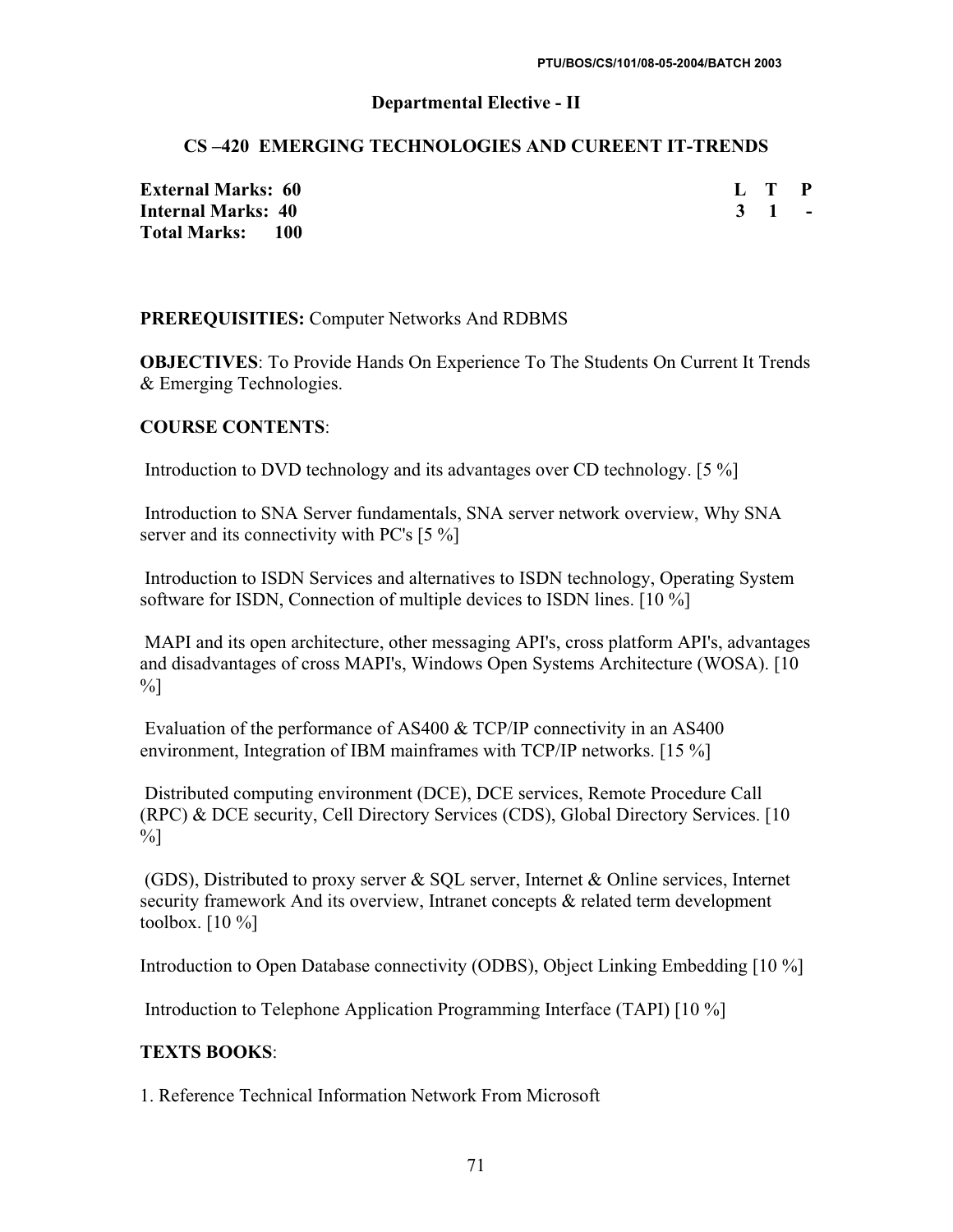## **CS-412 GRAPHICAL USER INTERFACE (DE-III)**

**External Marks: 60 L T P L T P Internal Marks: 40 3 1 - Total Marks: 100** 

#### **PREREQUISITES:** None.

**OBJECTIVES:** The course provides the knowledge about GUI concepts to help the students for developing projects.

### **COURSE CONTENTS:**

GUI concepts and an introduction to MS Windows.[10%]

Understanding the components of a window [10%]

Hungarian naming and basic data types [15%]

An attempt to code the shortest windows program, Menus. [15%]

GDI-an introduction, Mouse messages, Key Board Messages [10%]

Windows, Edit controls [10%]

Windows within window - The child window, Accessories, Dialog boxes [10%]

Memory Management [10%]

Customized resources, Printing, Bitmaps and Clipboard. [10%]

#### **TEXT BOOKS**:

1.Window API Bible by Galgotia Publication.

2.Ben Ezzell with Jim Blaney, NT4/ Windows 95 Developer's Handbook, BPB Publications, 1997.

# **REFERENCES:**

1. Charies Patzold, Programming Windows '95, Microsoft Press, 1996

2. Richard J. Simson, Windows NT Win32, API Super Bible SAMS,1997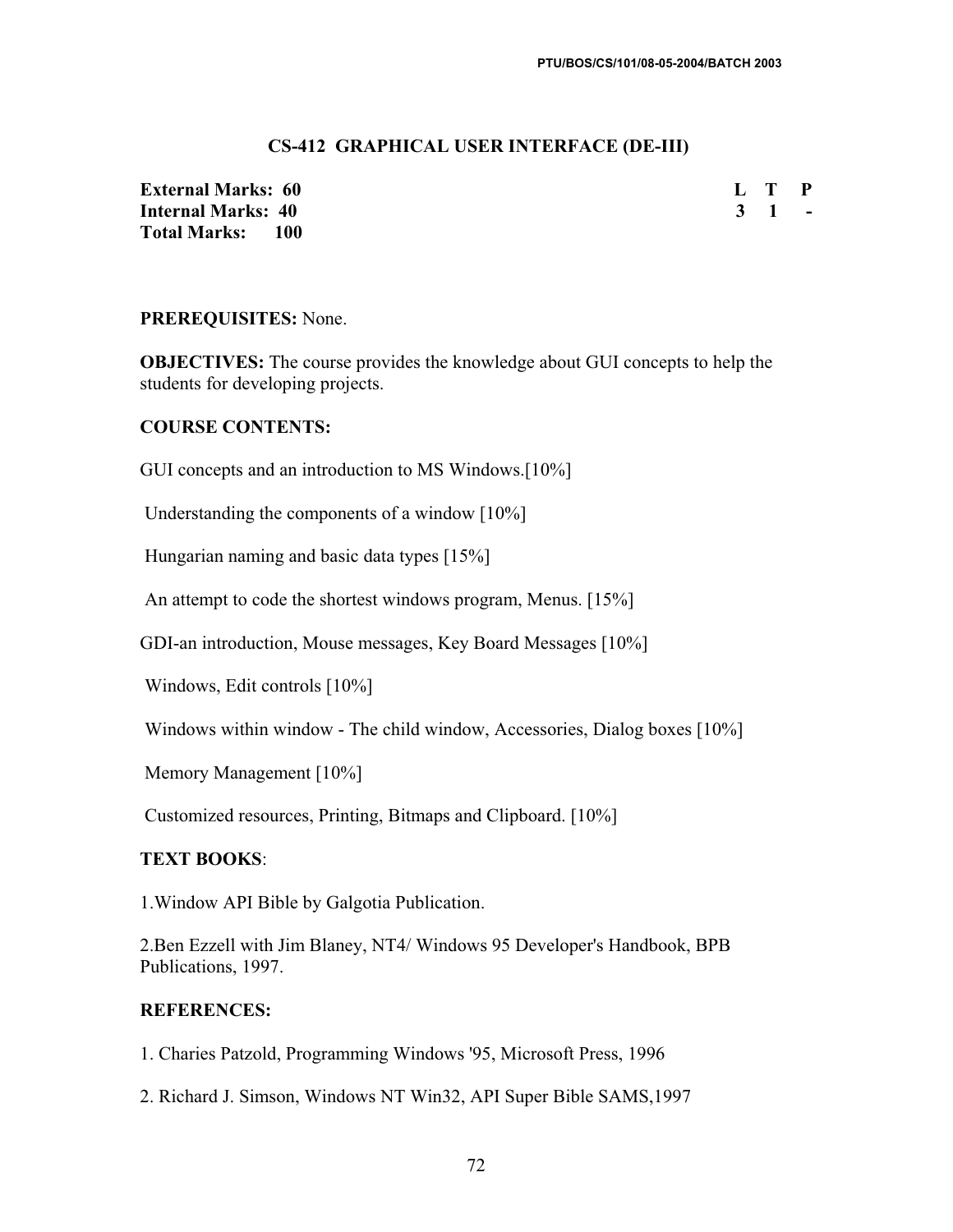## **CS-422 ADVANCED MOCROPROCESSOR (ELECTIVE III)**

**External Marks: 60 L T P L T P Total Marks: 100** 

**Internal Marks: 40 5 - 20 3 - 20 3 - 20 4 5 - 20 4 5 - 20 4 5 - 20 4 5 - 20 4 5 - 20 4 5 - 20 4 5 - 20 4 5 - 20 4 5 - 20 4 5 - 20 4 5 - 20 4 5 - 20 4 5 - 20 4 5 - 20 4 5 - 20 4 5 - 20 4 5 - 20 4 5 - 20 4 5 - 20 4 5 - 20 4** 

**PREREQUISITIES**: Computer Architecture and Microprocessors and Interfaces

**OBJECTIVES:** Having undergone a first course on Microprocessors and Interfaces, this course provides the student to the Advanced Architectural features of the State of the art Microprocessors.

# **COURSE CONTENTS:**

Review of 8 bit microprocessors and support components [5 %]

Selected Case Studies of 16/32/64 bit microprocessors and support Contents [20 %]

RISC Architectures and Case Studies: RISC vs CISC [10 %]

Power PC 601 Alpha 21064, Pentium super space, Transputer Architectures and Case Studies : High Performance Embedded Micro controllers, Case Studies [25 % ]

403 GA Development Systems and support [25 %]

Selected Applications [15 % ]

## TEXT BOOKS

1) J.T. Cain, Selected reprints on microprocessors and microcomputers, IEEE Computer Society Press, 1984

2) M. Rafiquzzaman, Microprocessors & Micro Computers Development systems, Harper tow 1984

3) M. Rafiquzzaman, Microprocessors & Micro Computers - Based system design, Universal Book Stall, New Delhi, 1990

4) INMOS Ltd. Transputer Development System, Prentice Hall, 1988

5) INMOS Ltd., Communicating Process Architecture, Prentice Hall 1988.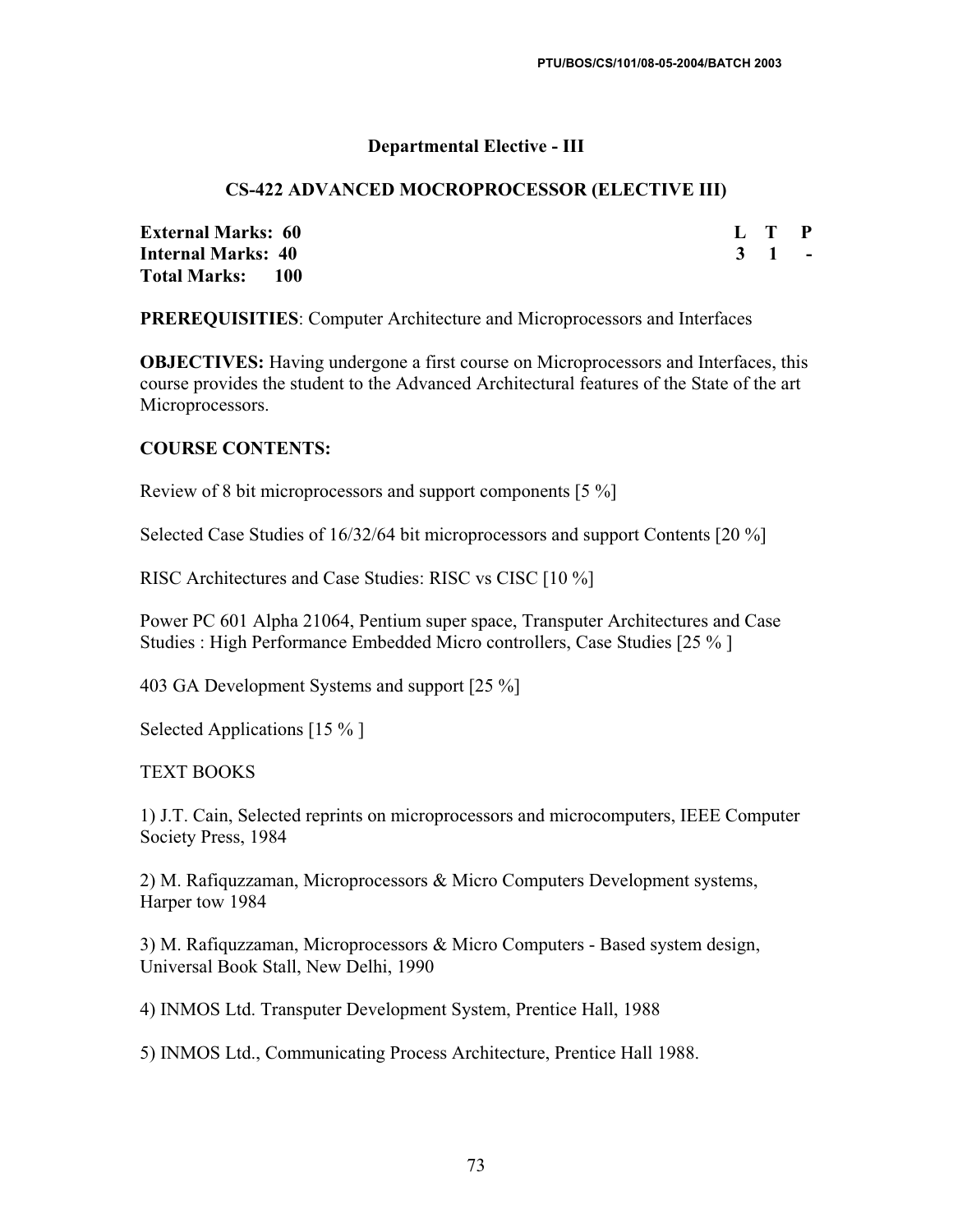6) Wunnava V. Subbarao, 16/32 bit Microprocessors 68000/68010/68020, Software, Hardware & Design Applications, Macmillan Publishing Company, 1991

# **REFERENCES:**

1) Kenneth Hintz, Daniel Tabak, Microcontrollers : Architetcure, Implementation & Programming McGraw Hill Inc. 1992.

2) Data Books by Intel, Motorola, etc.

3) Daniel Tabak, Advanced Microprocessors, McGraw Hill Inc. 1995.

4) Andrew M. Veronis, Survey of Advanced Micro Processors, Van Nostrand Reinhold, 1991 MCGraw Hill Inc. 1992.

5) Daniel Tabak, RISC Systems, Johan Wiley & Sons, 1990

6) The Power PC Architecture : A Specification for a New family of RISC Processors, Edited by Cathy May, Ed Silha, Rick Simpson, Hank Warren, Morgan Kaufmann Publishers, Inc., San Francisco, California, 2nd Edition (May 1994)

7) Chales M. Gilmore, Microprocessors Principles and Applications, McGraw Hill International Editions, 2nd Edition, 1995

8) Power PC 403GA Embedded Controller User's Manual

9) Power PC Tools - Development Tools For Power PC Microprocessor (Nov. 1993)

10) Power PC 601 RISC Microprocessor User's Manual - 1993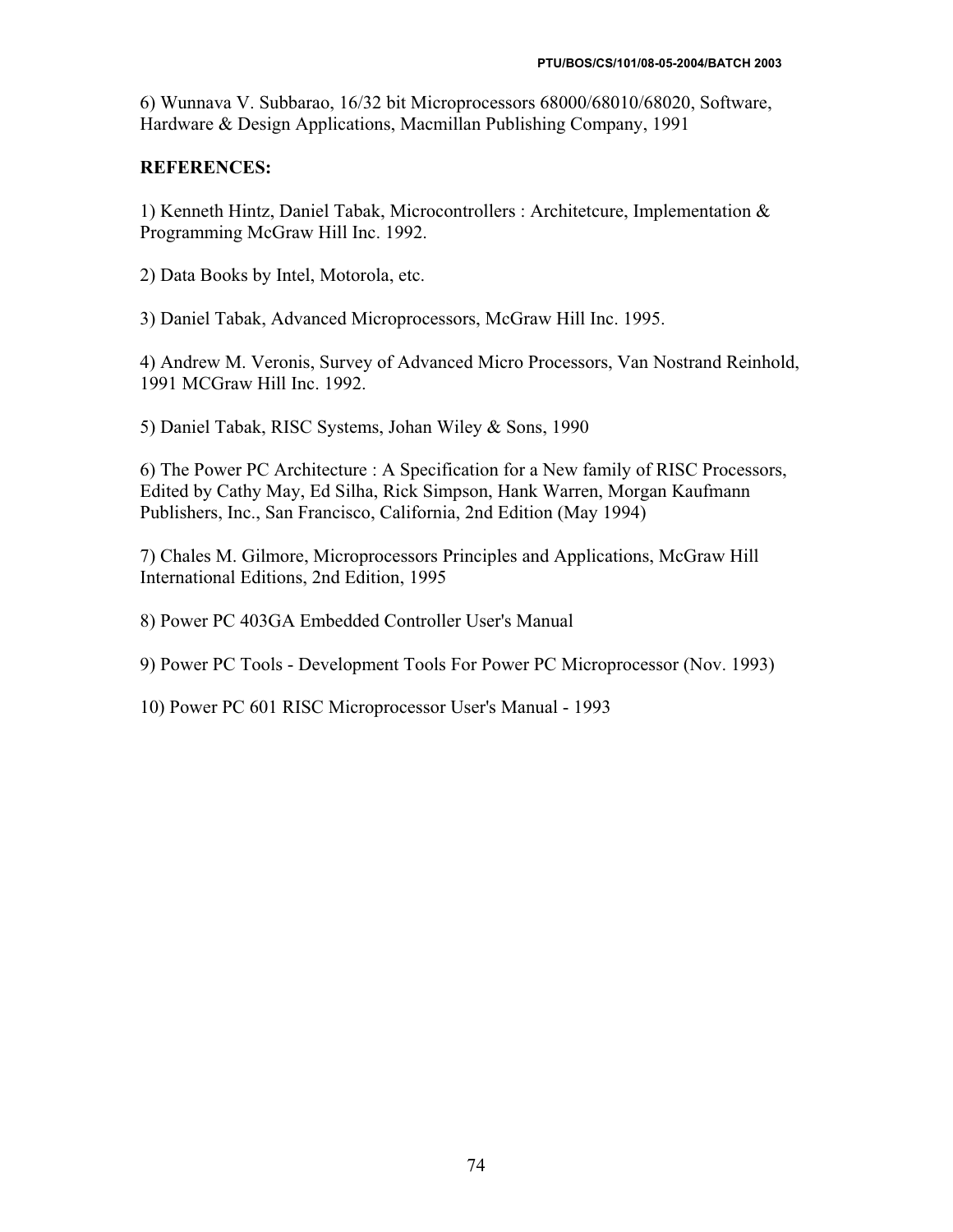## **CS-424 EXPERT SYSTEMS**

**External Marks: 60 L T P L T P Internal Marks: 40 3 1 - Total Marks: 100** 

**PREREQUISITIES :** Data Structure and Programming, Design & Analysed Algorithm, Symbolic Logic and Logic Programming.

#### **OBJECTIVES :**

The major objectives of this course is to provide students with a view of various models of expert systems, its design, Implementation methods for Knowledge extraction and representation, Fuzzy and connectionist systems.

### **COURSE CONTENTS :**

Expert Systems, Definitions types, components, Expert System Development Process [15  $\%$  ]

Knowledge Representation Techniques-Logic Frames, Semantic Nets, etc. [15 %]

Domain Exploration Knowledge elicitation. Conceptualization, bathering Formlizations Methods of Knowledge Acquisition; Interviewing Sensor Data Capturing. [20 % ]

Learning, Planning and Explanation in Expert System: Neural Expert System, Fuzzy Expert System, Real Time Expert Systems. [30 % ]

Implementation Tools : Prolog, Expert System Shell Expersys, etc. Study of existing expert systems- TIERES, As Mycin & AM. [20 %]

## **TEXT BOOKS**

1) Patterson, Introduction to AI Expert System, PHI, 1993

2) Jackson, Building Expert System, John-Wiley 1991.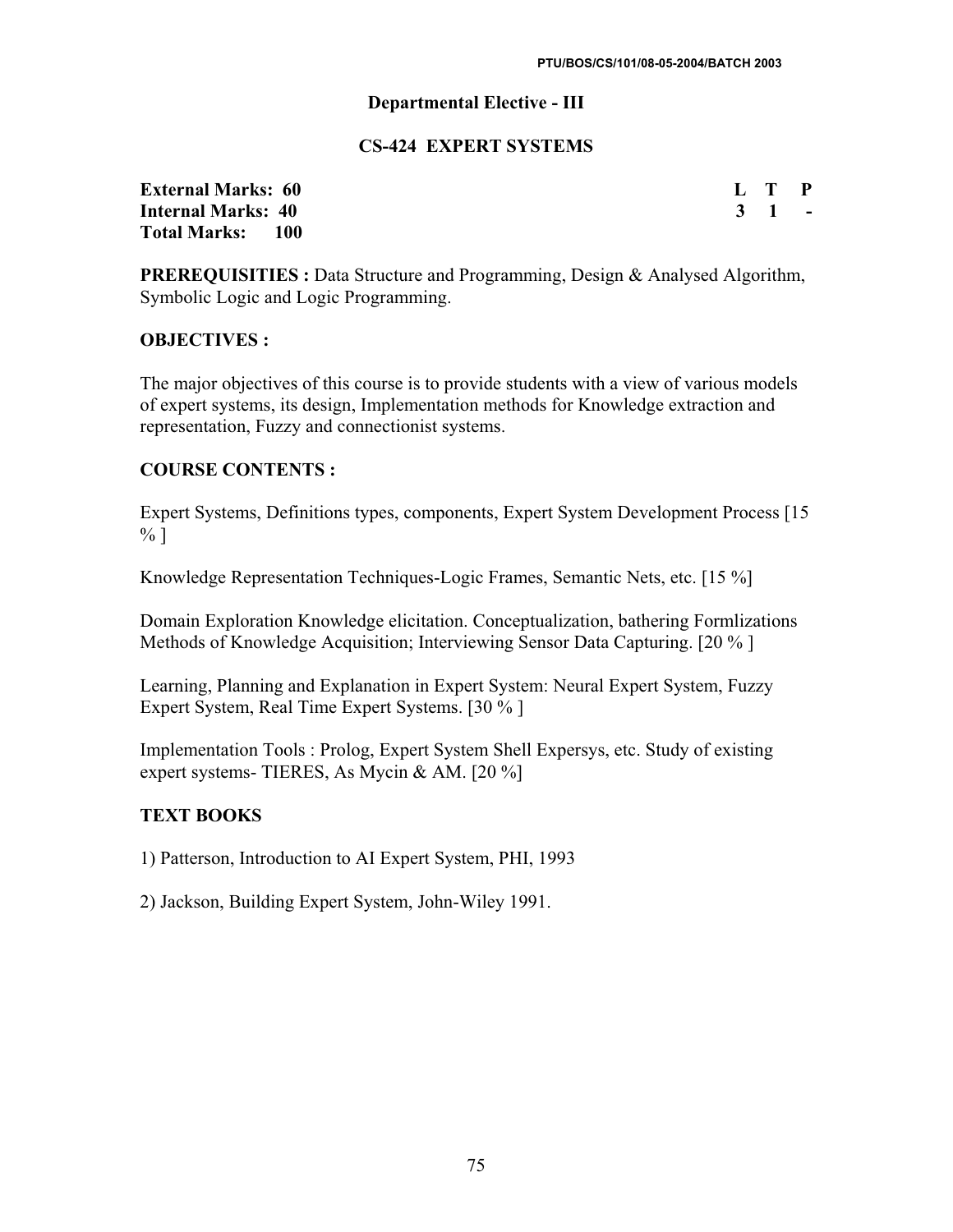# **CS-426 IMAGE PROCESSING AND PATTERN RECOGNITION (ELECTIVE III)**

**External Marks: 60 L T P**<br> **Internal Marks: 40 L T P Internal Marks: 40 Total Marks: 100** 

## **PREREQUISITIES :** SINGAL PROCESSING, LINEAR ALGEBRA

**OBJECTIVES** : This is in an introductory course in Image Processing which will familiarize the students with the basic concepts and algorithms in image Processing and Pattern Recognition areas.

## **COURSE CONTENTS :**

Background : Introduction to electronic systems for image transmission and storage, computer processing and recognition of pictorial data, overview of practical applications.  $[5 \frac{9}{0}]$ 

Fundamentals : Mathematical and perceptual preliminaries, human visual system model, image signal representation, imaging system specification building image quality, role of computers, image date formats. [15 % ]

Image processing Techniques : Image enhancement, image restoration, image feature extraction, image data compression and statistical pattern recognition. [45 %]

Hardware architecture for image processing: Colour image signal representation, colour system transformations, extension of processing techniques to colour domain. [15 %]

Techniques of colour image processing: Colour image signal representation, colour system transformations, extension of processing techniques to colour domain. [15 %]

Applications of Image processing: Picture data archival, machine vision, medical image processing.  $[10 \%]$ 

## **TEXTS BOOKS**

1) Pratt, W. K. Digital Image Processing, John Wiley, N. Y. 1978 2) Jain, A.K. fundamentals of Digital Image Processing, Englewood Cliffs, Prentice Hall, 1989 **REFERENCES:**

## 1) Rosenfield, A and Kak, A.C., Picture Processing, Academic Press N. Y. 1982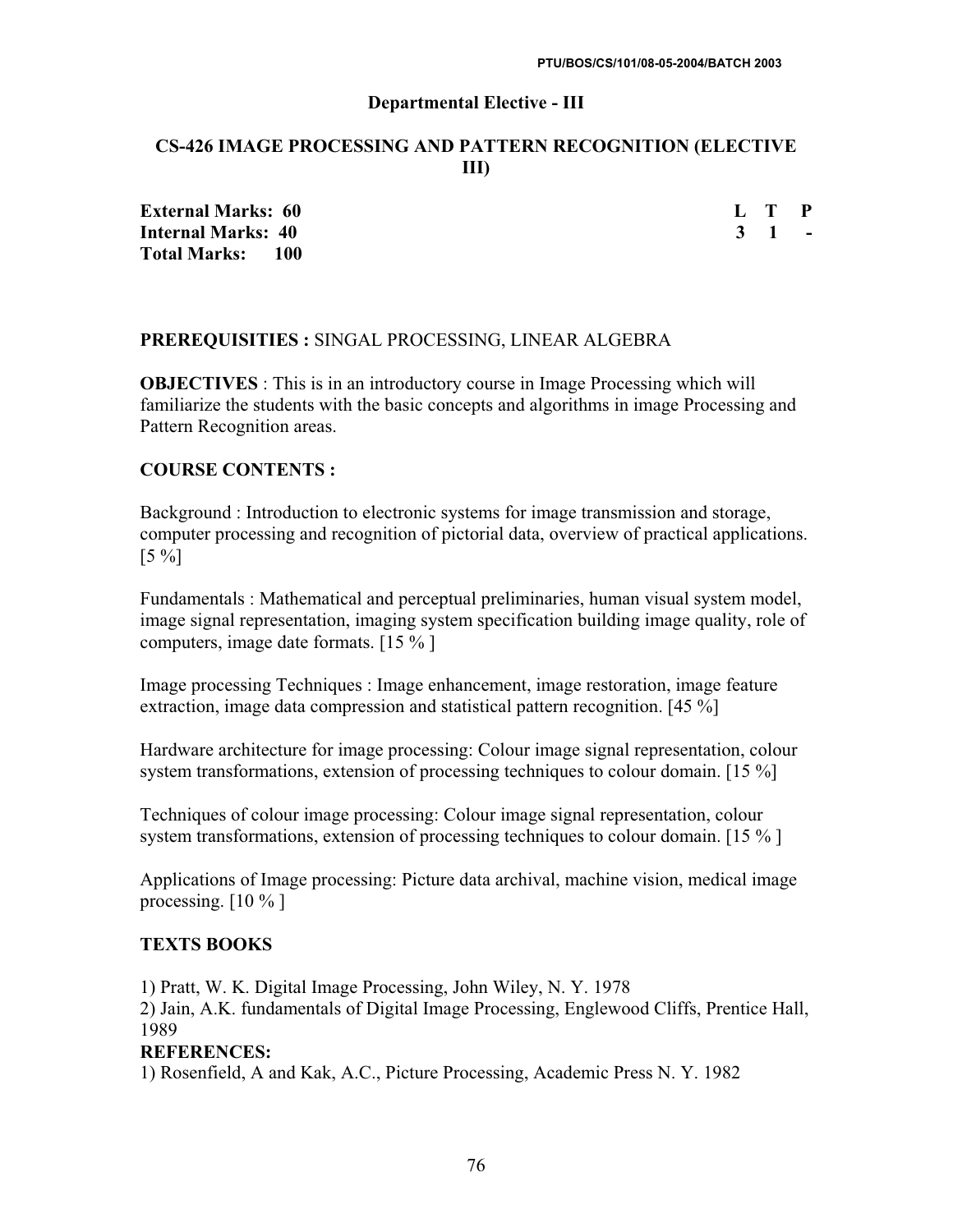## **CS-414 GRAPHICAL USER INTERFACE LAB**

**External Marks: 20 L T P L T P Internal Marks: 30 - - - - 2 Total Marks: 50** 

Practical is based on the theory paper CS-412

## **Departmental Elective – III**

## **CS-428 ADVANCED MICROPROCESSORS (LAB)**

| <b>External Marks: 20</b> | L T P   |  |
|---------------------------|---------|--|
| <b>Internal Marks: 30</b> | $- - 2$ |  |
| Total Marks: 50           |         |  |

Students are expected to design and implement micro processor based systems for real life problem and evaluate the performance of various H/W plate forms e.g.

- Traffic light controller
- Data acquisition system
- Stepper motor control
- Electronic weighing machine
- Energy meter / billing systems
- Electronic Telephone call meter / Billing system
- Temperature controller
- Weather monitoring system
- Explosive detector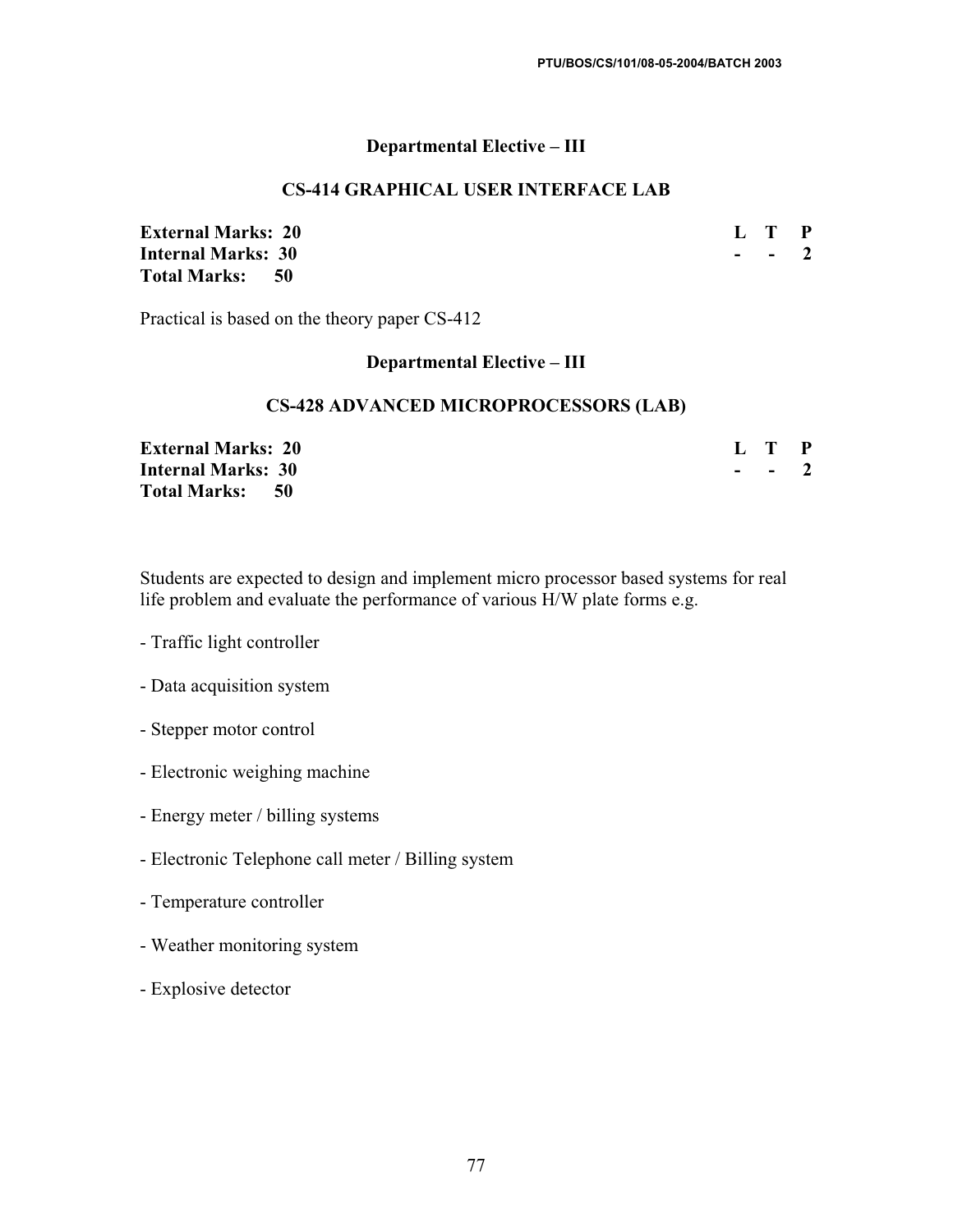# **CS-430 EXPERT SYSTEMS LAB**

**External Marks: 20 L T P Internal Marks: 30 - - 2 Total Marks: 50** 

Students are required to develop expert system for various industries/real life problems.

- · Medical Diagnosis
- · Trouble Shooting of Computer Systems and PCs.
- · Electrical Machines
- · Chemical Processes
- · Structure Analysis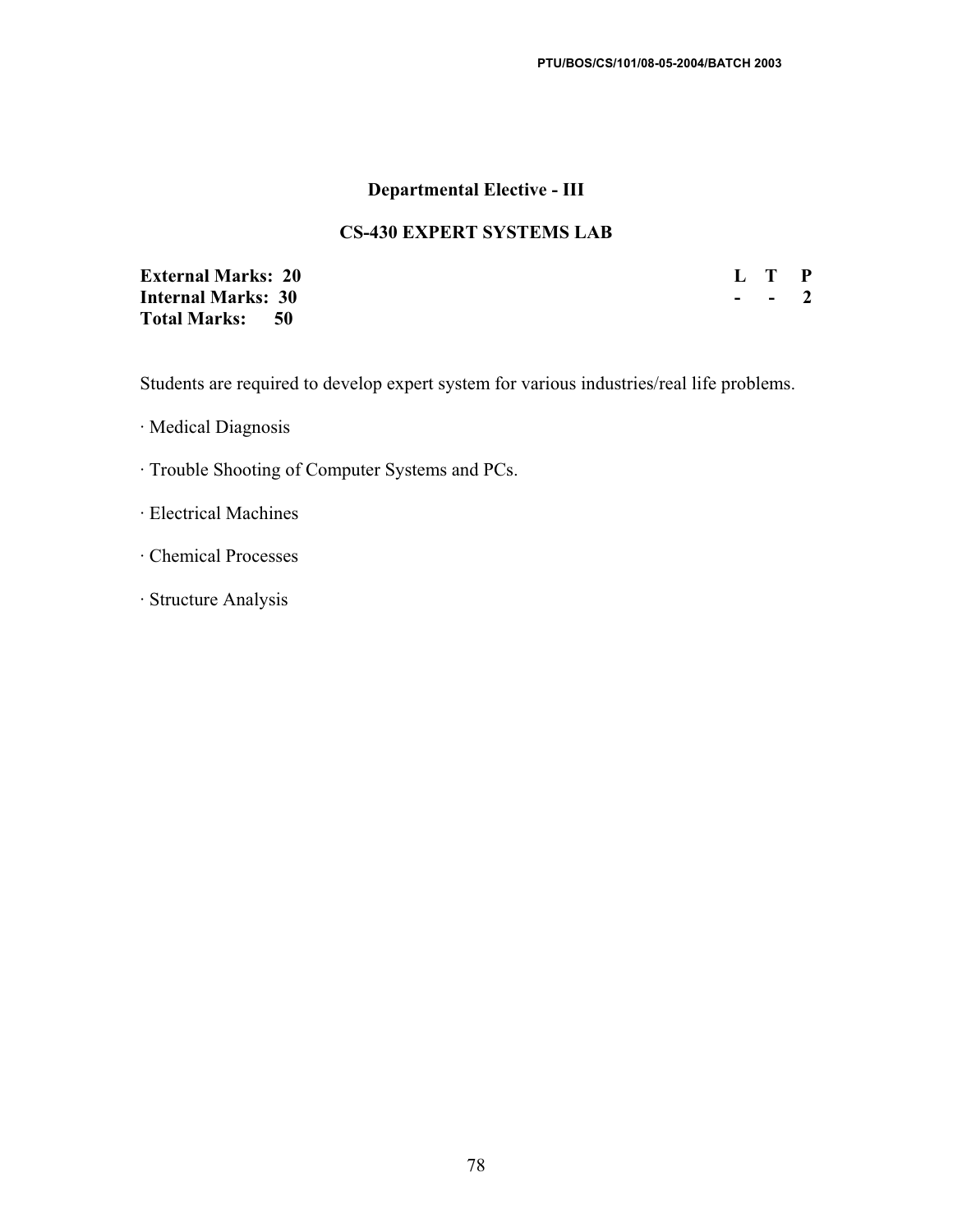# **CS-414 IMAGE PROCESSING AND PATTERN RECOGNITION**

| <b>External Marks: 20</b> | L T P   |  |
|---------------------------|---------|--|
| <b>Internal Marks: 30</b> | $- - 2$ |  |
| Total Marks: 50           |         |  |

Atleast 10 experiments using suitable interactive tools' (PCs with imaging interface with atleast 2 exp.) involving independent program development by each student.

 Experiments should demonstrate effect of IP algorithms and parameter variation on processed images qualitatively and quantitatively.

- Morphing
- Color Cutting
- Mixing
- Cloning
- Coloring black and white Image